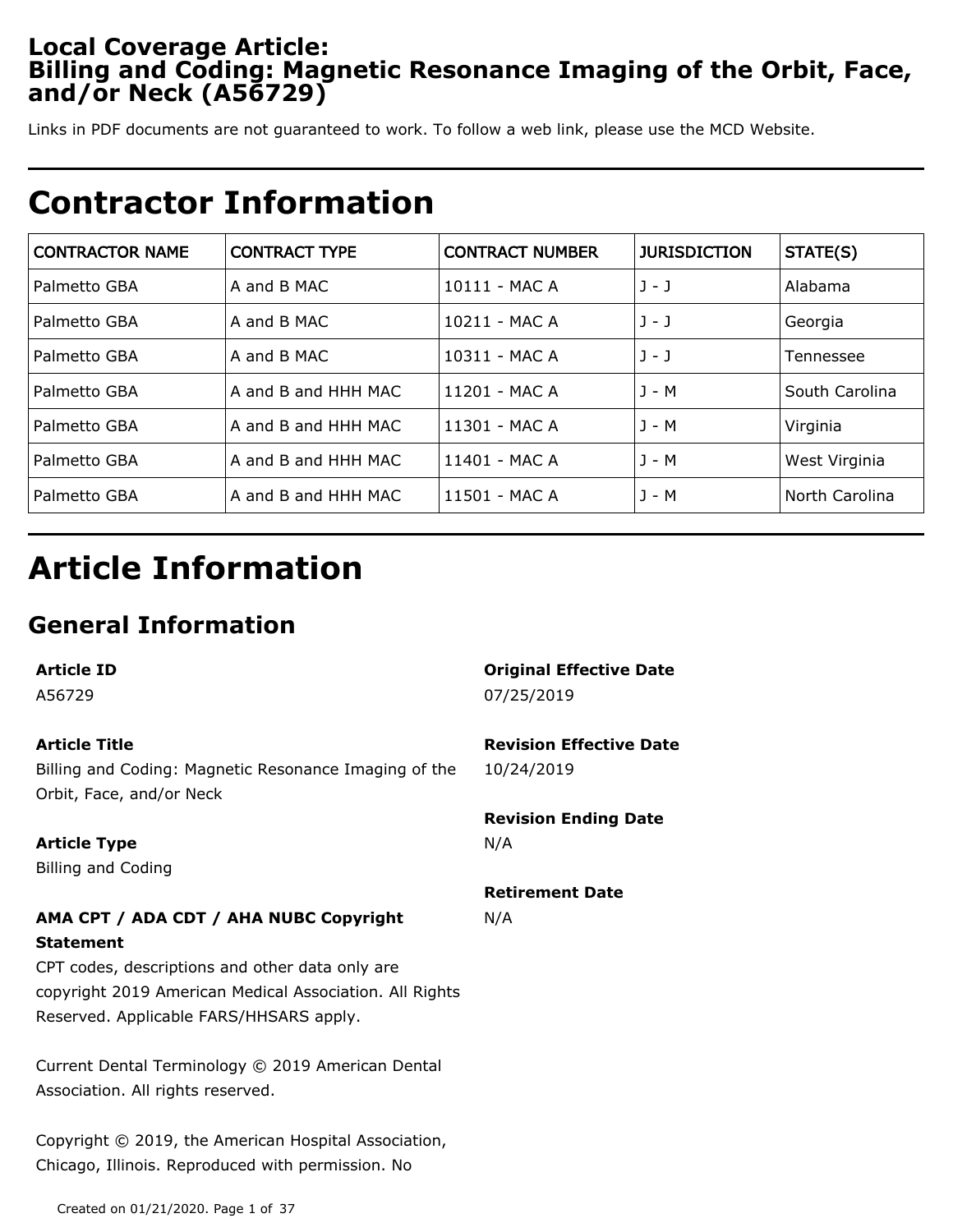portion of the AHA copyrighted materials contained within this publication may be copied without the express written consent of the AHA. AHA copyrighted materials including the UB-04 codes and descriptions may not be removed, copied, or utilized within any software, product, service, solution or derivative work without the written consent of the AHA. If an entity wishes to utilize any AHA materials, please contact the AHA at 312-893-6816. Making copies or utilizing the content of the UB-04 Manual, including the codes and/or descriptions, for internal purposes, resale and/or to be used in any product or publication; creating any modified or derivative work of the UB-04 Manual and/or codes and descriptions; and/or making any commercial use of UB-04 Manual or any portion thereof, including the codes and/or descriptions, is only authorized with an express license from the American Hospital Association. To license the electronic data file of UB-04 Data Specifications, contact Tim Carlson at (312) 893-6816 or Laryssa Marshall at (312) 893-6814. You may also contact us at ub04@healthforum.com.

### **CMS National Coverage Policy**

Title XVIII of the Social Security Act §1833(a)(2)(E) related to outpatient hospital radiology services.

CMS Internet-Only Manual, Pub 100-04, Medicare Claims Processing Manual, Chapter 13, §40

## **Article Guidance**

**Article Text:**

The information in this article contains billing, coding or other guidelines that complement the Local Coverage Determination (LCD) for Magnetic Resonance Imaging of the Orbit, Face, and/or Neck L34425.

# **Coding Information**

**CPT/HCPCS Codes Group 1 Paragraph:**

N/A

**Group 1 Codes:**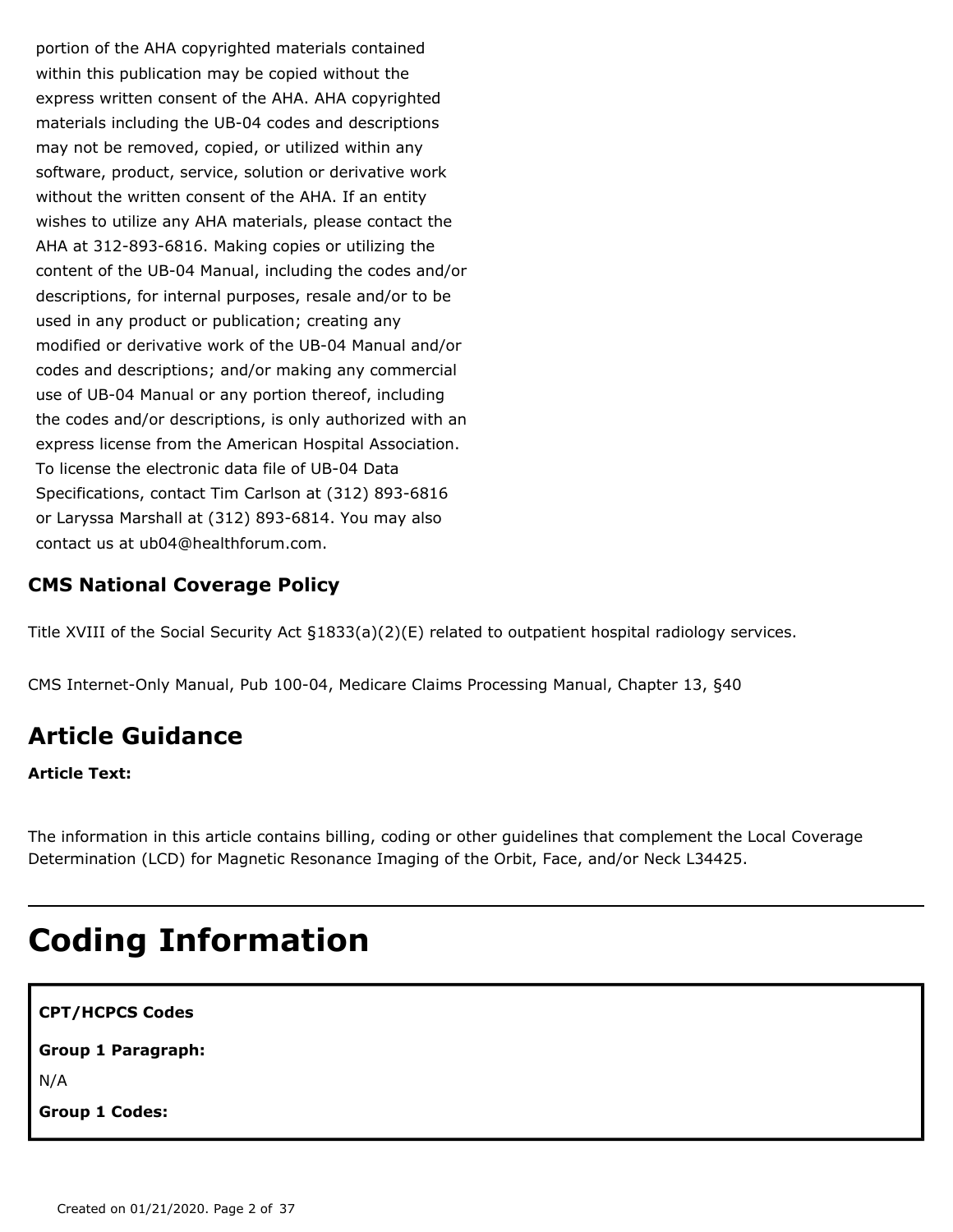| <b>CODE</b> | <b>DESCRIPTION</b>                                                                                                                                                   |
|-------------|----------------------------------------------------------------------------------------------------------------------------------------------------------------------|
| 70540       | MAGNETIC RESONANCE (EG, PROTON) IMAGING, ORBIT, FACE, AND/OR NECK;<br>WITHOUT CONTRAST MATERIAL(S)                                                                   |
| 70542       | MAGNETIC RESONANCE (EG, PROTON) IMAGING, ORBIT, FACE, AND/OR NECK;<br>WITH CONTRAST MATERIAL(S)                                                                      |
| 70543       | MAGNETIC RESONANCE (EG, PROTON) IMAGING, ORBIT, FACE, AND/OR NECK;<br>WITHOUT CONTRAST MATERIAL(S), FOLLOWED BY CONTRAST MATERIAL(S) AND<br><b>FURTHER SEQUENCES</b> |

### **CPT/HCPCS Modifiers**

N/A

### **ICD-10 Codes that Support Medical Necessity**

### **Group 1 Paragraph:**

N/A

### **Group 1 Codes:**

| ICD-10 CODE       | <b>DESCRIPTION</b>                                   |
|-------------------|------------------------------------------------------|
| A18.50            | Tuberculosis of eye, unspecified                     |
| A18.51            | Tuberculous episcleritis                             |
| A18.52            | Tuberculous keratitis                                |
| A18.53            | Tuberculous chorioretinitis                          |
| A18.54            | Tuberculous iridocyclitis                            |
| A18.59            | Other tuberculosis of eye                            |
| A18.6             | Tuberculosis of (inner) (middle) ear                 |
| A18.81            | Tuberculosis of thyroid gland                        |
| A39.82            | Meningococcal retrobulbar neuritis                   |
| C <sub>00.0</sub> | Malignant neoplasm of external upper lip             |
| CO <sub>0.1</sub> | Malignant neoplasm of external lower lip             |
| CO <sub>0.3</sub> | Malignant neoplasm of upper lip, inner aspect        |
| CO <sub>0.4</sub> | Malignant neoplasm of lower lip, inner aspect        |
| C <sub>00.6</sub> | Malignant neoplasm of commissure of lip, unspecified |
| C00.8             | Malignant neoplasm of overlapping sites of lip       |
| CO <sub>1</sub>   | Malignant neoplasm of base of tongue                 |
| CO <sub>2.0</sub> | Malignant neoplasm of dorsal surface of tongue       |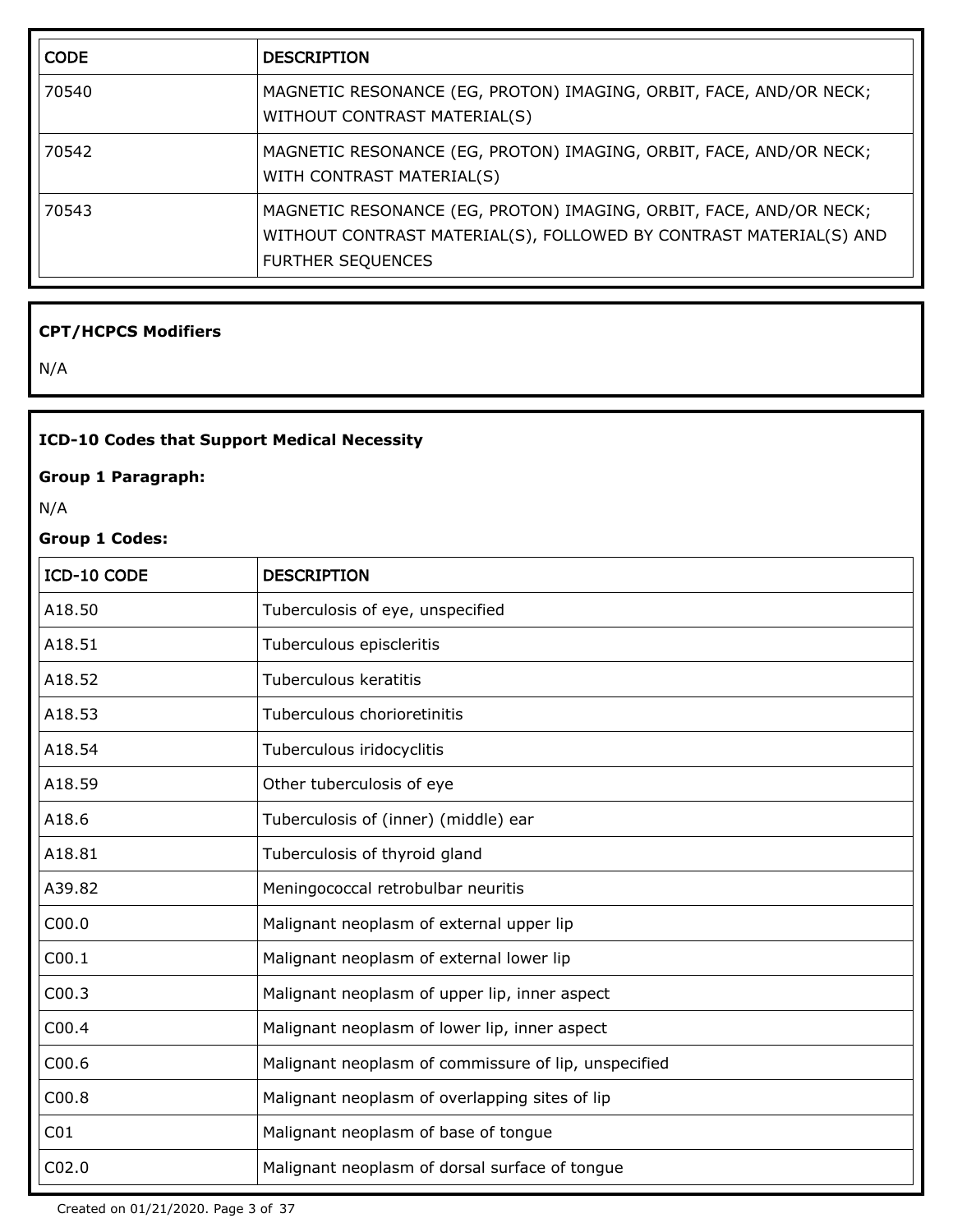| ICD-10 CODE       | <b>DESCRIPTION</b>                                                    |
|-------------------|-----------------------------------------------------------------------|
| CO <sub>2.1</sub> | Malignant neoplasm of border of tongue                                |
| CO <sub>2.2</sub> | Malignant neoplasm of ventral surface of tongue                       |
| CO <sub>2.3</sub> | Malignant neoplasm of anterior two-thirds of tongue, part unspecified |
| CO <sub>2.4</sub> | Malignant neoplasm of lingual tonsil                                  |
| CO <sub>2.8</sub> | Malignant neoplasm of overlapping sites of tongue                     |
| CO <sub>2.9</sub> | Malignant neoplasm of tongue, unspecified                             |
| C03.0             | Malignant neoplasm of upper gum                                       |
| CO <sub>3.1</sub> | Malignant neoplasm of lower gum                                       |
| CO4.0             | Malignant neoplasm of anterior floor of mouth                         |
| CO4.1             | Malignant neoplasm of lateral floor of mouth                          |
| CO4.8             | Malignant neoplasm of overlapping sites of floor of mouth             |
| C04.9             | Malignant neoplasm of floor of mouth, unspecified                     |
| CO <sub>5.0</sub> | Malignant neoplasm of hard palate                                     |
| C <sub>05.1</sub> | Malignant neoplasm of soft palate                                     |
| C <sub>05.2</sub> | Malignant neoplasm of uvula                                           |
| CO <sub>5.8</sub> | Malignant neoplasm of overlapping sites of palate                     |
| C05.9             | Malignant neoplasm of palate, unspecified                             |
| C <sub>06.0</sub> | Malignant neoplasm of cheek mucosa                                    |
| C <sub>06.1</sub> | Malignant neoplasm of vestibule of mouth                              |
| C <sub>06.2</sub> | Malignant neoplasm of retromolar area                                 |
| C06.80            | Malignant neoplasm of overlapping sites of unspecified parts of mouth |
| C06.89            | Malignant neoplasm of overlapping sites of other parts of mouth       |
| C06.9             | Malignant neoplasm of mouth, unspecified                              |
| CO <sub>7</sub>   | Malignant neoplasm of parotid gland                                   |
| C <sub>08.0</sub> | Malignant neoplasm of submandibular gland                             |
| CO8.1             | Malignant neoplasm of sublingual gland                                |
| C08.9             | Malignant neoplasm of major salivary gland, unspecified               |
| C09.0             | Malignant neoplasm of tonsillar fossa                                 |
| CO9.1             | Malignant neoplasm of tonsillar pillar (anterior) (posterior)         |
| C09.8             | Malignant neoplasm of overlapping sites of tonsil                     |
| C09.9             | Malignant neoplasm of tonsil, unspecified                             |
| C10.0             | Malignant neoplasm of vallecula                                       |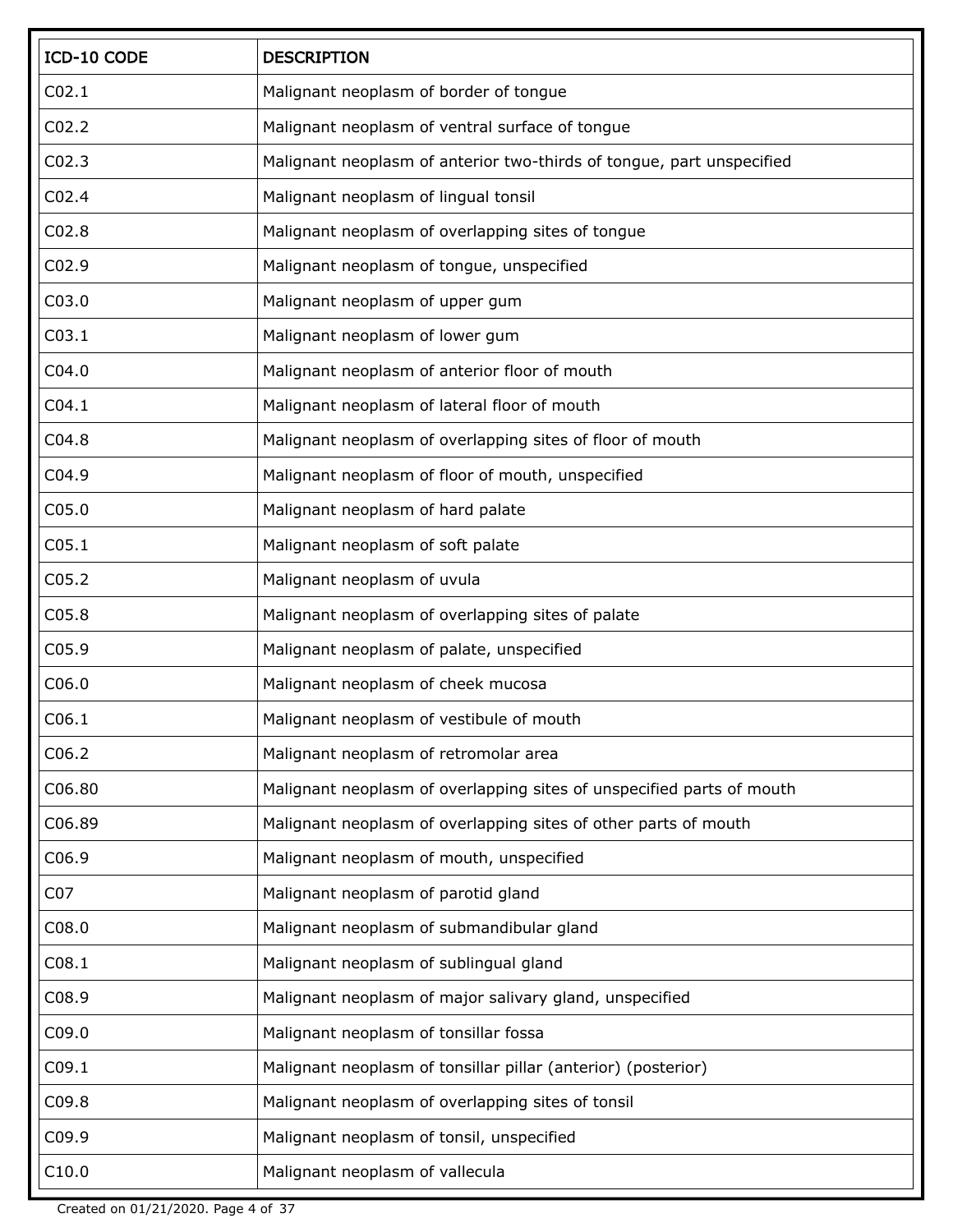| ICD-10 CODE | <b>DESCRIPTION</b>                                                      |
|-------------|-------------------------------------------------------------------------|
| C10.1       | Malignant neoplasm of anterior surface of epiglottis                    |
| C10.2       | Malignant neoplasm of lateral wall of oropharynx                        |
| C10.3       | Malignant neoplasm of posterior wall of oropharynx                      |
| C10.4       | Malignant neoplasm of branchial cleft                                   |
| C10.8       | Malignant neoplasm of overlapping sites of oropharynx                   |
| C10.9       | Malignant neoplasm of oropharynx, unspecified                           |
| C11.0       | Malignant neoplasm of superior wall of nasopharynx                      |
| C11.1       | Malignant neoplasm of posterior wall of nasopharynx                     |
| C11.2       | Malignant neoplasm of lateral wall of nasopharynx                       |
| C11.3       | Malignant neoplasm of anterior wall of nasopharynx                      |
| C11.8       | Malignant neoplasm of overlapping sites of nasopharynx                  |
| C11.9       | Malignant neoplasm of nasopharynx, unspecified                          |
| C12         | Malignant neoplasm of pyriform sinus                                    |
| C13.0       | Malignant neoplasm of postcricoid region                                |
| C13.1       | Malignant neoplasm of aryepiglottic fold, hypopharyngeal aspect         |
| C13.2       | Malignant neoplasm of posterior wall of hypopharynx                     |
| C13.8       | Malignant neoplasm of overlapping sites of hypopharynx                  |
| C13.9       | Malignant neoplasm of hypopharynx, unspecified                          |
| C14.0       | Malignant neoplasm of pharynx, unspecified                              |
| C14.2       | Malignant neoplasm of Waldeyer's ring                                   |
| C14.8       | Malignant neoplasm of overlapping sites of lip, oral cavity and pharynx |
| C30.0       | Malignant neoplasm of nasal cavity                                      |
| C30.1       | Malignant neoplasm of middle ear                                        |
| C31.0       | Malignant neoplasm of maxillary sinus                                   |
| C31.1       | Malignant neoplasm of ethmoidal sinus                                   |
| C31.2       | Malignant neoplasm of frontal sinus                                     |
| C31.3       | Malignant neoplasm of sphenoid sinus                                    |
| C31.8       | Malignant neoplasm of overlapping sites of accessory sinuses            |
| C31.9       | Malignant neoplasm of accessory sinus, unspecified                      |
| C32.0       | Malignant neoplasm of glottis                                           |
| C32.1       | Malignant neoplasm of supraglottis                                      |
| C32.2       | Malignant neoplasm of subglottis                                        |

Created on 01/21/2020. Page 5 of 37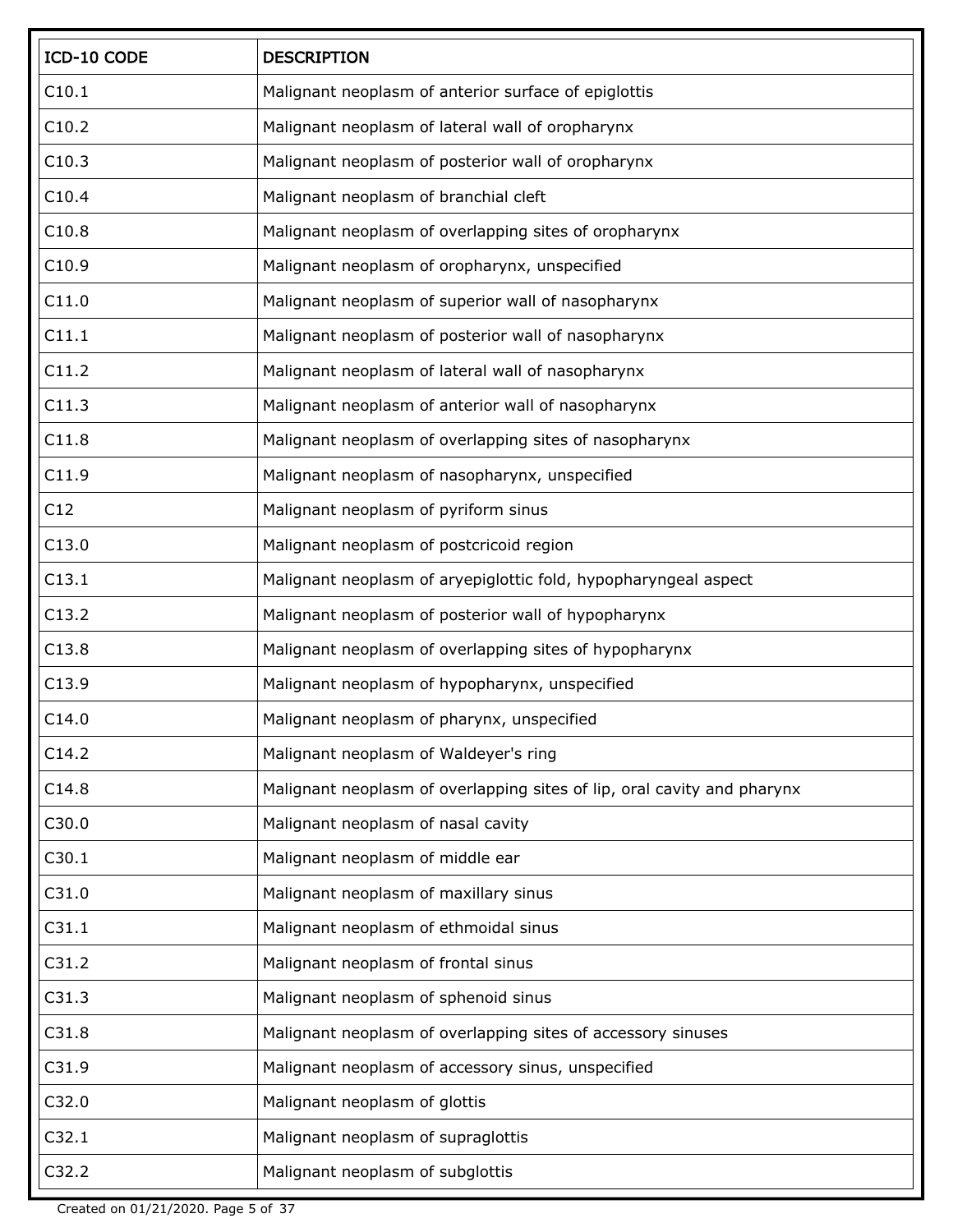| ICD-10 CODE | <b>DESCRIPTION</b>                                                              |
|-------------|---------------------------------------------------------------------------------|
| C32.3       | Malignant neoplasm of laryngeal cartilage                                       |
| C32.8       | Malignant neoplasm of overlapping sites of larynx                               |
| C32.9       | Malignant neoplasm of larynx, unspecified                                       |
| C41.0       | Malignant neoplasm of bones of skull and face                                   |
| C41.1       | Malignant neoplasm of mandible                                                  |
| C43.0       | Malignant melanoma of lip                                                       |
| C43.111     | Malignant melanoma of right upper eyelid, including canthus                     |
| C43.112     | Malignant melanoma of right lower eyelid, including canthus                     |
| C43.121     | Malignant melanoma of left upper eyelid, including canthus                      |
| C43.122     | Malignant melanoma of left lower eyelid, including canthus                      |
| C43.21      | Malignant melanoma of right ear and external auricular canal                    |
| C43.22      | Malignant melanoma of left ear and external auricular canal                     |
| C43.30      | Malignant melanoma of unspecified part of face                                  |
| C43.31      | Malignant melanoma of nose                                                      |
| C43.39      | Malignant melanoma of other parts of face                                       |
| C43.4       | Malignant melanoma of scalp and neck                                            |
| C4A.111     | Merkel cell carcinoma of right upper eyelid, including canthus                  |
| C4A.112     | Merkel cell carcinoma of right lower eyelid, including canthus                  |
| C4A.121     | Merkel cell carcinoma of left upper eyelid, including canthus                   |
| C4A.122     | Merkel cell carcinoma of left lower eyelid, including canthus                   |
| ICD-10 CODE | <b>DESCRIPTION</b>                                                              |
| C44.00      | Unspecified malignant neoplasm of skin of lip                                   |
| C44.01      | Basal cell carcinoma of skin of lip                                             |
| C44.02      | Squamous cell carcinoma of skin of lip                                          |
| C44.09      | Other specified malignant neoplasm of skin of lip                               |
| C44.1021    | Unspecified malignant neoplasm of skin of right upper eyelid, including canthus |
| C44.1022    | Unspecified malignant neoplasm of skin of right lower eyelid, including canthus |
| C44.1091    | Unspecified malignant neoplasm of skin of left upper eyelid, including canthus  |
| C44.1092    | Unspecified malignant neoplasm of skin of left lower eyelid, including canthus  |
| C44.1121    | Basal cell carcinoma of skin of right upper eyelid, including canthus           |
| C44.1122    | Basal cell carcinoma of skin of right lower eyelid, including canthus           |
| C44.1191    | Basal cell carcinoma of skin of left upper eyelid, including canthus            |

Created on 01/21/2020. Page 6 of 37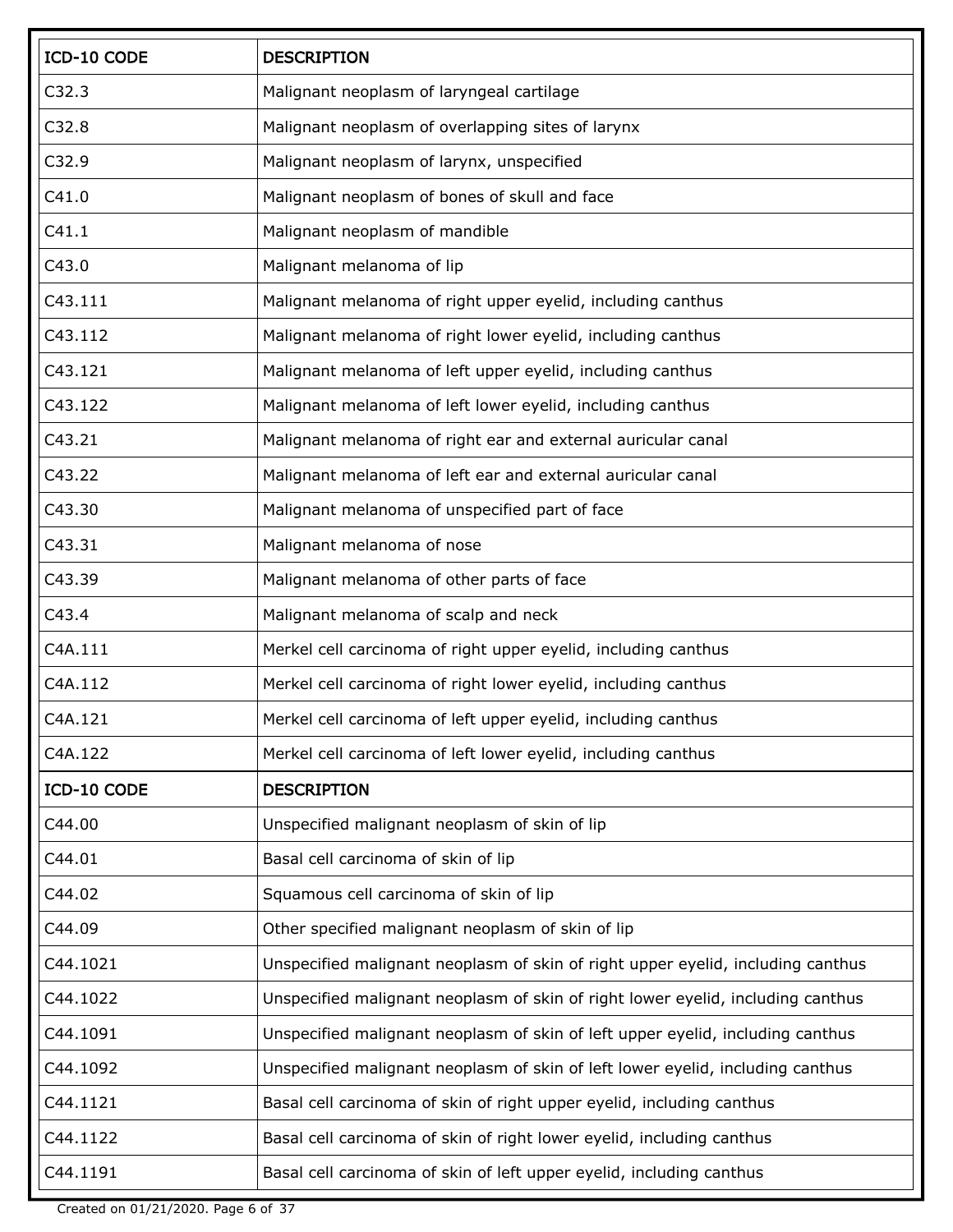| ICD-10 CODE | <b>DESCRIPTION</b>                                                                   |
|-------------|--------------------------------------------------------------------------------------|
| C44.1192    | Basal cell carcinoma of skin of left lower eyelid, including canthus                 |
| C44.1221    | Squamous cell carcinoma of skin of right upper eyelid, including canthus             |
| C44.1222    | Squamous cell carcinoma of skin of right lower eyelid, including canthus             |
| C44.1291    | Squamous cell carcinoma of skin of left upper eyelid, including canthus              |
| C44.1292    | Squamous cell carcinoma of skin of left lower eyelid, including canthus              |
| C44.1321    | Sebaceous cell carcinoma of skin of right upper eyelid, including canthus            |
| C44.1322    | Sebaceous cell carcinoma of skin of right lower eyelid, including canthus            |
| C44.1391    | Sebaceous cell carcinoma of skin of left upper eyelid, including canthus             |
| C44.1392    | Sebaceous cell carcinoma of skin of left lower eyelid, including canthus             |
| C44.1921    | Other specified malignant neoplasm of skin of right upper eyelid, including canthus  |
| C44.1922    | Other specified malignant neoplasm of skin of right lower eyelid, including canthus  |
| C44.1991    | Other specified malignant neoplasm of skin of left upper eyelid, including canthus   |
| C44.1992    | Other specified malignant neoplasm of skin of left lower eyelid, including canthus   |
| C44.202     | Unspecified malignant neoplasm of skin of right ear and external auricular canal     |
| C44.209     | Unspecified malignant neoplasm of skin of left ear and external auricular canal      |
| C44.212     | Basal cell carcinoma of skin of right ear and external auricular canal               |
| C44.219     | Basal cell carcinoma of skin of left ear and external auricular canal                |
| C44.222     | Squamous cell carcinoma of skin of right ear and external auricular canal            |
| C44.229     | Squamous cell carcinoma of skin of left ear and external auricular canal             |
| C44.292     | Other specified malignant neoplasm of skin of right ear and external auricular canal |
| C44.299     | Other specified malignant neoplasm of skin of left ear and external auricular canal  |
| C44.301     | Unspecified malignant neoplasm of skin of nose                                       |
| C44.309     | Unspecified malignant neoplasm of skin of other parts of face                        |
| C44.310     | Basal cell carcinoma of skin of unspecified parts of face                            |
| C44.311     | Basal cell carcinoma of skin of nose                                                 |
| C44.319     | Basal cell carcinoma of skin of other parts of face                                  |
| C44.320     | Squamous cell carcinoma of skin of unspecified parts of face                         |
| C44.321     | Squamous cell carcinoma of skin of nose                                              |
| C44.329     | Squamous cell carcinoma of skin of other parts of face                               |
| C44.390     | Other specified malignant neoplasm of skin of unspecified parts of face              |
| C44.391     | Other specified malignant neoplasm of skin of nose                                   |
| C44.399     | Other specified malignant neoplasm of skin of other parts of face                    |

Created on 01/21/2020. Page 7 of 37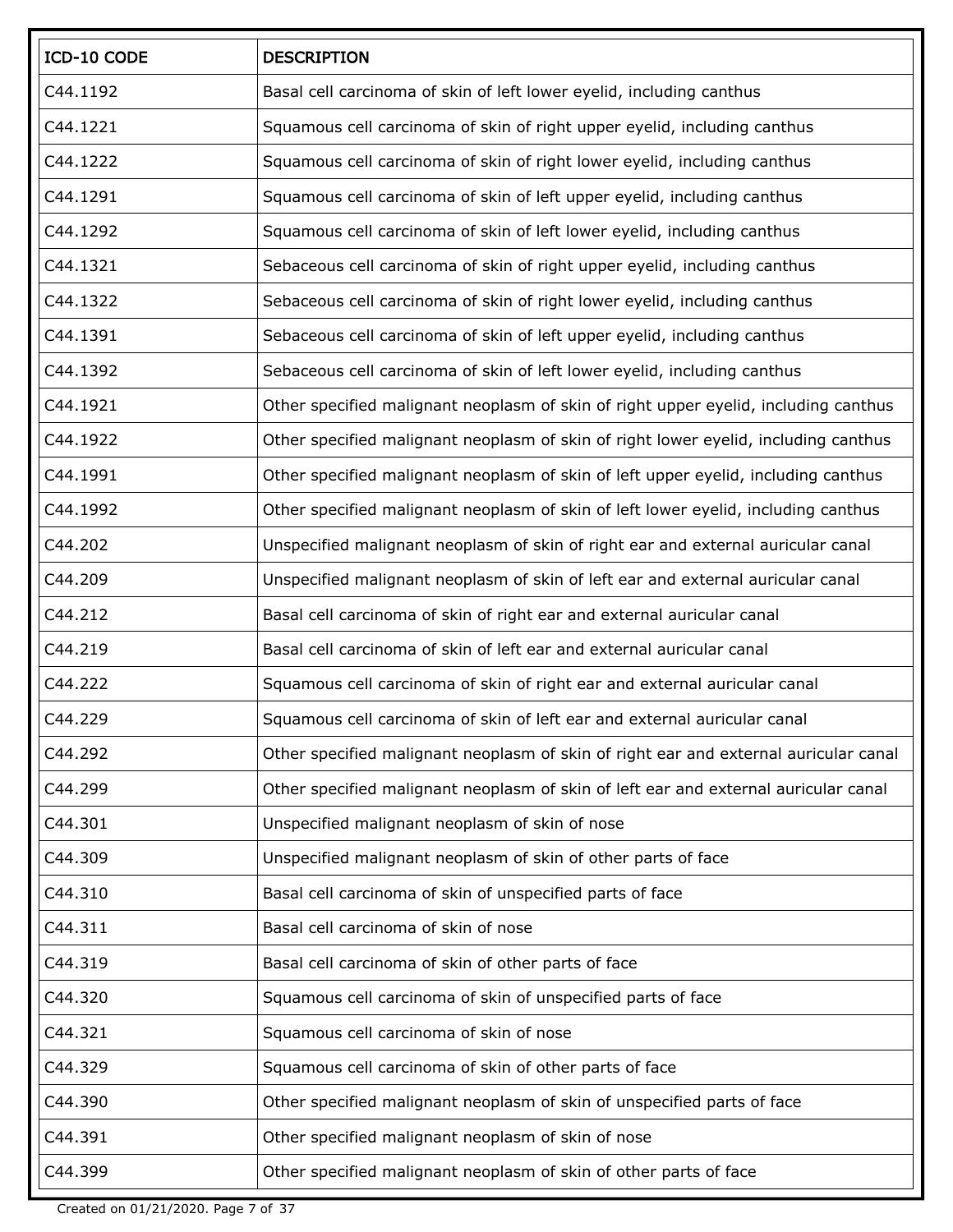| ICD-10 CODE | <b>DESCRIPTION</b>                                                                           |
|-------------|----------------------------------------------------------------------------------------------|
| C44.40      | Unspecified malignant neoplasm of skin of scalp and neck                                     |
| C44.41      | Basal cell carcinoma of skin of scalp and neck                                               |
| C44.42      | Squamous cell carcinoma of skin of scalp and neck                                            |
| C44.49      | Other specified malignant neoplasm of skin of scalp and neck                                 |
| C44.80      | Unspecified malignant neoplasm of overlapping sites of skin                                  |
| C44.81      | Basal cell carcinoma of overlapping sites of skin                                            |
| C44.82      | Squamous cell carcinoma of overlapping sites of skin                                         |
| C44.89      | Other specified malignant neoplasm of overlapping sites of skin                              |
| C44.90      | Unspecified malignant neoplasm of skin, unspecified                                          |
| C44.91      | Basal cell carcinoma of skin, unspecified                                                    |
| C44.92      | Squamous cell carcinoma of skin, unspecified                                                 |
| C44.99      | Other specified malignant neoplasm of skin, unspecified                                      |
| C46.2       | Kaposi's sarcoma of palate                                                                   |
| C46.7       | Kaposi's sarcoma of other sites                                                              |
| C47.0       | Malignant neoplasm of peripheral nerves of head, face and neck                               |
| C47.8       | Malignant neoplasm of overlapping sites of peripheral nerves and autonomic<br>nervous system |
| C49.0       | Malignant neoplasm of connective and soft tissue of head, face and neck                      |
| C49.8       | Malignant neoplasm of overlapping sites of connective and soft tissue                        |
| C69.01      | Malignant neoplasm of right conjunctiva                                                      |
| C69.02      | Malignant neoplasm of left conjunctiva                                                       |
| C69.11      | Malignant neoplasm of right cornea                                                           |
| C69.12      | Malignant neoplasm of left cornea                                                            |
| C69.21      | Malignant neoplasm of right retina                                                           |
| C69.22      | Malignant neoplasm of left retina                                                            |
| C69.31      | Malignant neoplasm of right choroid                                                          |
| C69.32      | Malignant neoplasm of left choroid                                                           |
| C69.41      | Malignant neoplasm of right ciliary body                                                     |
| C69.42      | Malignant neoplasm of left ciliary body                                                      |
| C69.51      | Malignant neoplasm of right lacrimal gland and duct                                          |
| C69.52      | Malignant neoplasm of left lacrimal gland and duct                                           |
| C69.61      | Malignant neoplasm of right orbit                                                            |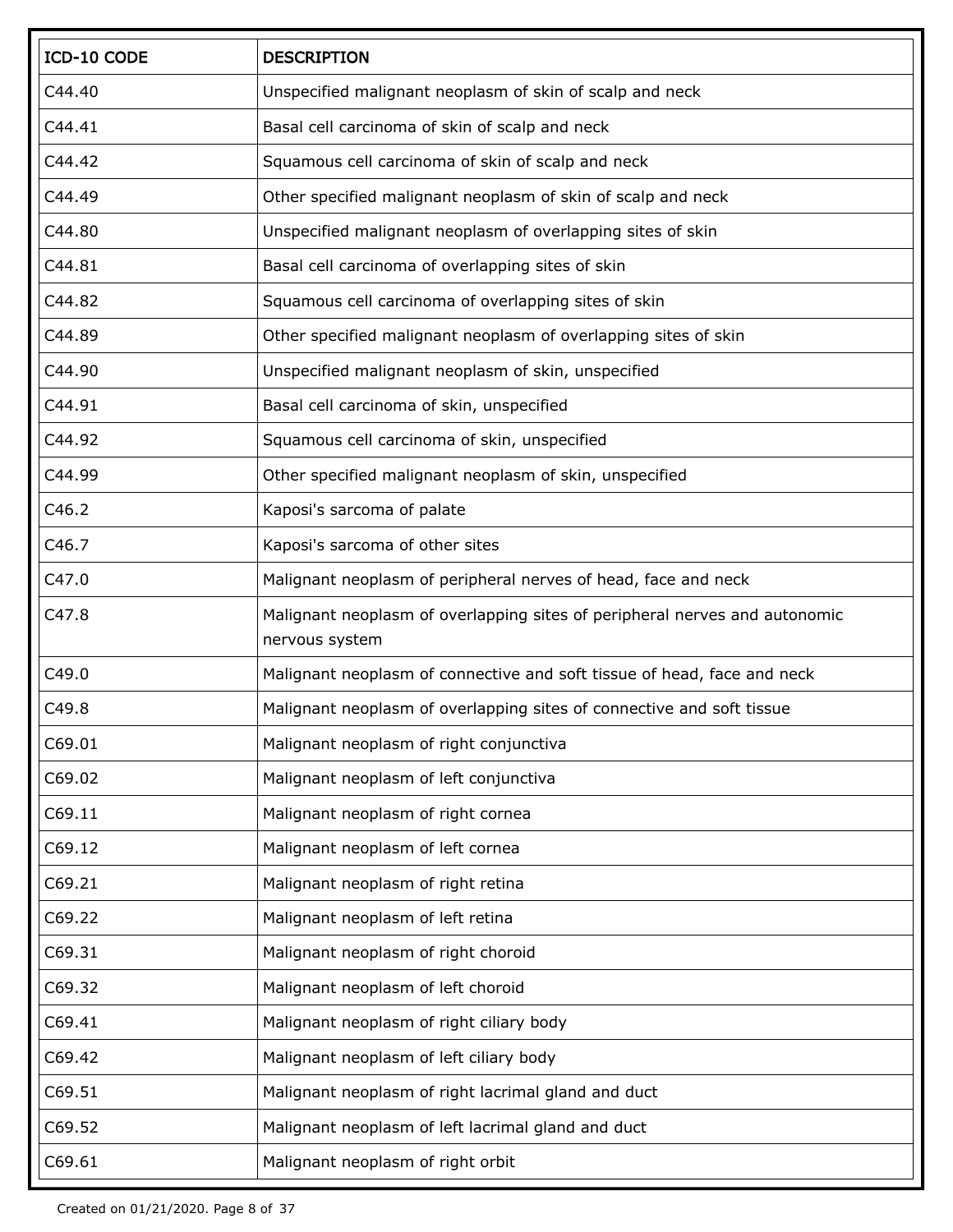| ICD-10 CODE     | <b>DESCRIPTION</b>                                                                      |  |
|-----------------|-----------------------------------------------------------------------------------------|--|
| C69.62          | Malignant neoplasm of left orbit                                                        |  |
| C69.81          | Malignant neoplasm of overlapping sites of right eye and adnexa                         |  |
| C69.82          | Malignant neoplasm of overlapping sites of left eye and adnexa                          |  |
| C69.91          | Malignant neoplasm of unspecified site of right eye                                     |  |
| C69.92          | Malignant neoplasm of unspecified site of left eye                                      |  |
| C <sub>73</sub> | Malignant neoplasm of thyroid gland                                                     |  |
| C75.0           | Malignant neoplasm of parathyroid gland                                                 |  |
| C76.0           | Malignant neoplasm of head, face and neck                                               |  |
| C77.0           | Secondary and unspecified malignant neoplasm of lymph nodes of head, face and<br>neck   |  |
| C77.8           | Secondary and unspecified malignant neoplasm of lymph nodes of multiple regions         |  |
| C79.51          | Secondary malignant neoplasm of bone                                                    |  |
| C79.52          | Secondary malignant neoplasm of bone marrow                                             |  |
| C79.89          | Secondary malignant neoplasm of other specified sites                                   |  |
| C81.01          | Nodular lymphocyte predominant Hodgkin lymphoma, lymph nodes of head, face,<br>and neck |  |
| C81.11          | Nodular sclerosis Hodgkin lymphoma, lymph nodes of head, face, and neck                 |  |
| C81.21          | Mixed cellularity Hodgkin lymphoma, lymph nodes of head, face, and neck                 |  |
| C81.31          | Lymphocyte depleted Hodgkin lymphoma, lymph nodes of head, face, and neck               |  |
| C81.41          | Lymphocyte-rich Hodgkin lymphoma, lymph nodes of head, face, and neck                   |  |
| C81.71          | Other Hodgkin lymphoma, lymph nodes of head, face, and neck                             |  |
| C82.01          | Follicular lymphoma grade I, lymph nodes of head, face, and neck                        |  |
| C82.11          | Follicular lymphoma grade II, lymph nodes of head, face, and neck                       |  |
| C82.21          | Follicular lymphoma grade III, unspecified, lymph nodes of head, face, and neck         |  |
| C82.31          | Follicular lymphoma grade IIIa, lymph nodes of head, face, and neck                     |  |
| C82.41          | Follicular lymphoma grade IIIb, lymph nodes of head, face, and neck                     |  |
| C82.51          | Diffuse follicle center lymphoma, lymph nodes of head, face, and neck                   |  |
| C82.61          | Cutaneous follicle center lymphoma, lymph nodes of head, face, and neck                 |  |
| ICD-10 CODE     | <b>DESCRIPTION</b>                                                                      |  |
| C82.81          | Other types of follicular lymphoma, lymph nodes of head, face, and neck                 |  |
| C82.91          | Follicular lymphoma, unspecified, lymph nodes of head, face, and neck                   |  |
| C83.01          | Small cell B-cell lymphoma, lymph nodes of head, face, and neck                         |  |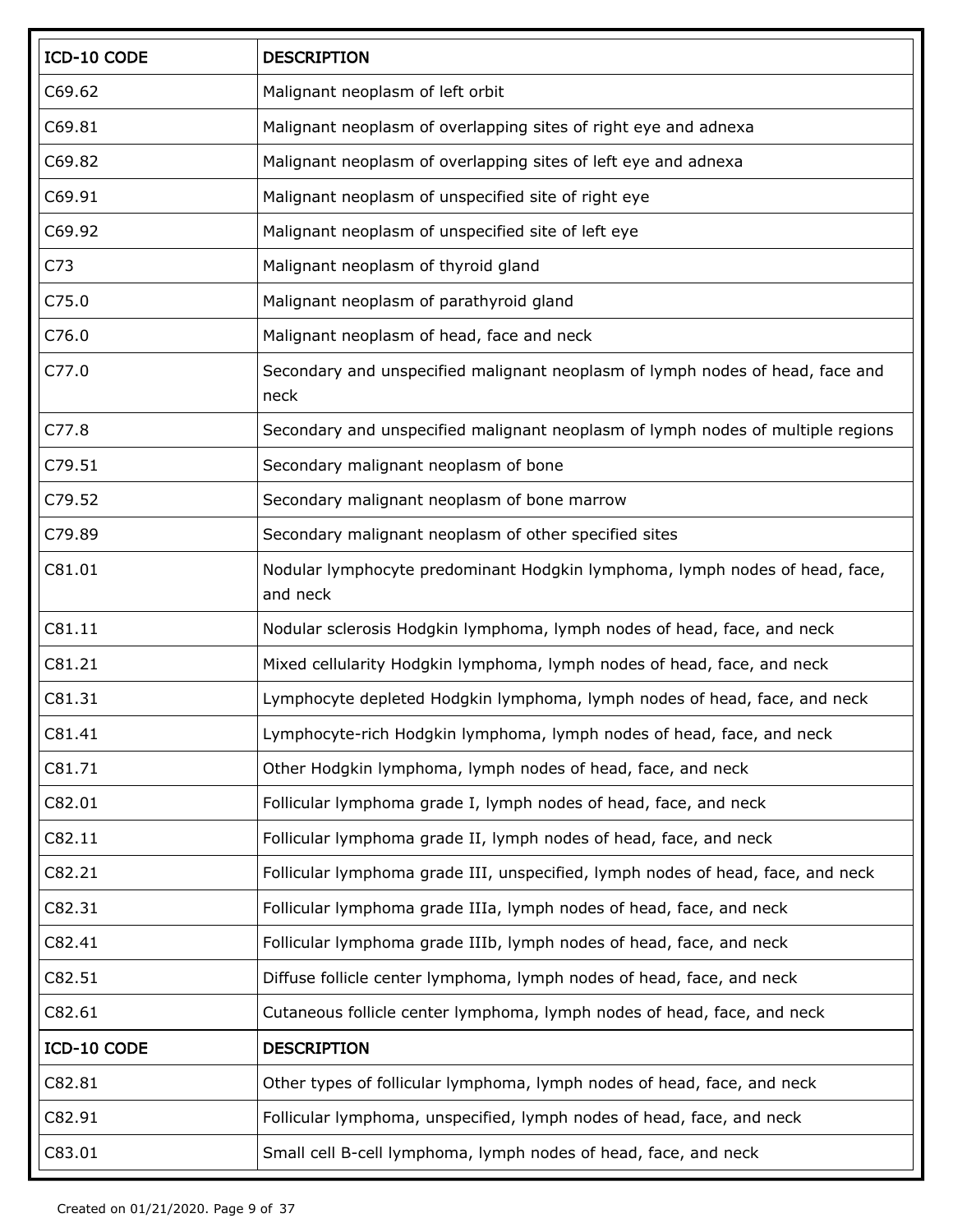| ICD-10 CODE | <b>DESCRIPTION</b>                                                                    |
|-------------|---------------------------------------------------------------------------------------|
| C83.11      | Mantle cell lymphoma, lymph nodes of head, face, and neck                             |
| C83.31      | Diffuse large B-cell lymphoma, lymph nodes of head, face, and neck                    |
| C83.51      | Lymphoblastic (diffuse) lymphoma, lymph nodes of head, face, and neck                 |
| C83.71      | Burkitt lymphoma, lymph nodes of head, face, and neck                                 |
| C83.81      | Other non-follicular lymphoma, lymph nodes of head, face, and neck                    |
| C83.91      | Non-follicular (diffuse) lymphoma, unspecified, lymph nodes of head, face, and neck   |
| C84.41      | Peripheral T-cell lymphoma, not classified, lymph nodes of head, face, and neck       |
| C84.61      | Anaplastic large cell lymphoma, ALK-positive, lymph nodes of head, face, and neck     |
| C84.71      | Anaplastic large cell lymphoma, ALK-negative, lymph nodes of head, face, and neck     |
| C84.A1      | Cutaneous T-cell lymphoma, unspecified lymph nodes of head, face, and neck            |
| C84.Z1      | Other mature T/NK-cell lymphomas, lymph nodes of head, face, and neck                 |
| C84.91      | Mature T/NK-cell lymphomas, unspecified, lymph nodes of head, face, and neck          |
| C85.11      | Unspecified B-cell lymphoma, lymph nodes of head, face, and neck                      |
| C85.21      | Mediastinal (thymic) large B-cell lymphoma, lymph nodes of head, face, and neck       |
| C85.81      | Other specified types of non-Hodgkin lymphoma, lymph nodes of head, face, and<br>neck |
| C85.91      | Non-Hodgkin lymphoma, unspecified, lymph nodes of head, face, and neck                |
| C86.0       | Extranodal NK/T-cell lymphoma, nasal type                                             |
| D00.00      | Carcinoma in situ of oral cavity, unspecified site                                    |
| D00.01      | Carcinoma in situ of labial mucosa and vermilion border                               |
| D00.02      | Carcinoma in situ of buccal mucosa                                                    |
| D00.03      | Carcinoma in situ of gingiva and edentulous alveolar ridge                            |
| D00.04      | Carcinoma in situ of soft palate                                                      |
| D00.05      | Carcinoma in situ of hard palate                                                      |
| D00.06      | Carcinoma in situ of floor of mouth                                                   |
| D00.07      | Carcinoma in situ of tongue                                                           |
| D00.08      | Carcinoma in situ of pharynx                                                          |
| D02.0       | Carcinoma in situ of larynx                                                           |
| D03.0       | Melanoma in situ of lip                                                               |
| D03.111     | Melanoma in situ of right upper eyelid, including canthus                             |
| D03.112     | Melanoma in situ of right lower eyelid, including canthus                             |
| D03.121     | Melanoma in situ of left upper eyelid, including canthus                              |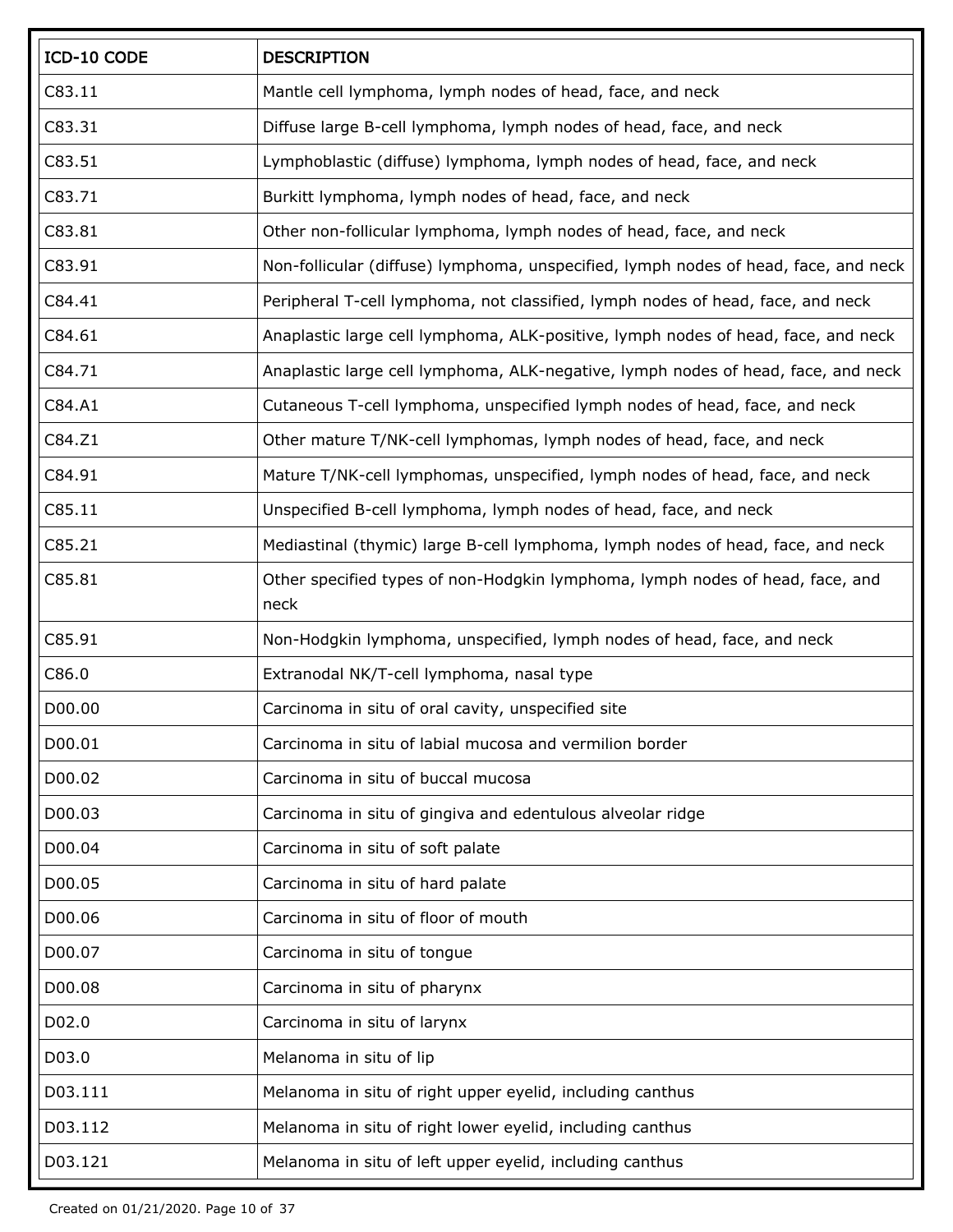| ICD-10 CODE | <b>DESCRIPTION</b>                                                         |
|-------------|----------------------------------------------------------------------------|
| D03.122     | Melanoma in situ of left lower eyelid, including canthus                   |
| D03.21      | Melanoma in situ of right ear and external auricular canal                 |
| D03.22      | Melanoma in situ of left ear and external auricular canal                  |
| D03.30      | Melanoma in situ of unspecified part of face                               |
| D03.39      | Melanoma in situ of other parts of face                                    |
| D03.4       | Melanoma in situ of scalp and neck                                         |
| D04.111     | Carcinoma in situ of skin of right upper eyelid, including canthus         |
| D04.112     | Carcinoma in situ of skin of right lower eyelid, including canthus         |
| D04.121     | Carcinoma in situ of skin of left upper eyelid, including canthus          |
| D04.122     | Carcinoma in situ of skin of left lower eyelid, including canthus          |
| D09.21      | Carcinoma in situ of right eye                                             |
| D09.22      | Carcinoma in situ of left eye                                              |
| D10.2       | Benign neoplasm of floor of mouth                                          |
| D10.30      | Benign neoplasm of unspecified part of mouth                               |
| D10.39      | Benign neoplasm of other parts of mouth                                    |
| D10.4       | Benign neoplasm of tonsil                                                  |
| D10.5       | Benign neoplasm of other parts of oropharynx                               |
| D10.6       | Benign neoplasm of nasopharynx                                             |
| D10.7       | Benign neoplasm of hypopharynx                                             |
| D10.9       | Benign neoplasm of pharynx, unspecified                                    |
| D11.0       | Benign neoplasm of parotid gland                                           |
| D11.7       | Benign neoplasm of other major salivary glands                             |
| D11.9       | Benign neoplasm of major salivary gland, unspecified                       |
| D14.0       | Benign neoplasm of middle ear, nasal cavity and accessory sinuses          |
| D14.1       | Benign neoplasm of larynx                                                  |
| D16.4       | Benign neoplasm of bones of skull and face                                 |
| D16.5       | Benign neoplasm of lower jaw bone                                          |
| D21.0       | Benign neoplasm of connective and other soft tissue of head, face and neck |
| D23.111     | Other benign neoplasm of skin of right upper eyelid, including canthus     |
| D23.112     | Other benign neoplasm of skin of right lower eyelid, including canthus     |
| D23.121     | Other benign neoplasm of skin of left upper eyelid, including canthus      |
| D23.122     | Other benign neoplasm of skin of left lower eyelid, including canthus      |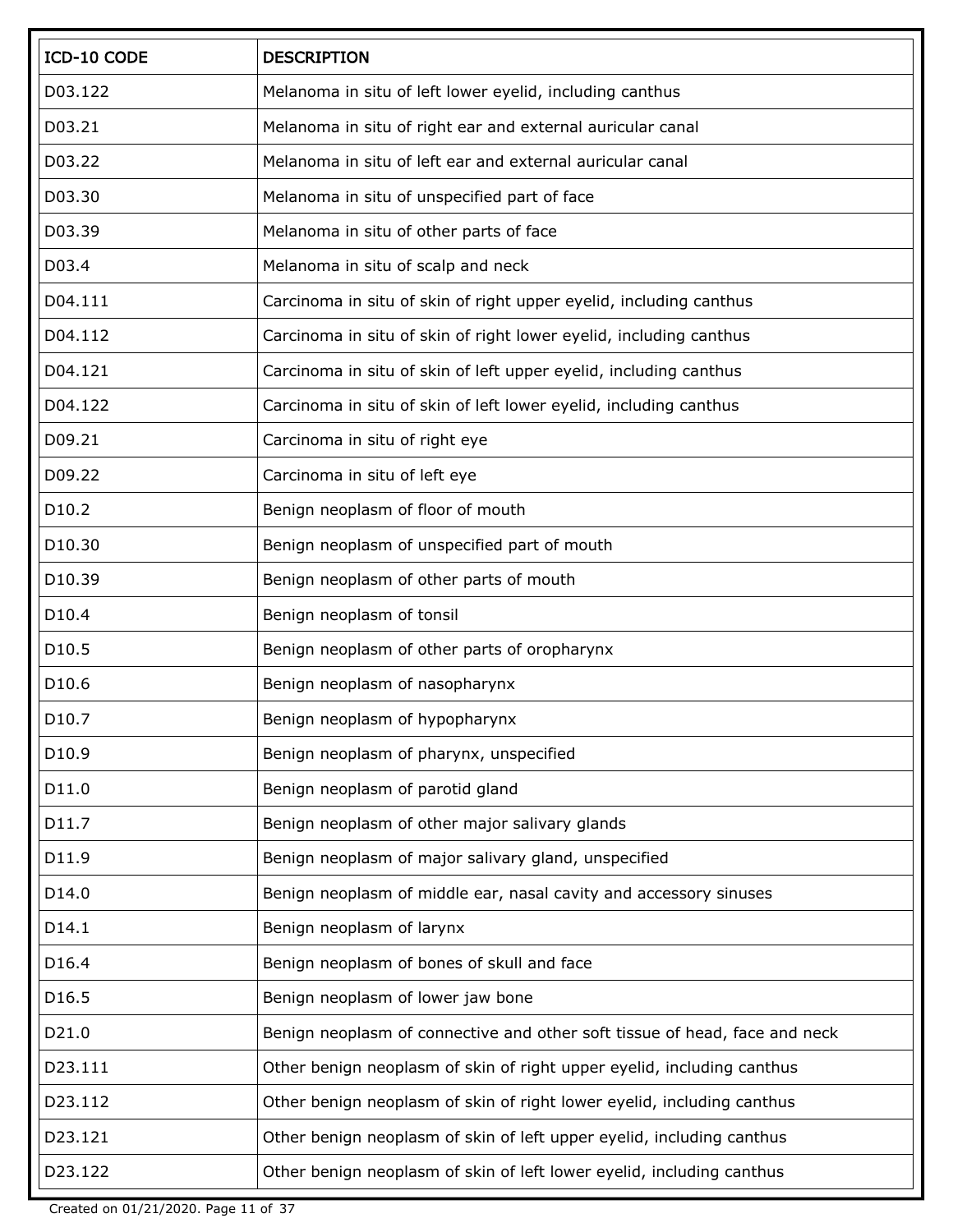| ICD-10 CODE | <b>DESCRIPTION</b>                                                               |
|-------------|----------------------------------------------------------------------------------|
| D31.01      | Benign neoplasm of right conjunctiva                                             |
| D31.02      | Benign neoplasm of left conjunctiva                                              |
| D31.11      | Benign neoplasm of right cornea                                                  |
| D31.12      | Benign neoplasm of left cornea                                                   |
| D31.21      | Benign neoplasm of right retina                                                  |
| D31.22      | Benign neoplasm of left retina                                                   |
| D31.31      | Benign neoplasm of right choroid                                                 |
| D31.32      | Benign neoplasm of left choroid                                                  |
| D31.41      | Benign neoplasm of right ciliary body                                            |
| D31.42      | Benign neoplasm of left ciliary body                                             |
| D31.51      | Benign neoplasm of right lacrimal gland and duct                                 |
| D31.52      | Benign neoplasm of left lacrimal gland and duct                                  |
| D31.61      | Benign neoplasm of unspecified site of right orbit                               |
| D31.62      | Benign neoplasm of unspecified site of left orbit                                |
| D31.91      | Benign neoplasm of unspecified part of right eye                                 |
| D31.92      | Benign neoplasm of unspecified part of left eye                                  |
| D34         | Benign neoplasm of thyroid gland                                                 |
| D35.1       | Benign neoplasm of parathyroid gland                                             |
| D37.01      | Neoplasm of uncertain behavior of lip                                            |
| D37.02      | Neoplasm of uncertain behavior of tongue                                         |
| D37.030     | Neoplasm of uncertain behavior of the parotid salivary glands                    |
| D37.031     | Neoplasm of uncertain behavior of the sublingual salivary glands                 |
| D37.032     | Neoplasm of uncertain behavior of the submandibular salivary glands              |
| D37.039     | Neoplasm of uncertain behavior of the major salivary glands, unspecified         |
| D37.04      | Neoplasm of uncertain behavior of the minor salivary glands                      |
| D37.05      | Neoplasm of uncertain behavior of pharynx                                        |
| D37.09      | Neoplasm of uncertain behavior of other specified sites of the oral cavity       |
| D38.0       | Neoplasm of uncertain behavior of larynx                                         |
| D48.1       | Neoplasm of uncertain behavior of connective and other soft tissue               |
| D48.2       | Neoplasm of uncertain behavior of peripheral nerves and autonomic nervous system |
| D48.7       | Neoplasm of uncertain behavior of other specified sites                          |
| D49.2       | Neoplasm of unspecified behavior of bone, soft tissue, and skin                  |

Created on 01/21/2020. Page 12 of 37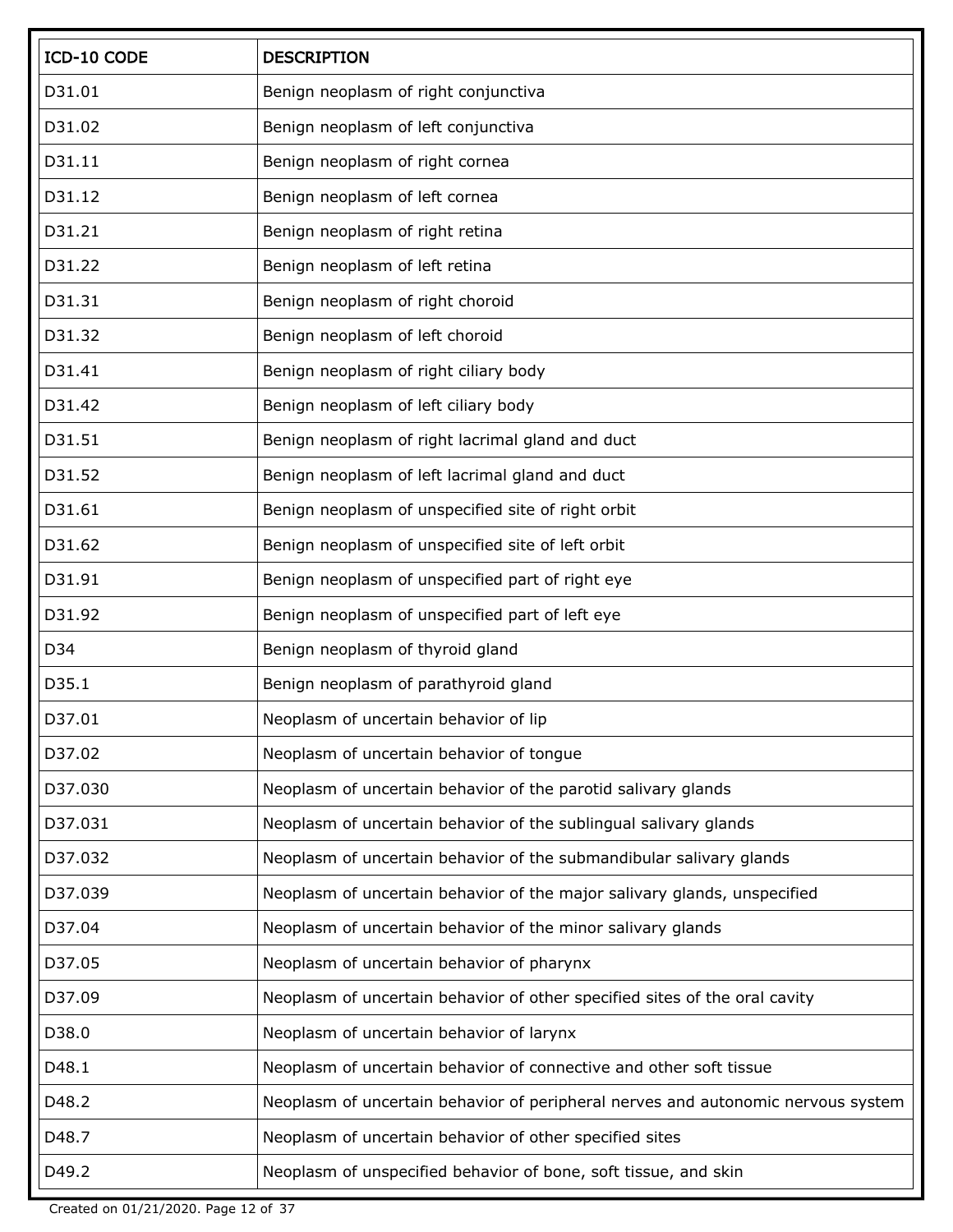| ICD-10 CODE | <b>DESCRIPTION</b>                                             |
|-------------|----------------------------------------------------------------|
| D49.81      | Neoplasm of unspecified behavior of retina and choroid         |
| D49.89      | Neoplasm of unspecified behavior of other specified sites      |
| ICD-10 CODE | <b>DESCRIPTION</b>                                             |
| E01.0       | Iodine-deficiency related diffuse (endemic) goiter             |
| E01.2       | Iodine-deficiency related (endemic) goiter, unspecified        |
| E03.4       | Atrophy of thyroid (acquired)                                  |
| E04.1       | Nontoxic single thyroid nodule                                 |
| E06.0       | Acute thyroiditis                                              |
| E07.89      | Other specified disorders of thyroid                           |
| E21.4       | Other specified disorders of parathyroid gland                 |
| E35         | Disorders of endocrine glands in diseases classified elsewhere |
| G44.1       | Vascular headache, not elsewhere classified                    |
| H02.23A     | Paralytic lagophthalmos right eye, upper and lower eyelids     |
| H02.23B     | Paralytic lagophthalmos left eye, upper and lower eyelids      |
| H02.23C     | Paralytic lagophthalmos, bilateral, upper and lower eyelids    |
| H05.00      | Unspecified acute inflammation of orbit                        |
| H05.011     | Cellulitis of right orbit                                      |
| H05.012     | Cellulitis of left orbit                                       |
| H05.013     | Cellulitis of bilateral orbits                                 |
| H05.021     | Osteomyelitis of right orbit                                   |
| H05.022     | Osteomyelitis of left orbit                                    |
| H05.023     | Osteomyelitis of bilateral orbits                              |
| H05.031     | Periostitis of right orbit                                     |
| H05.032     | Periostitis of left orbit                                      |
| H05.033     | Periostitis of bilateral orbits                                |
| H05.041     | Tenonitis of right orbit                                       |
| H05.042     | Tenonitis of left orbit                                        |
| H05.043     | Tenonitis of bilateral orbits                                  |
| H05.10      | Unspecified chronic inflammatory disorders of orbit            |
| H05.111     | Granuloma of right orbit                                       |
| H05.112     | Granuloma of left orbit                                        |
| H05.113     | Granuloma of bilateral orbits                                  |

Created on 01/21/2020. Page 13 of 37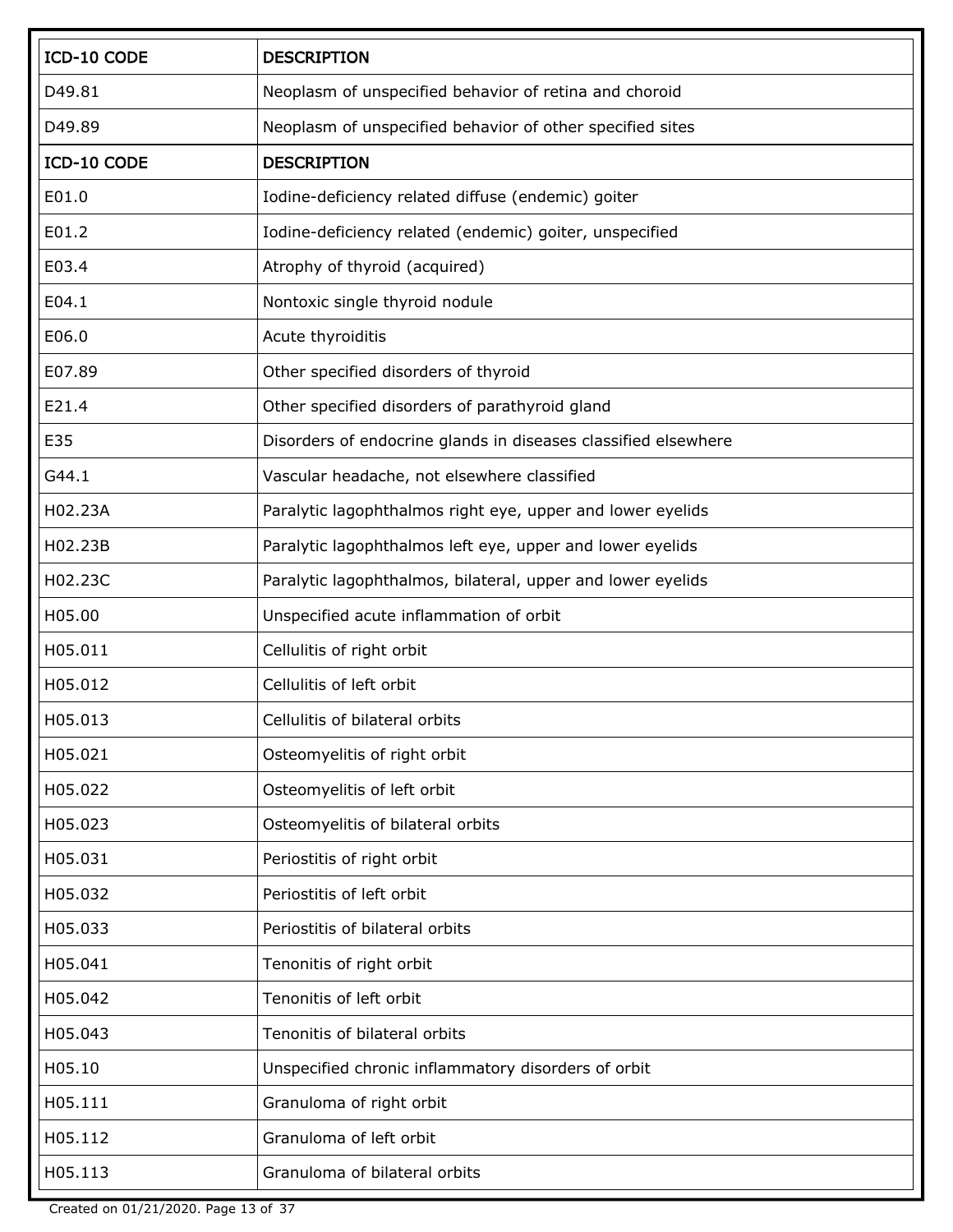| ICD-10 CODE | <b>DESCRIPTION</b>                                     |
|-------------|--------------------------------------------------------|
| H05.121     | Orbital myositis, right orbit                          |
| H05.122     | Orbital myositis, left orbit                           |
| H05.123     | Orbital myositis, bilateral                            |
| H05.20      | Unspecified exophthalmos                               |
| H05.211     | Displacement (lateral) of globe, right eye             |
| H05.212     | Displacement (lateral) of globe, left eye              |
| H05.213     | Displacement (lateral) of globe, bilateral             |
| H05.221     | Edema of right orbit                                   |
| H05.222     | Edema of left orbit                                    |
| H05.223     | Edema of bilateral orbit                               |
| H05.231     | Hemorrhage of right orbit                              |
| H05.232     | Hemorrhage of left orbit                               |
| H05.233     | Hemorrhage of bilateral orbit                          |
| H05.241     | Constant exophthalmos, right eye                       |
| H05.242     | Constant exophthalmos, left eye                        |
| H05.243     | Constant exophthalmos, bilateral                       |
| H05.251     | Intermittent exophthalmos, right eye                   |
| H05.252     | Intermittent exophthalmos, left eye                    |
| H05.253     | Intermittent exophthalmos, bilateral                   |
| H05.261     | Pulsating exophthalmos, right eye                      |
| H05.262     | Pulsating exophthalmos, left eye                       |
| H05.263     | Pulsating exophthalmos, bilateral                      |
| H05.30      | Unspecified deformity of orbit                         |
| H05.311     | Atrophy of right orbit                                 |
| H05.312     | Atrophy of left orbit                                  |
| H05.313     | Atrophy of bilateral orbit                             |
| H05.321     | Deformity of right orbit due to bone disease           |
| H05.322     | Deformity of left orbit due to bone disease            |
| H05.323     | Deformity of bilateral orbits due to bone disease      |
| H05.331     | Deformity of right orbit due to trauma or surgery      |
| H05.332     | Deformity of left orbit due to trauma or surgery       |
| H05.333     | Deformity of bilateral orbits due to trauma or surgery |

Created on 01/21/2020. Page 14 of 37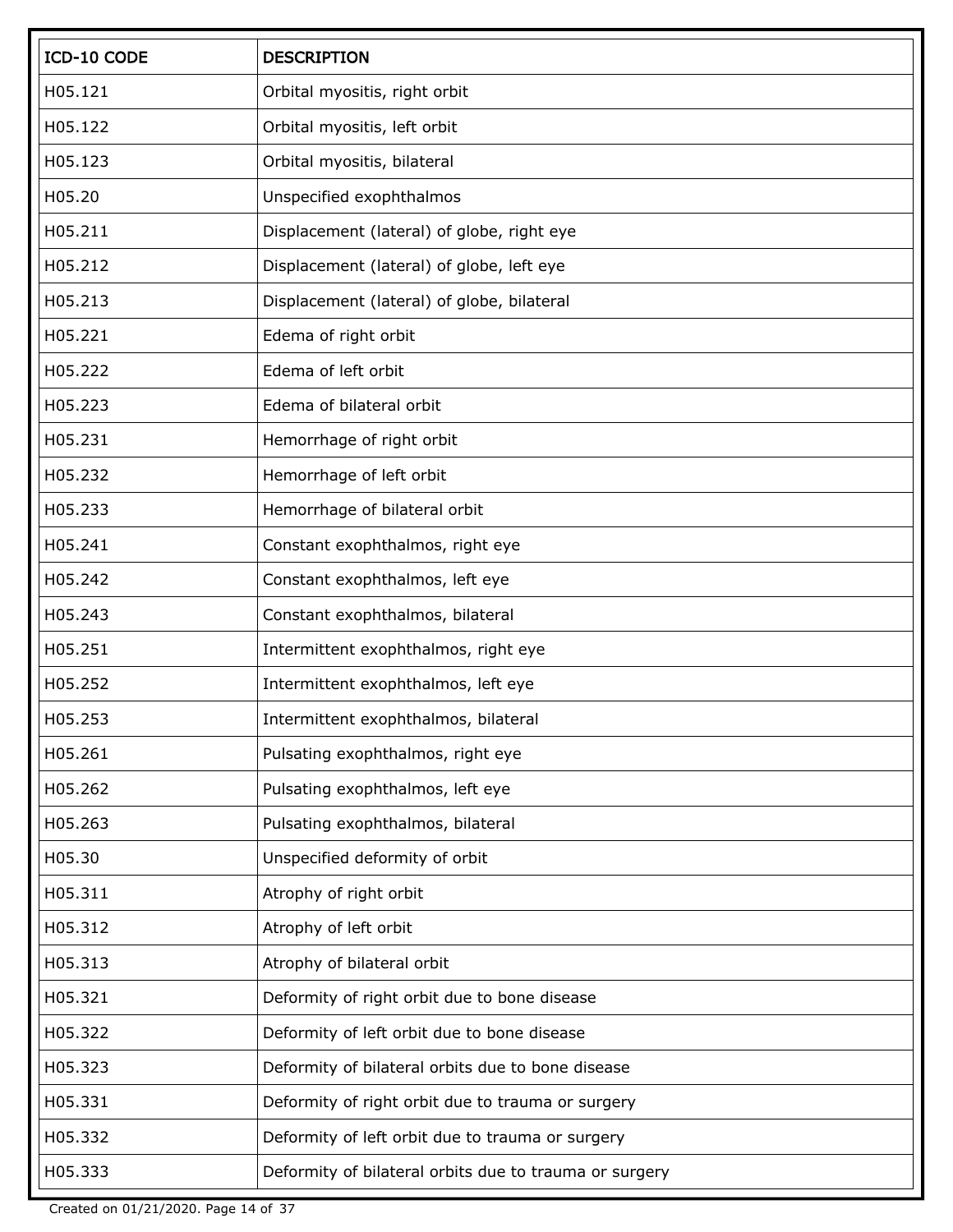| ICD-10 CODE | <b>DESCRIPTION</b>                                                          |
|-------------|-----------------------------------------------------------------------------|
| H05.341     | Enlargement of right orbit                                                  |
| H05.342     | Enlargement of left orbit                                                   |
| H05.343     | Enlargement of bilateral orbits                                             |
| H05.351     | Exostosis of right orbit                                                    |
| H05.352     | Exostosis of left orbit                                                     |
| H05.353     | Exostosis of bilateral orbits                                               |
| H05.401     | Unspecified enophthalmos, right eye                                         |
| H05.402     | Unspecified enophthalmos, left eye                                          |
| H05.403     | Unspecified enophthalmos, bilateral                                         |
| H05.411     | Enophthalmos due to atrophy of orbital tissue, right eye                    |
| H05.412     | Enophthalmos due to atrophy of orbital tissue, left eye                     |
| H05.413     | Enophthalmos due to atrophy of orbital tissue, bilateral                    |
| H05.421     | Enophthalmos due to trauma or surgery, right eye                            |
| H05.422     | Enophthalmos due to trauma or surgery, left eye                             |
| H05.423     | Enophthalmos due to trauma or surgery, bilateral                            |
| H05.51      | Retained (old) foreign body following penetrating wound of right orbit      |
| H05.52      | Retained (old) foreign body following penetrating wound of left orbit       |
| H05.53      | Retained (old) foreign body following penetrating wound of bilateral orbits |
| H05.811     | Cyst of right orbit                                                         |
| H05.812     | Cyst of left orbit                                                          |
| H05.813     | Cyst of bilateral orbits                                                    |
| H05.821     | Myopathy of extraocular muscles, right orbit                                |
| H05.822     | Myopathy of extraocular muscles, left orbit                                 |
| H05.823     | Myopathy of extraocular muscles, bilateral                                  |
| H05.89      | Other disorders of orbit                                                    |
| H05.9       | Unspecified disorder of orbit                                               |
| H16.241     | Ophthalmia nodosa, right eye                                                |
| H16.242     | Ophthalmia nodosa, left eye                                                 |
| H16.243     | Ophthalmia nodosa, bilateral                                                |
| H21.331     | Parasitic cyst of iris, ciliary body or anterior chamber, right eye         |
| H21.332     | Parasitic cyst of iris, ciliary body or anterior chamber, left eye          |
| H21.333     | Parasitic cyst of iris, ciliary body or anterior chamber, bilateral         |

Created on 01/21/2020. Page 15 of 37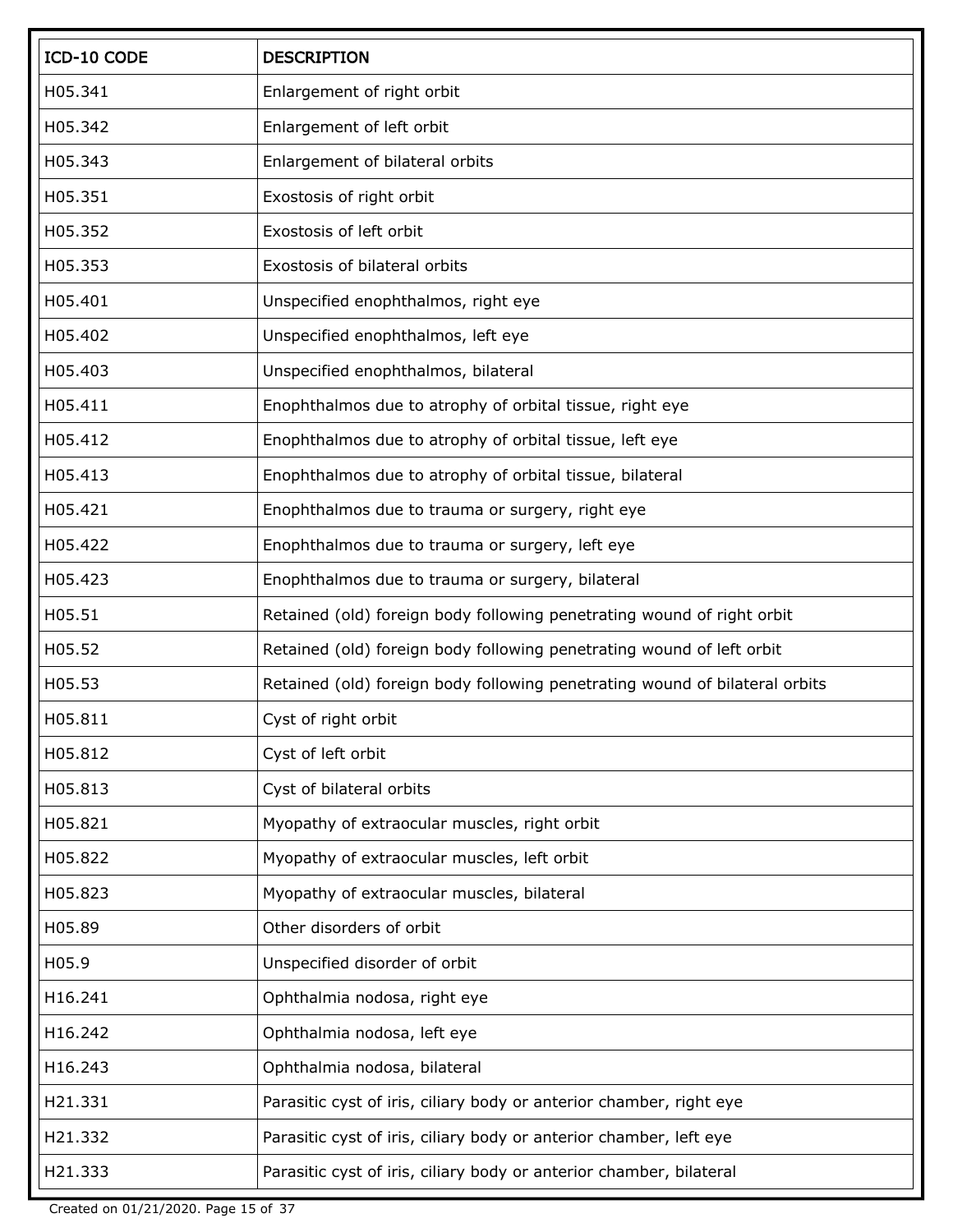| ICD-10 CODE | <b>DESCRIPTION</b>                                |
|-------------|---------------------------------------------------|
| H33.121     | Parasitic cyst of retina, right eye               |
| H33.122     | Parasitic cyst of retina, left eye                |
| H33.123     | Parasitic cyst of retina, bilateral               |
| H44.001     | Unspecified purulent endophthalmitis, right eye   |
| H44.002     | Unspecified purulent endophthalmitis, left eye    |
| H44.003     | Unspecified purulent endophthalmitis, bilateral   |
| H44.011     | Panophthalmitis (acute), right eye                |
| ICD-10 CODE | <b>DESCRIPTION</b>                                |
| H44.012     | Panophthalmitis (acute), left eye                 |
| H44.013     | Panophthalmitis (acute), bilateral                |
| H44.021     | Vitreous abscess (chronic), right eye             |
| H44.022     | Vitreous abscess (chronic), left eye              |
| H44.023     | Vitreous abscess (chronic), bilateral             |
| H44.111     | Panuveitis, right eye                             |
| H44.112     | Panuveitis, left eye                              |
| H44.113     | Panuveitis, bilateral                             |
| H44.121     | Parasitic endophthalmitis, unspecified, right eye |
| H44.122     | Parasitic endophthalmitis, unspecified, left eye  |
| H44.123     | Parasitic endophthalmitis, unspecified, bilateral |
| H44.131     | Sympathetic uveitis, right eye                    |
| H44.132     | Sympathetic uveitis, left eye                     |
| H44.133     | Sympathetic uveitis, bilateral                    |
| H44.19      | Other endophthalmitis                             |
| H46.00      | Optic papillitis, unspecified eye                 |
| H46.01      | Optic papillitis, right eye                       |
| H46.02      | Optic papillitis, left eye                        |
| H46.03      | Optic papillitis, bilateral                       |
| H46.11      | Retrobulbar neuritis, right eye                   |
| H46.12      | Retrobulbar neuritis, left eye                    |
| H46.13      | Retrobulbar neuritis, bilateral                   |
| H46.2       | Nutritional optic neuropathy                      |
| H46.3       | Toxic optic neuropathy                            |

Created on 01/21/2020. Page 16 of 37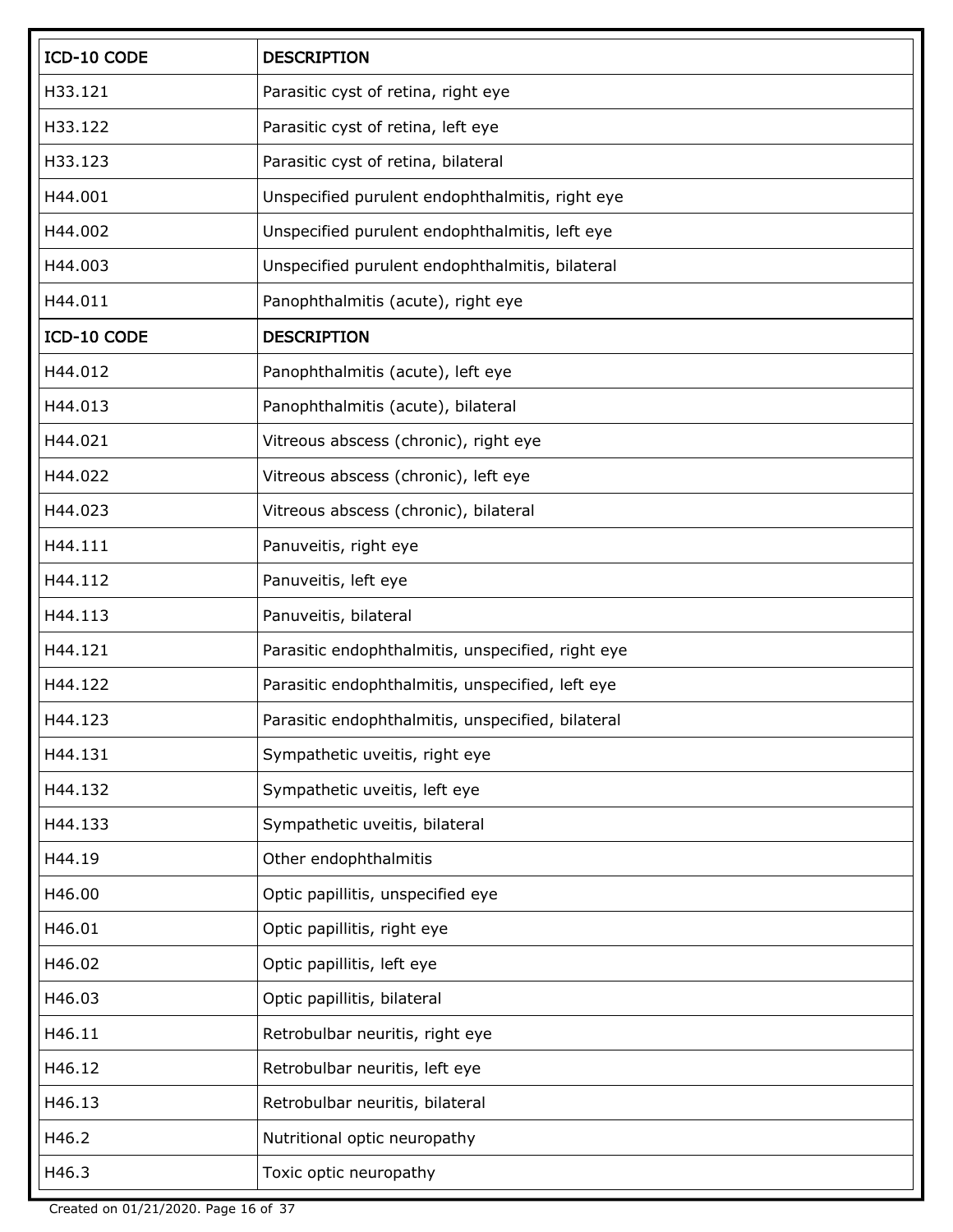| ICD-10 CODE | <b>DESCRIPTION</b>                                                  |
|-------------|---------------------------------------------------------------------|
| H46.8       | Other optic neuritis                                                |
| H46.9       | Unspecified optic neuritis                                          |
| H47.011     | Ischemic optic neuropathy, right eye                                |
| H47.012     | Ischemic optic neuropathy, left eye                                 |
| H47.013     | Ischemic optic neuropathy, bilateral                                |
| H47.021     | Hemorrhage in optic nerve sheath, right eye                         |
| H47.022     | Hemorrhage in optic nerve sheath, left eye                          |
| H47.023     | Hemorrhage in optic nerve sheath, bilateral                         |
| H47.031     | Optic nerve hypoplasia, right eye                                   |
| H47.032     | Optic nerve hypoplasia, left eye                                    |
| H47.033     | Optic nerve hypoplasia, bilateral                                   |
| H47.091     | Other disorders of optic nerve, not elsewhere classified, right eye |
| H47.092     | Other disorders of optic nerve, not elsewhere classified, left eye  |
| H47.093     | Other disorders of optic nerve, not elsewhere classified, bilateral |
| H47.10      | Unspecified papilledema                                             |
| H47.11      | Papilledema associated with increased intracranial pressure         |
| H47.12      | Papilledema associated with decreased ocular pressure               |
| H47.13      | Papilledema associated with retinal disorder                        |
| H47.141     | Foster-Kennedy syndrome, right eye                                  |
| H47.142     | Foster-Kennedy syndrome, left eye                                   |
| H47.143     | Foster-Kennedy syndrome, bilateral                                  |
| H47.20      | Unspecified optic atrophy                                           |
| H47.211     | Primary optic atrophy, right eye                                    |
| H47.212     | Primary optic atrophy, left eye                                     |
| H47.213     | Primary optic atrophy, bilateral                                    |
| H47.22      | Hereditary optic atrophy                                            |
| H47.231     | Glaucomatous optic atrophy, right eye                               |
| H47.232     | Glaucomatous optic atrophy, left eye                                |
| H47.233     | Glaucomatous optic atrophy, bilateral                               |
| H47.291     | Other optic atrophy, right eye                                      |
| H47.292     | Other optic atrophy, left eye                                       |
| H47.293     | Other optic atrophy, bilateral                                      |

Created on 01/21/2020. Page 17 of 37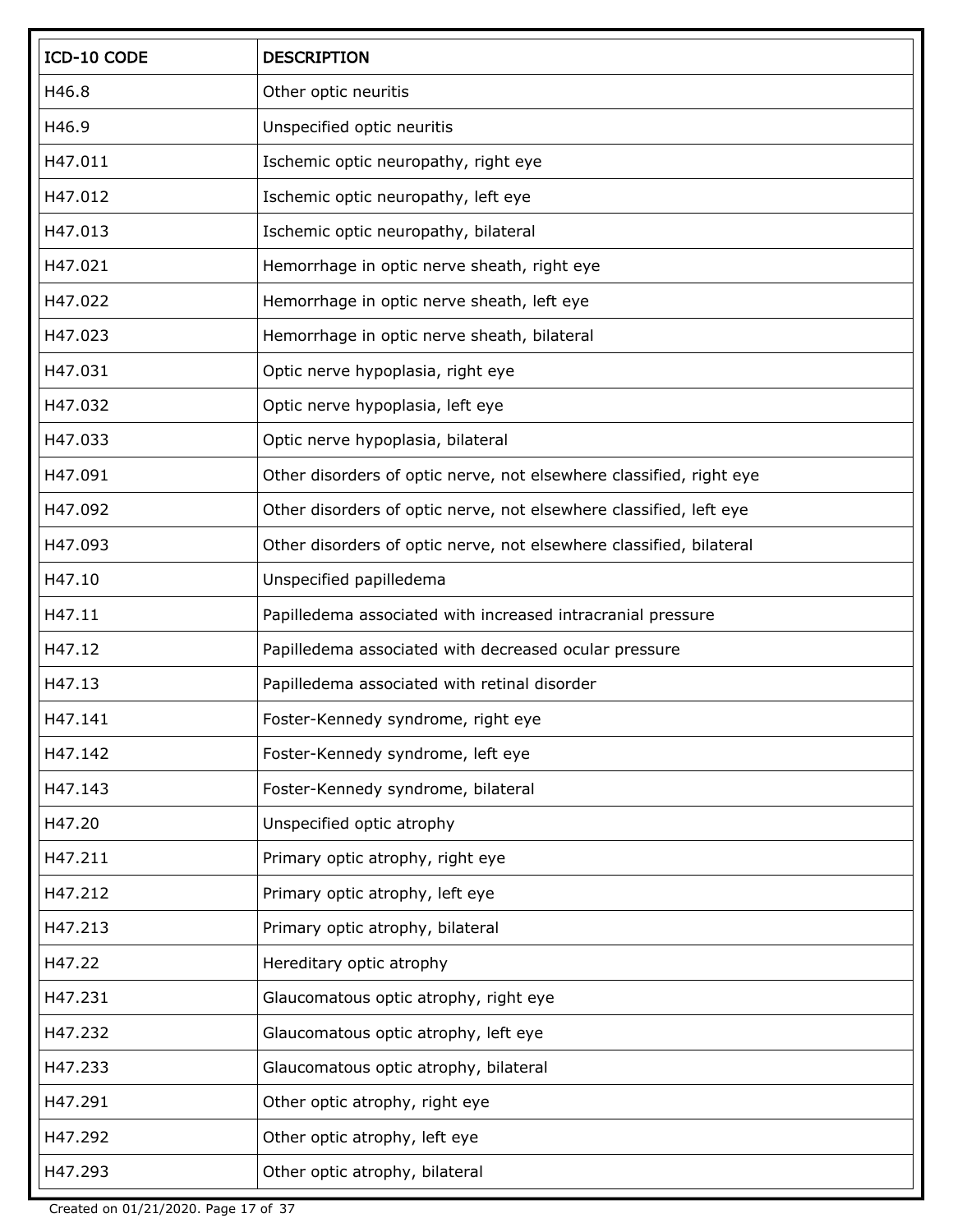| ICD-10 CODE | <b>DESCRIPTION</b>                                                                 |
|-------------|------------------------------------------------------------------------------------|
| H47.311     | Coloboma of optic disc, right eye                                                  |
| H47.312     | Coloboma of optic disc, left eye                                                   |
| H47.313     | Coloboma of optic disc, bilateral                                                  |
| H47.321     | Drusen of optic disc, right eye                                                    |
| H47.322     | Drusen of optic disc, left eye                                                     |
| H47.323     | Drusen of optic disc, bilateral                                                    |
| H47.331     | Pseudopapilledema of optic disc, right eye                                         |
| H47.332     | Pseudopapilledema of optic disc, left eye                                          |
| H47.333     | Pseudopapilledema of optic disc, bilateral                                         |
| H47.391     | Other disorders of optic disc, right eye                                           |
| H47.392     | Other disorders of optic disc, left eye                                            |
| H47.393     | Other disorders of optic disc, bilateral                                           |
| H47.41      | Disorders of optic chiasm in (due to) inflammatory disorders                       |
| H47.42      | Disorders of optic chiasm in (due to) neoplasm                                     |
| H47.43      | Disorders of optic chiasm in (due to) vascular disorders                           |
| H47.49      | Disorders of optic chiasm in (due to) other disorders                              |
| H47.511     | Disorders of visual pathways in (due to) inflammatory disorders, right side        |
| H47.512     | Disorders of visual pathways in (due to) inflammatory disorders, left side         |
| H47.521     | Disorders of visual pathways in (due to) neoplasm, right side                      |
| H47.522     | Disorders of visual pathways in (due to) neoplasm, left side                       |
| H47.531     | Disorders of visual pathways in (due to) vascular disorders, right side            |
| H47.532     | Disorders of visual pathways in (due to) vascular disorders, left side             |
| H47.611     | Cortical blindness, right side of brain                                            |
| H47.612     | Cortical blindness, left side of brain                                             |
| H47.621     | Disorders of visual cortex in (due to) inflammatory disorders, right side of brain |
| H47.622     | Disorders of visual cortex in (due to) inflammatory disorders, left side of brain  |
| H47.631     | Disorders of visual cortex in (due to) neoplasm, right side of brain               |
| H47.632     | Disorders of visual cortex in (due to) neoplasm, left side of brain                |
| H47.641     | Disorders of visual cortex in (due to) vascular disorders, right side of brain     |
| H47.642     | Disorders of visual cortex in (due to) vascular disorders, left side of brain      |
| H47.9       | Unspecified disorder of visual pathways                                            |
| H49.01      | Third [oculomotor] nerve palsy, right eye                                          |

Created on 01/21/2020. Page 18 of 37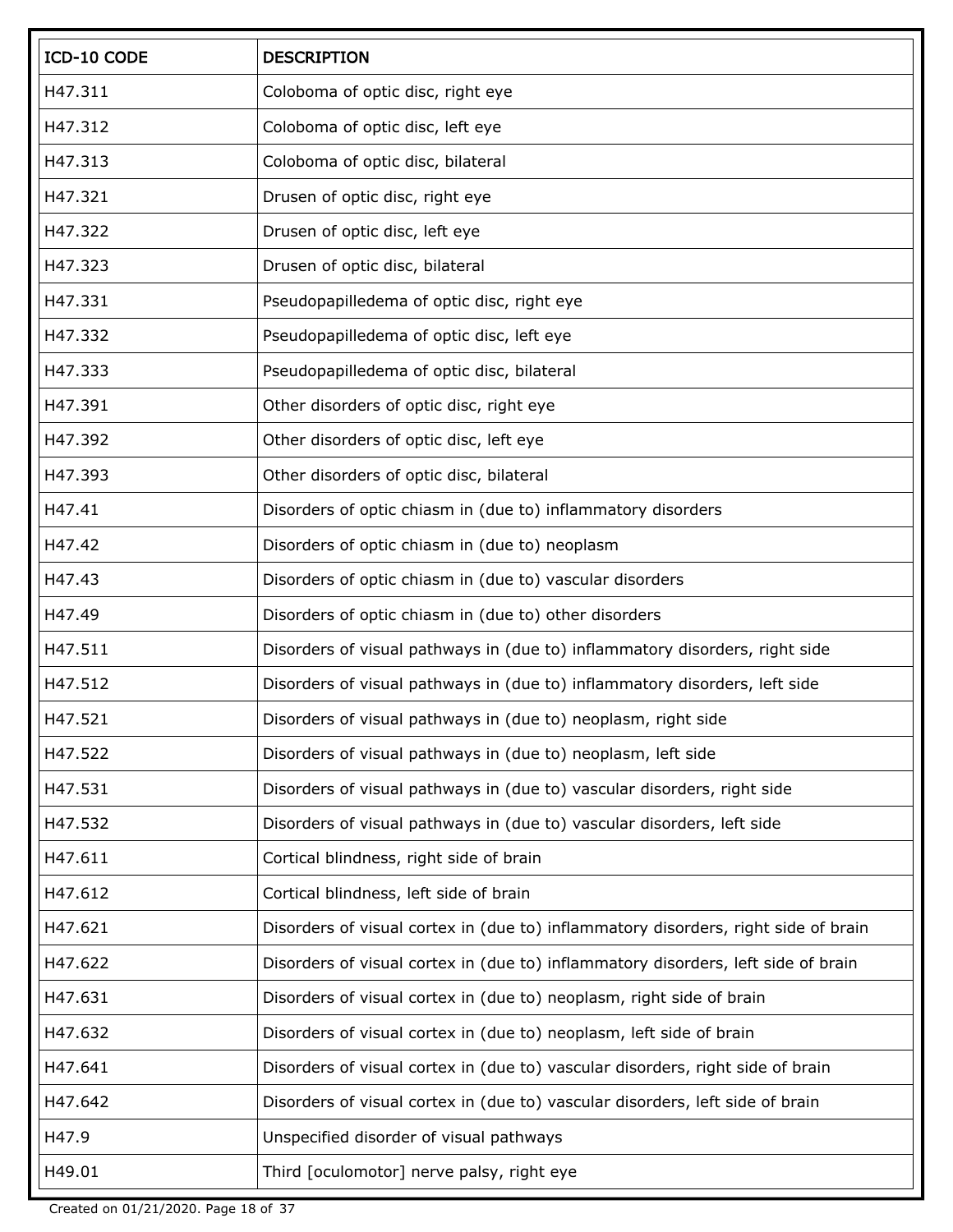| ICD-10 CODE | <b>DESCRIPTION</b>                              |
|-------------|-------------------------------------------------|
| H49.02      | Third [oculomotor] nerve palsy, left eye        |
| H49.03      | Third [oculomotor] nerve palsy, bilateral       |
| H49.11      | Fourth [trochlear] nerve palsy, right eye       |
| H49.12      | Fourth [trochlear] nerve palsy, left eye        |
| H49.13      | Fourth [trochlear] nerve palsy, bilateral       |
| H49.21      | Sixth [abducent] nerve palsy, right eye         |
| H49.22      | Sixth [abducent] nerve palsy, left eye          |
| H49.23      | Sixth [abducent] nerve palsy, bilateral         |
| H49.31      | Total (external) ophthalmoplegia, right eye     |
| H49.32      | Total (external) ophthalmoplegia, left eye      |
| H49.33      | Total (external) ophthalmoplegia, bilateral     |
| H49.41      | Progressive external ophthalmoplegia, right eye |
| ICD-10 CODE | <b>DESCRIPTION</b>                              |
| H49.42      | Progressive external ophthalmoplegia, left eye  |
| H49.43      | Progressive external ophthalmoplegia, bilateral |
| H49.881     | Other paralytic strabismus, right eye           |
| H49.882     | Other paralytic strabismus, left eye            |
| H49.883     | Other paralytic strabismus, bilateral           |
| H49.9       | Unspecified paralytic strabismus                |
| H50.60      | Mechanical strabismus, unspecified              |
| H50.611     | Brown's sheath syndrome, right eye              |
| H50.612     | Brown's sheath syndrome, left eye               |
| H50.69      | Other mechanical strabismus                     |
| H50.811     | Duane's syndrome, right eye                     |
| H50.812     | Duane's syndrome, left eye                      |
| H50.89      | Other specified strabismus                      |
| H51.0       | Palsy (spasm) of conjugate gaze                 |
| H51.11      | Convergence insufficiency                       |
| H51.12      | Convergence excess                              |
| H51.21      | Internuclear ophthalmoplegia, right eye         |
| H51.22      | Internuclear ophthalmoplegia, left eye          |
| H51.23      | Internuclear ophthalmoplegia, bilateral         |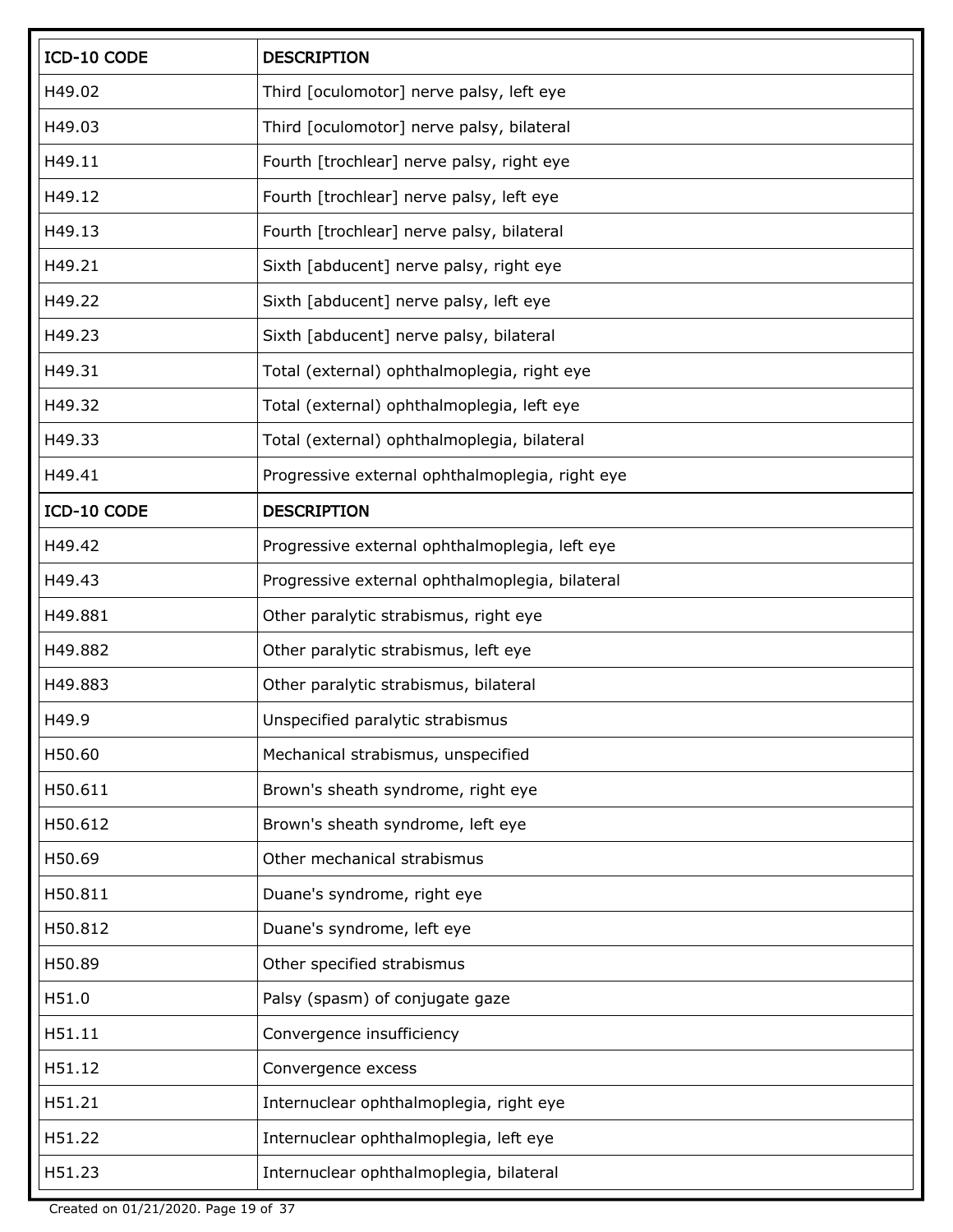| ICD-10 CODE | <b>DESCRIPTION</b>                              |
|-------------|-------------------------------------------------|
| H51.8       | Other specified disorders of binocular movement |
| H53.10      | Unspecified subjective visual disturbances      |
| H53.11      | Day blindness                                   |
| H53.121     | Transient visual loss, right eye                |
| H53.122     | Transient visual loss, left eye                 |
| H53.123     | Transient visual loss, bilateral                |
| H53.131     | Sudden visual loss, right eye                   |
| H53.132     | Sudden visual loss, left eye                    |
| H53.133     | Sudden visual loss, bilateral                   |
| H53.141     | Visual discomfort, right eye                    |
| H53.142     | Visual discomfort, left eye                     |
| H53.143     | Visual discomfort, bilateral                    |
| H53.15      | Visual distortions of shape and size            |
| H53.19      | Other subjective visual disturbances            |
| H53.2       | Diplopia                                        |
| H53.30      | Unspecified disorder of binocular vision        |
| H53.40      | Unspecified visual field defects                |
| H53.411     | Scotoma involving central area, right eye       |
| H53.412     | Scotoma involving central area, left eye        |
| H53.413     | Scotoma involving central area, bilateral       |
| H53.421     | Scotoma of blind spot area, right eye           |
| H53.422     | Scotoma of blind spot area, left eye            |
| H53.423     | Scotoma of blind spot area, bilateral           |
| H53.431     | Sector or arcuate defects, right eye            |
| H53.432     | Sector or arcuate defects, left eye             |
| H53.433     | Sector or arcuate defects, bilateral            |
| H53.451     | Other localized visual field defect, right eye  |
| H53.452     | Other localized visual field defect, left eye   |
| H53.453     | Other localized visual field defect, bilateral  |
| H53.461     | Homonymous bilateral field defects, right side  |
| H53.462     | Homonymous bilateral field defects, left side   |
| H53.47      | Heteronymous bilateral field defects            |

Created on 01/21/2020. Page 20 of 37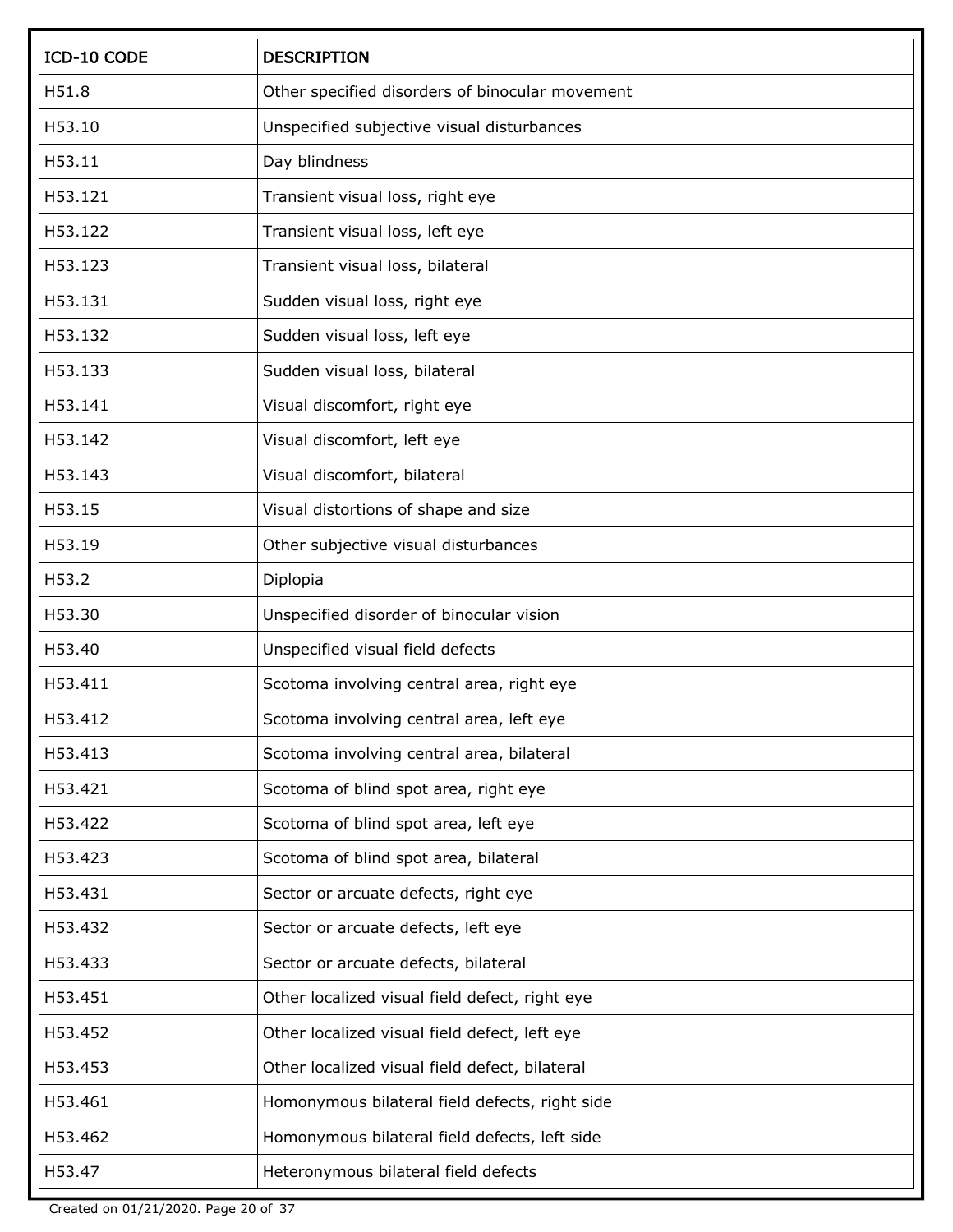| ICD-10 CODE | <b>DESCRIPTION</b>                                                                        |
|-------------|-------------------------------------------------------------------------------------------|
| H53.481     | Generalized contraction of visual field, right eye                                        |
| H53.482     | Generalized contraction of visual field, left eye                                         |
| H53.483     | Generalized contraction of visual field, bilateral                                        |
| H55.00      | Unspecified nystagmus                                                                     |
| H55.01      | Congenital nystagmus                                                                      |
| H55.02      | Latent nystagmus                                                                          |
| H55.03      | Visual deprivation nystagmus                                                              |
| H55.04      | Dissociated nystagmus                                                                     |
| H55.09      | Other forms of nystagmus                                                                  |
| H55.81      | Saccadic eye movements                                                                    |
| H55.89      | Other irregular eye movements                                                             |
| H57.00      | Unspecified anomaly of pupillary function                                                 |
| H57.01      | Argyll Robertson pupil, atypical                                                          |
| H57.02      | Anisocoria                                                                                |
| H57.03      | Miosis                                                                                    |
| H57.04      | Mydriasis                                                                                 |
| H57.051     | Tonic pupil, right eye                                                                    |
| H57.052     | Tonic pupil, left eye                                                                     |
| H57.053     | Tonic pupil, bilateral                                                                    |
| H57.09      | Other anomalies of pupillary function                                                     |
| H57.11      | Ocular pain, right eye                                                                    |
| H57.12      | Ocular pain, left eye                                                                     |
| H57.13      | Ocular pain, bilateral                                                                    |
| H59.331     | Postprocedural hematoma of right eye and adnexa following an ophthalmic<br>procedure      |
| H59.332     | Postprocedural hematoma of left eye and adnexa following an ophthalmic procedure          |
| H59.333     | Postprocedural hematoma of eye and adnexa following an ophthalmic procedure,<br>bilateral |
| H59.341     | Postprocedural hematoma of right eye and adnexa following other procedure                 |
| H59.342     | Postprocedural hematoma of left eye and adnexa following other procedure                  |
| H59.343     | Postprocedural hematoma of eye and adnexa following other procedure, bilateral            |
| H59.351     | Postprocedural seroma of right eye and adnexa following an ophthalmic procedure           |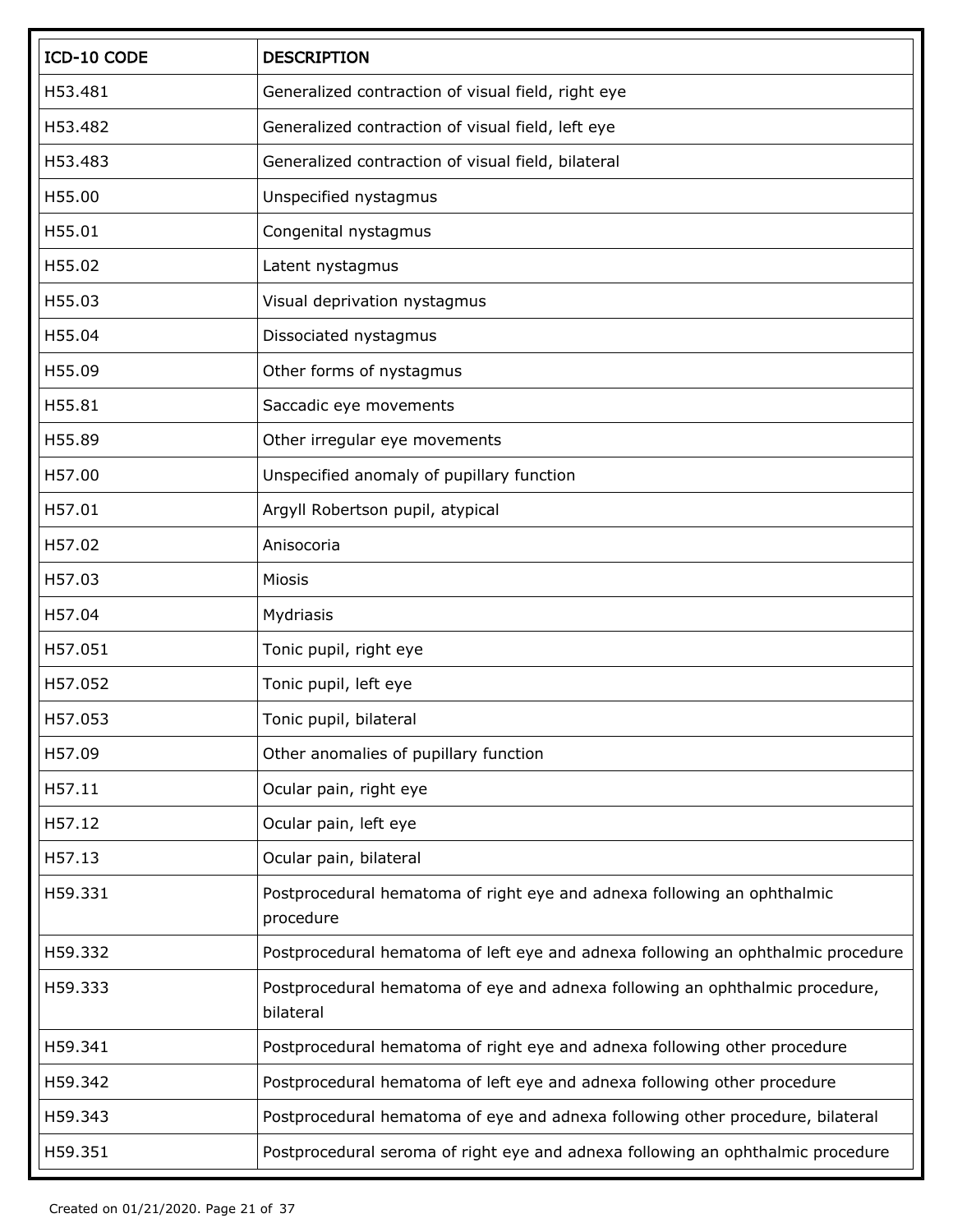| ICD-10 CODE  | <b>DESCRIPTION</b>                                                                      |
|--------------|-----------------------------------------------------------------------------------------|
| H59.352      | Postprocedural seroma of left eye and adnexa following an ophthalmic procedure          |
| H59.353      | Postprocedural seroma of eye and adnexa following an ophthalmic procedure,<br>bilateral |
| H59.361      | Postprocedural seroma of right eye and adnexa following other procedure                 |
| H59.362      | Postprocedural seroma of left eye and adnexa following other procedure                  |
| H59.363      | Postprocedural seroma of eye and adnexa following other procedure, bilateral            |
| H59.40       | Inflammation (infection) of postprocedural bleb, unspecified                            |
| H59.41       | Inflammation (infection) of postprocedural bleb, stage 1                                |
| H59.42       | Inflammation (infection) of postprocedural bleb, stage 2                                |
| H59.43       | Inflammation (infection) of postprocedural bleb, stage 3                                |
| J33.0        | Polyp of nasal cavity                                                                   |
| J33.1        | Polypoid sinus degeneration                                                             |
| J33.8        | Other polyp of sinus                                                                    |
| J33.9        | Nasal polyp, unspecified                                                                |
| J34.0        | Abscess, furuncle and carbuncle of nose                                                 |
| J34.1        | Cyst and mucocele of nose and nasal sinus                                               |
| J34.81       | Nasal mucositis (ulcerative)                                                            |
| J34.89       | Other specified disorders of nose and nasal sinuses                                     |
| <b>J38.5</b> | Laryngeal spasm                                                                         |
| <b>J38.6</b> | Stenosis of larynx                                                                      |
| ICD-10 CODE  | <b>DESCRIPTION</b>                                                                      |
| J38.7        | Other diseases of larynx                                                                |
| J39.0        | Retropharyngeal and parapharyngeal abscess                                              |
| J39.1        | Other abscess of pharynx                                                                |
| J39.2        | Other diseases of pharynx                                                               |
| K12.2        | Cellulitis and abscess of mouth                                                         |
| L02.01       | Cutaneous abscess of face                                                               |
| L02.11       | Cutaneous abscess of neck                                                               |
| L03.211      | Cellulitis of face                                                                      |
| L03.212      | Acute lymphangitis of face                                                              |
| L03.213      | Periorbital cellulitis                                                                  |
| L03.221      | Cellulitis of neck                                                                      |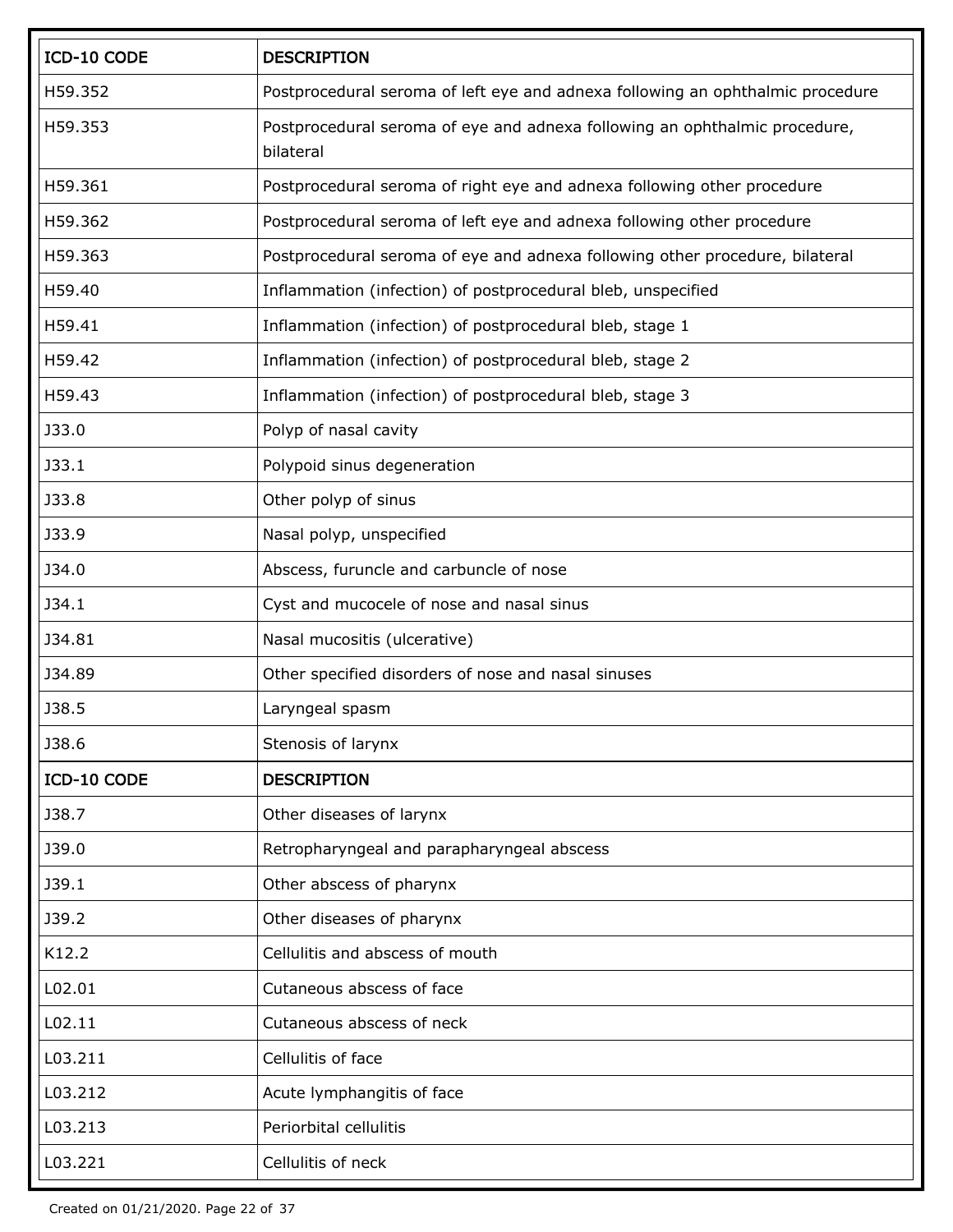| ICD-10 CODE | <b>DESCRIPTION</b>                                                                                     |
|-------------|--------------------------------------------------------------------------------------------------------|
| L03.222     | Acute lymphangitis of neck                                                                             |
| R04.0       | Epistaxis                                                                                              |
| R04.1       | Hemorrhage from throat                                                                                 |
| R07.0       | Pain in throat                                                                                         |
| R09.81      | Nasal congestion                                                                                       |
| R22.0       | Localized swelling, mass and lump, head                                                                |
| R22.1       | Localized swelling, mass and lump, neck                                                                |
| R47.01      | Aphasia                                                                                                |
| R47.02      | Dysphasia                                                                                              |
| R47.1       | Dysarthria and anarthria                                                                               |
| R47.81      | Slurred speech                                                                                         |
| R47.82      | Fluency disorder in conditions classified elsewhere                                                    |
| R47.89      | Other speech disturbances                                                                              |
| R47.9       | Unspecified speech disturbances                                                                        |
| R49.0       | Dysphonia                                                                                              |
| R49.1       | Aphonia                                                                                                |
| R49.21      | Hypernasality                                                                                          |
| R49.22      | Hyponasality                                                                                           |
| R49.8       | Other voice and resonance disorders                                                                    |
| R49.9       | Unspecified voice and resonance disorder                                                               |
| <b>R51</b>  | Headache                                                                                               |
| R68.84      | Jaw pain                                                                                               |
| R90.0       | Intracranial space-occupying lesion found on diagnostic imaging of central nervous<br>system           |
| R90.82      | White matter disease, unspecified                                                                      |
| R93.0       | Abnormal findings on diagnostic imaging of skull and head, not elsewhere classified                    |
| S02.30XA    | Fracture of orbital floor, unspecified side, initial encounter for closed fracture                     |
| S02.30XB    | Fracture of orbital floor, unspecified side, initial encounter for open fracture                       |
| S02.30XD    | Fracture of orbital floor, unspecified side, subsequent encounter for fracture with<br>routine healing |
| S02.30XG    | Fracture of orbital floor, unspecified side, subsequent encounter for fracture with<br>delayed healing |
| S02.30XK    | Fracture of orbital floor, unspecified side, subsequent encounter for fracture with                    |

Created on 01/21/2020. Page 23 of 37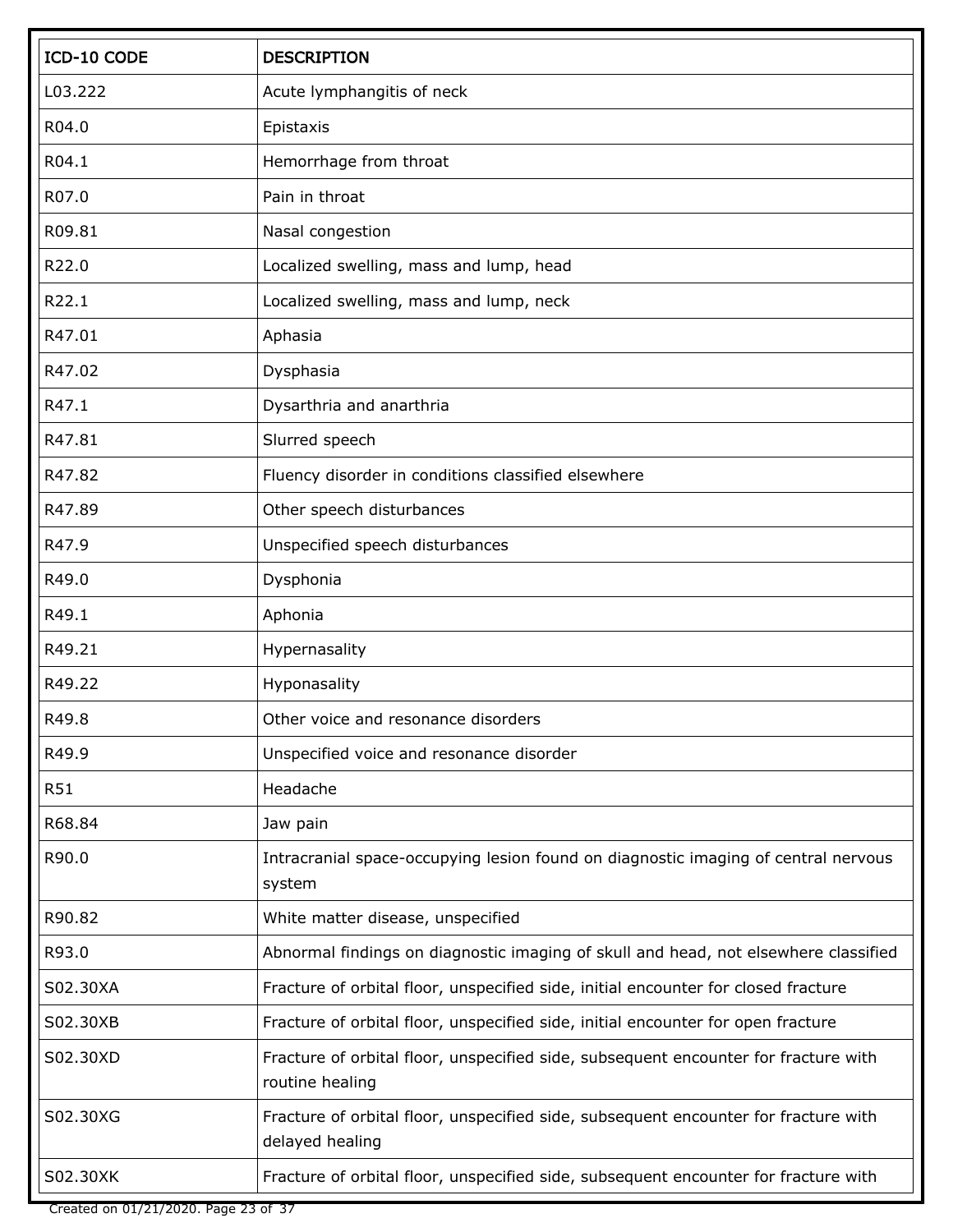| ICD-10 CODE | <b>DESCRIPTION</b>                                                                               |
|-------------|--------------------------------------------------------------------------------------------------|
|             | nonunion                                                                                         |
| S02.30XS    | Fracture of orbital floor, unspecified side, sequela                                             |
| S02.31XA    | Fracture of orbital floor, right side, initial encounter for closed fracture                     |
| S02.31XB    | Fracture of orbital floor, right side, initial encounter for open fracture                       |
| S02.31XD    | Fracture of orbital floor, right side, subsequent encounter for fracture with routine<br>healing |
| S02.31XG    | Fracture of orbital floor, right side, subsequent encounter for fracture with delayed<br>healing |
| S02.31XK    | Fracture of orbital floor, right side, subsequent encounter for fracture with nonunion           |
| S02.31XS    | Fracture of orbital floor, right side, sequela                                                   |
| S02.32XA    | Fracture of orbital floor, left side, initial encounter for closed fracture                      |
| S02.32XB    | Fracture of orbital floor, left side, initial encounter for open fracture                        |
| S02.32XD    | Fracture of orbital floor, left side, subsequent encounter for fracture with routine<br>healing  |
| S02.32XG    | Fracture of orbital floor, left side, subsequent encounter for fracture with delayed<br>healing  |
| S02.32XK    | Fracture of orbital floor, left side, subsequent encounter for fracture with nonunion            |
| S02.32XS    | Fracture of orbital floor, left side, sequela                                                    |
| S02.40AA    | Malar fracture, right side, initial encounter for closed fracture                                |
| S02.40AB    | Malar fracture, right side, initial encounter for open fracture                                  |
| S02.40AD    | Malar fracture, right side, subsequent encounter for fracture with routine healing               |
| S02.40AG    | Malar fracture, right side, subsequent encounter for fracture with delayed healing               |
| S02.40AK    | Malar fracture, right side, subsequent encounter for fracture with nonunion                      |
| S02.40AS    | Malar fracture, right side, sequela                                                              |
| S02.40BA    | Malar fracture, left side, initial encounter for closed fracture                                 |
| S02.40BB    | Malar fracture, left side, initial encounter for open fracture                                   |
| S02.40BD    | Malar fracture, left side, subsequent encounter for fracture with routine healing                |
| S02.40BG    | Malar fracture, left side, subsequent encounter for fracture with delayed healing                |
| S02.40BK    | Malar fracture, left side, subsequent encounter for fracture with nonunion                       |
| S02.40BS    | Malar fracture, left side, sequela                                                               |
| S02.40CA    | Maxillary fracture, right side, initial encounter for closed fracture                            |
| S02.40CB    | Maxillary fracture, right side, initial encounter for open fracture                              |
| S02.40CD    | Maxillary fracture, right side, subsequent encounter for fracture with routine healing           |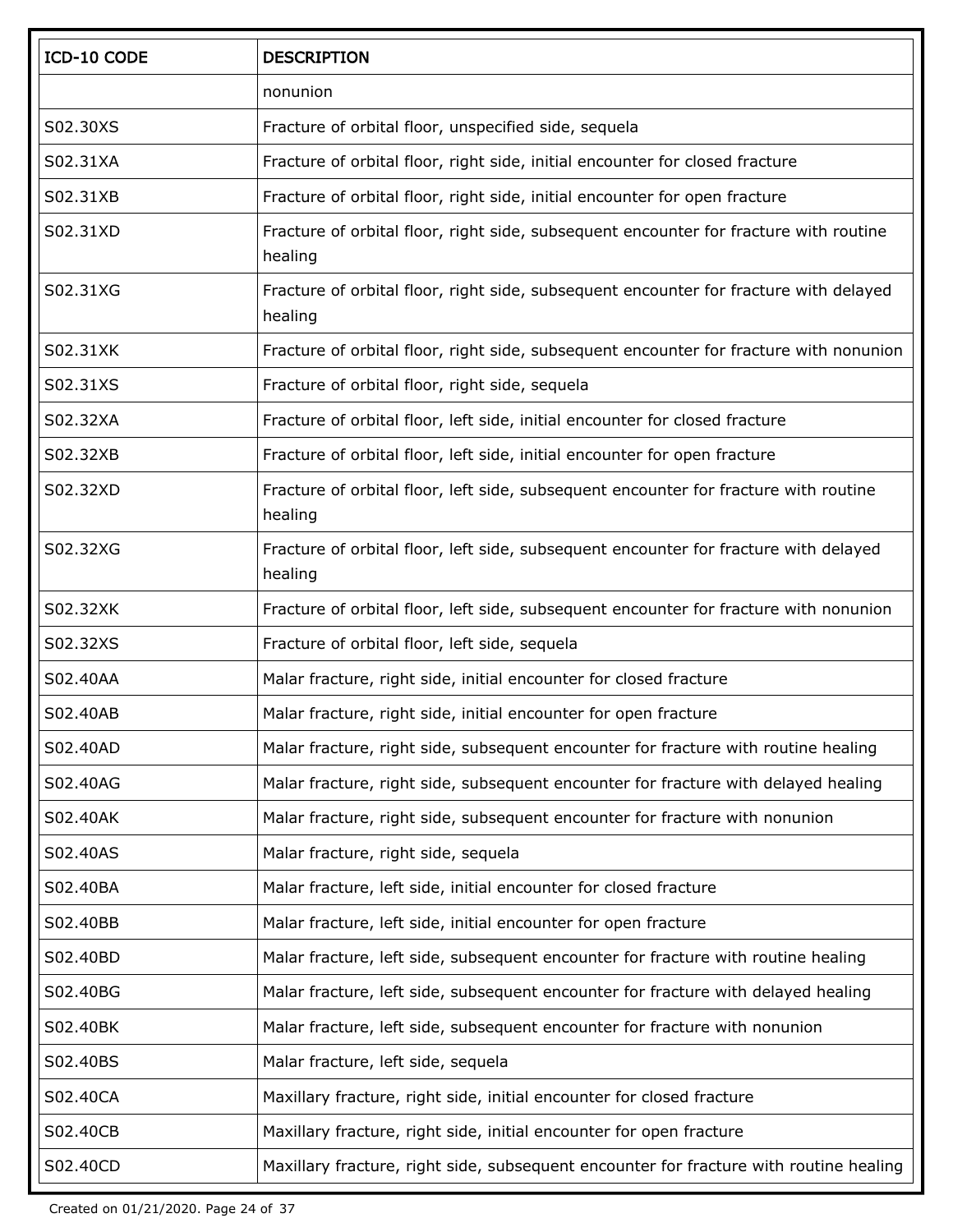| ICD-10 CODE | <b>DESCRIPTION</b>                                                                                                |
|-------------|-------------------------------------------------------------------------------------------------------------------|
| S02.40CG    | Maxillary fracture, right side, subsequent encounter for fracture with delayed<br>healing                         |
| S02.40CK    | Maxillary fracture, right side, subsequent encounter for fracture with nonunion                                   |
| S02.40CS    | Maxillary fracture, right side, sequela                                                                           |
| S02.40DA    | Maxillary fracture, left side, initial encounter for closed fracture                                              |
| S02.40DB    | Maxillary fracture, left side, initial encounter for open fracture                                                |
| S02.40DD    | Maxillary fracture, left side, subsequent encounter for fracture with routine healing                             |
| S02.40DG    | Maxillary fracture, left side, subsequent encounter for fracture with delayed healing                             |
| S02.40DK    | Maxillary fracture, left side, subsequent encounter for fracture with nonunion                                    |
| S02.40DS    | Maxillary fracture, left side, sequela                                                                            |
| S02.40EA    | Zygomatic fracture, right side, initial encounter for closed fracture                                             |
| S02.40EB    | Zygomatic fracture, right side, initial encounter for open fracture                                               |
| S02.40ED    | Zygomatic fracture, right side, subsequent encounter for fracture with routine<br>healing                         |
| S02.40EG    | Zygomatic fracture, right side, subsequent encounter for fracture with delayed<br>healing                         |
| S02.40EK    | Zygomatic fracture, right side, subsequent encounter for fracture with nonunion                                   |
| S02.40ES    | Zygomatic fracture, right side, sequela                                                                           |
| S02.40FA    | Zygomatic fracture, left side, initial encounter for closed fracture                                              |
| S02.40FB    | Zygomatic fracture, left side, initial encounter for open fracture                                                |
| S02.40FD    | Zygomatic fracture, left side, subsequent encounter for fracture with routine healing                             |
| S02.40FG    | Zygomatic fracture, left side, subsequent encounter for fracture with delayed<br>healing                          |
| S02.40FK    | Zygomatic fracture, left side, subsequent encounter for fracture with nonunion                                    |
| S02.40FS    | Zygomatic fracture, left side, sequela                                                                            |
| S02.601A    | Fracture of unspecified part of body of right mandible, initial encounter for closed<br>fracture                  |
| S02.601B    | Fracture of unspecified part of body of right mandible, initial encounter for open<br>fracture                    |
| S02.601D    | Fracture of unspecified part of body of right mandible, subsequent encounter for<br>fracture with routine healing |
| S02.601G    | Fracture of unspecified part of body of right mandible, subsequent encounter for<br>fracture with delayed healing |
| S02.601K    | Fracture of unspecified part of body of right mandible, subsequent encounter for                                  |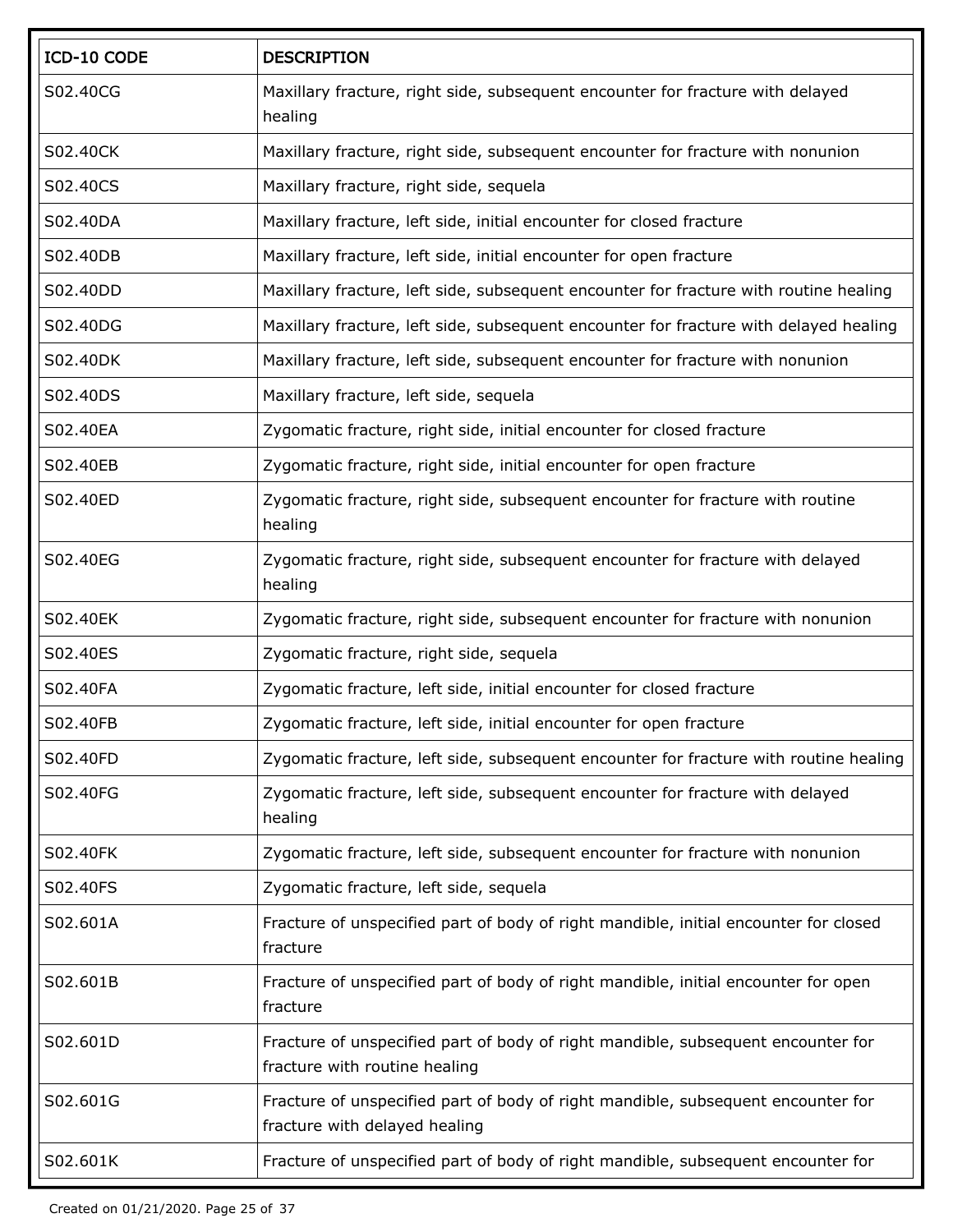| fracture with nonunion<br>S02.601S<br>Fracture of unspecified part of body of right mandible, sequela<br>S02.602A<br>Fracture of unspecified part of body of left mandible, initial encounter for closed<br>fracture<br>Fracture of unspecified part of body of left mandible, initial encounter for open<br>S02.602B<br>fracture<br>S02.602D<br>Fracture of unspecified part of body of left mandible, subsequent encounter for<br>fracture with routine healing<br>S02.602G<br>Fracture of unspecified part of body of left mandible, subsequent encounter for<br>fracture with delayed healing<br>ICD-10 CODE<br><b>DESCRIPTION</b><br>S02.602K<br>Fracture of unspecified part of body of left mandible, subsequent encounter for<br>fracture with nonunion<br>S02.602S<br>Fracture of unspecified part of body of left mandible, sequela<br>Fracture of condylar process of mandible, unspecified side, initial encounter for<br>S02.610A<br>closed fracture<br>S02.610B<br>Fracture of condylar process of mandible, unspecified side, initial encounter for open<br>fracture<br>S02.610D<br>Fracture of condylar process of mandible, unspecified side, subsequent encounter |  |
|-------------------------------------------------------------------------------------------------------------------------------------------------------------------------------------------------------------------------------------------------------------------------------------------------------------------------------------------------------------------------------------------------------------------------------------------------------------------------------------------------------------------------------------------------------------------------------------------------------------------------------------------------------------------------------------------------------------------------------------------------------------------------------------------------------------------------------------------------------------------------------------------------------------------------------------------------------------------------------------------------------------------------------------------------------------------------------------------------------------------------------------------------------------------------------------|--|
|                                                                                                                                                                                                                                                                                                                                                                                                                                                                                                                                                                                                                                                                                                                                                                                                                                                                                                                                                                                                                                                                                                                                                                                     |  |
|                                                                                                                                                                                                                                                                                                                                                                                                                                                                                                                                                                                                                                                                                                                                                                                                                                                                                                                                                                                                                                                                                                                                                                                     |  |
|                                                                                                                                                                                                                                                                                                                                                                                                                                                                                                                                                                                                                                                                                                                                                                                                                                                                                                                                                                                                                                                                                                                                                                                     |  |
|                                                                                                                                                                                                                                                                                                                                                                                                                                                                                                                                                                                                                                                                                                                                                                                                                                                                                                                                                                                                                                                                                                                                                                                     |  |
|                                                                                                                                                                                                                                                                                                                                                                                                                                                                                                                                                                                                                                                                                                                                                                                                                                                                                                                                                                                                                                                                                                                                                                                     |  |
|                                                                                                                                                                                                                                                                                                                                                                                                                                                                                                                                                                                                                                                                                                                                                                                                                                                                                                                                                                                                                                                                                                                                                                                     |  |
|                                                                                                                                                                                                                                                                                                                                                                                                                                                                                                                                                                                                                                                                                                                                                                                                                                                                                                                                                                                                                                                                                                                                                                                     |  |
|                                                                                                                                                                                                                                                                                                                                                                                                                                                                                                                                                                                                                                                                                                                                                                                                                                                                                                                                                                                                                                                                                                                                                                                     |  |
|                                                                                                                                                                                                                                                                                                                                                                                                                                                                                                                                                                                                                                                                                                                                                                                                                                                                                                                                                                                                                                                                                                                                                                                     |  |
|                                                                                                                                                                                                                                                                                                                                                                                                                                                                                                                                                                                                                                                                                                                                                                                                                                                                                                                                                                                                                                                                                                                                                                                     |  |
|                                                                                                                                                                                                                                                                                                                                                                                                                                                                                                                                                                                                                                                                                                                                                                                                                                                                                                                                                                                                                                                                                                                                                                                     |  |
| for fracture with routine healing                                                                                                                                                                                                                                                                                                                                                                                                                                                                                                                                                                                                                                                                                                                                                                                                                                                                                                                                                                                                                                                                                                                                                   |  |
| Fracture of condylar process of mandible, unspecified side, subsequent encounter<br>S02.610G<br>for fracture with delayed healing                                                                                                                                                                                                                                                                                                                                                                                                                                                                                                                                                                                                                                                                                                                                                                                                                                                                                                                                                                                                                                                   |  |
| Fracture of condylar process of mandible, unspecified side, subsequent encounter<br>S02.610K<br>for fracture with nonunion                                                                                                                                                                                                                                                                                                                                                                                                                                                                                                                                                                                                                                                                                                                                                                                                                                                                                                                                                                                                                                                          |  |
| Fracture of condylar process of mandible, unspecified side, sequela<br>S02.610S                                                                                                                                                                                                                                                                                                                                                                                                                                                                                                                                                                                                                                                                                                                                                                                                                                                                                                                                                                                                                                                                                                     |  |
| S02.611A<br>Fracture of condylar process of right mandible, initial encounter for closed fracture                                                                                                                                                                                                                                                                                                                                                                                                                                                                                                                                                                                                                                                                                                                                                                                                                                                                                                                                                                                                                                                                                   |  |
| Fracture of condylar process of right mandible, initial encounter for open fracture<br>S02.611B                                                                                                                                                                                                                                                                                                                                                                                                                                                                                                                                                                                                                                                                                                                                                                                                                                                                                                                                                                                                                                                                                     |  |
| Fracture of condylar process of right mandible, subsequent encounter for fracture<br>S02.611D<br>with routine healing                                                                                                                                                                                                                                                                                                                                                                                                                                                                                                                                                                                                                                                                                                                                                                                                                                                                                                                                                                                                                                                               |  |
| S02.611G<br>Fracture of condylar process of right mandible, subsequent encounter for fracture<br>with delayed healing                                                                                                                                                                                                                                                                                                                                                                                                                                                                                                                                                                                                                                                                                                                                                                                                                                                                                                                                                                                                                                                               |  |
| Fracture of condylar process of right mandible, subsequent encounter for fracture<br>S02.611K<br>with nonunion                                                                                                                                                                                                                                                                                                                                                                                                                                                                                                                                                                                                                                                                                                                                                                                                                                                                                                                                                                                                                                                                      |  |
| S02.611S<br>Fracture of condylar process of right mandible, sequela                                                                                                                                                                                                                                                                                                                                                                                                                                                                                                                                                                                                                                                                                                                                                                                                                                                                                                                                                                                                                                                                                                                 |  |
| Fracture of condylar process of left mandible, initial encounter for closed fracture<br>S02.612A                                                                                                                                                                                                                                                                                                                                                                                                                                                                                                                                                                                                                                                                                                                                                                                                                                                                                                                                                                                                                                                                                    |  |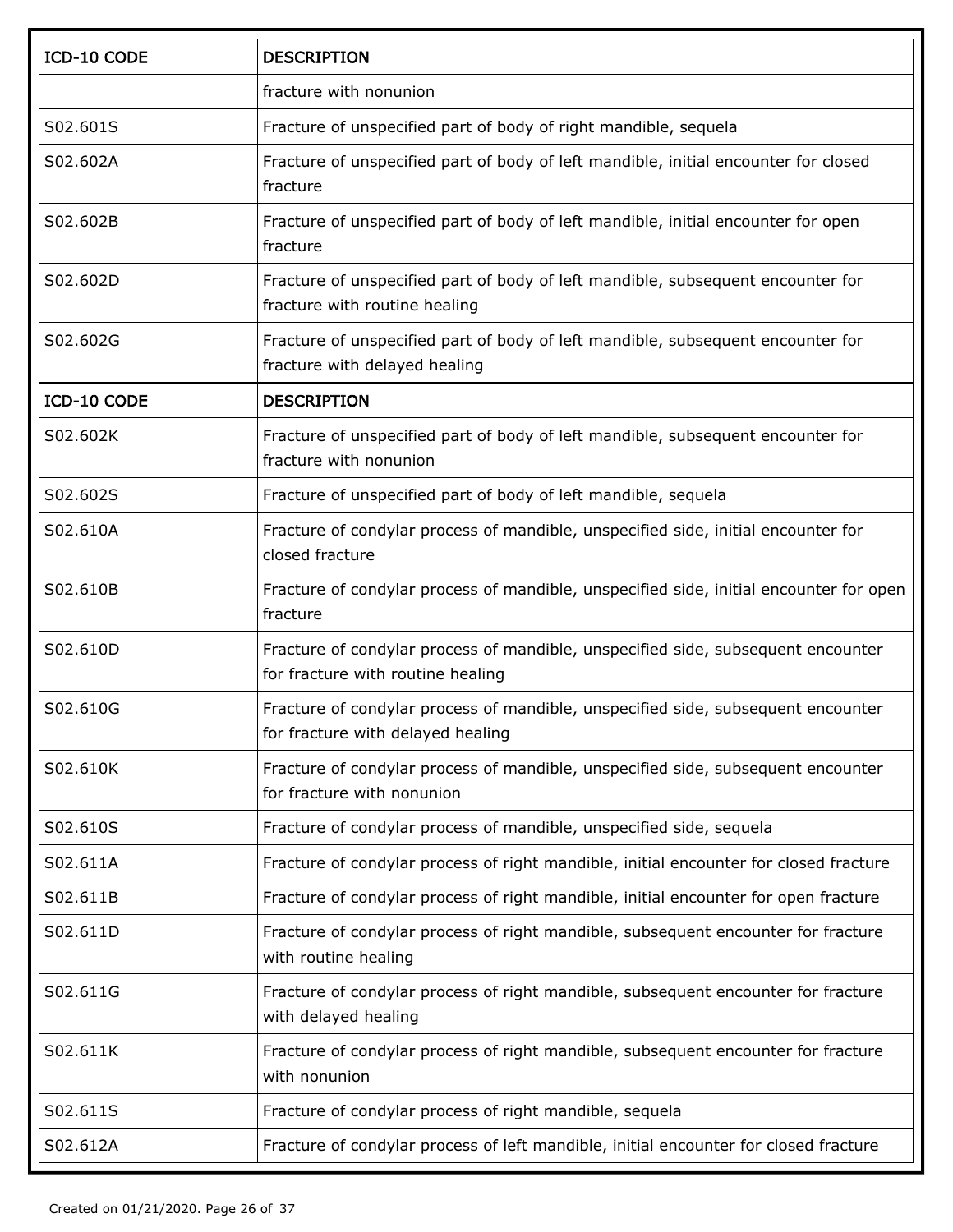| ICD-10 CODE | <b>DESCRIPTION</b>                                                                                                       |
|-------------|--------------------------------------------------------------------------------------------------------------------------|
| S02.612B    | Fracture of condylar process of left mandible, initial encounter for open fracture                                       |
| S02.612D    | Fracture of condylar process of left mandible, subsequent encounter for fracture<br>with routine healing                 |
| S02.612G    | Fracture of condylar process of left mandible, subsequent encounter for fracture<br>with delayed healing                 |
| S02.612K    | Fracture of condylar process of left mandible, subsequent encounter for fracture<br>with nonunion                        |
| S02.612S    | Fracture of condylar process of left mandible, sequela                                                                   |
| S02.620A    | Fracture of subcondylar process of mandible, unspecified side, initial encounter for<br>closed fracture                  |
| S02.620B    | Fracture of subcondylar process of mandible, unspecified side, initial encounter for<br>open fracture                    |
| S02.620D    | Fracture of subcondylar process of mandible, unspecified side, subsequent<br>encounter for fracture with routine healing |
| S02.620G    | Fracture of subcondylar process of mandible, unspecified side, subsequent<br>encounter for fracture with delayed healing |
| S02.620K    | Fracture of subcondylar process of mandible, unspecified side, subsequent<br>encounter for fracture with nonunion        |
| S02.620S    | Fracture of subcondylar process of mandible, unspecified side, sequela                                                   |
| S02.621A    | Fracture of subcondylar process of right mandible, initial encounter for closed<br>fracture                              |
| S02.621B    | Fracture of subcondylar process of right mandible, initial encounter for open fracture                                   |
| S02.621D    | Fracture of subcondylar process of right mandible, subsequent encounter for<br>fracture with routine healing             |
| S02.621G    | Fracture of subcondylar process of right mandible, subsequent encounter for<br>fracture with delayed healing             |
| S02.621K    | Fracture of subcondylar process of right mandible, subsequent encounter for<br>fracture with nonunion                    |
| S02.621S    | Fracture of subcondylar process of right mandible, sequela                                                               |
| S02.622A    | Fracture of subcondylar process of left mandible, initial encounter for closed fracture                                  |
| S02.622B    | Fracture of subcondylar process of left mandible, initial encounter for open fracture                                    |
| S02.622D    | Fracture of subcondylar process of left mandible, subsequent encounter for fracture<br>with routine healing              |
| S02.622G    | Fracture of subcondylar process of left mandible, subsequent encounter for fracture<br>with delayed healing              |
| S02.622K    | Fracture of subcondylar process of left mandible, subsequent encounter for fracture                                      |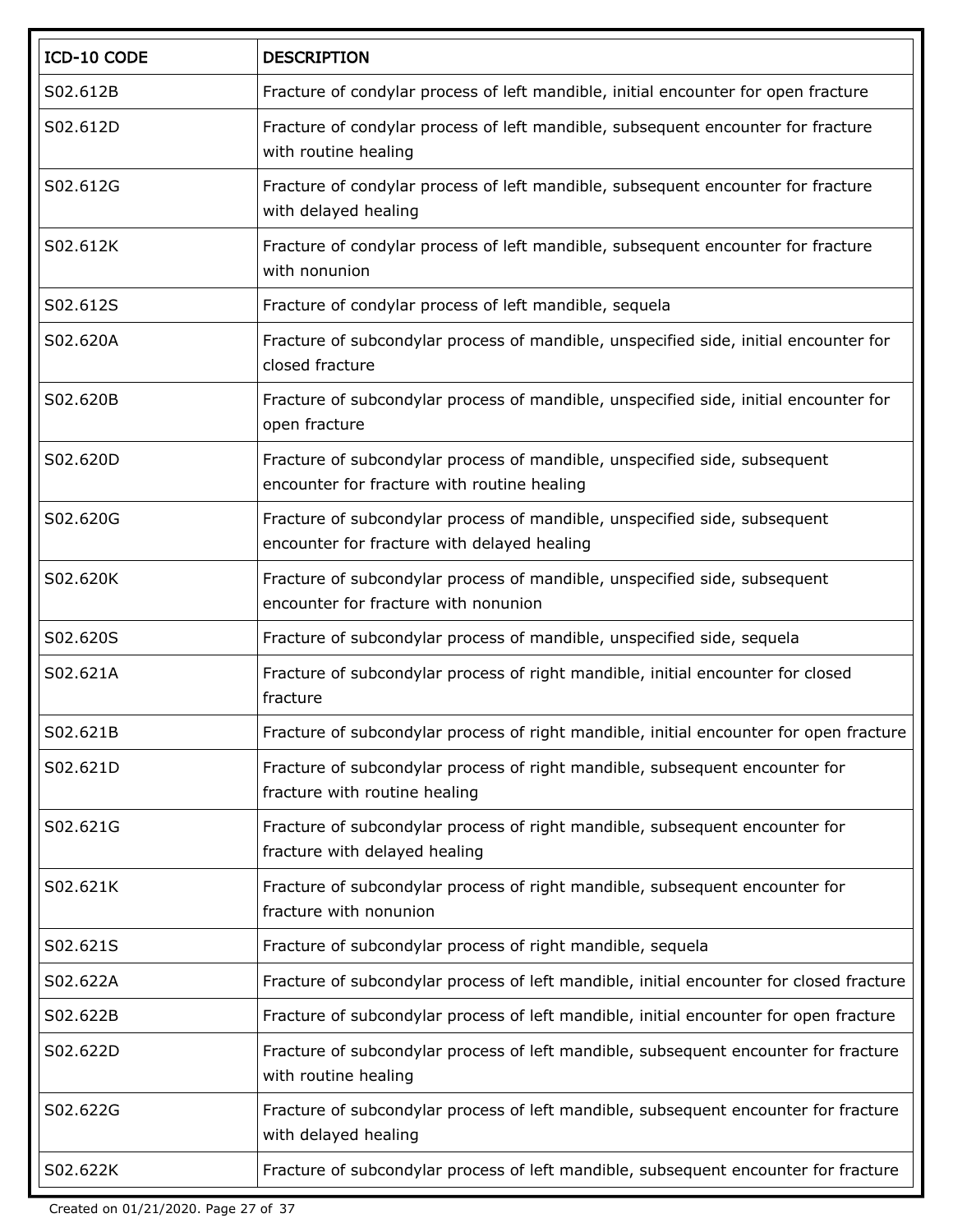| ICD-10 CODE | <b>DESCRIPTION</b>                                                                                                    |
|-------------|-----------------------------------------------------------------------------------------------------------------------|
|             | with nonunion                                                                                                         |
| S02.622S    | Fracture of subcondylar process of left mandible, sequela                                                             |
| S02.630A    | Fracture of coronoid process of mandible, unspecified side, initial encounter for<br>closed fracture                  |
| S02.630B    | Fracture of coronoid process of mandible, unspecified side, initial encounter for open<br>fracture                    |
| S02.630D    | Fracture of coronoid process of mandible, unspecified side, subsequent encounter<br>for fracture with routine healing |
| S02.630G    | Fracture of coronoid process of mandible, unspecified side, subsequent encounter<br>for fracture with delayed healing |
| S02.630K    | Fracture of coronoid process of mandible, unspecified side, subsequent encounter<br>for fracture with nonunion        |
| S02.630S    | Fracture of coronoid process of mandible, unspecified side, sequela                                                   |
| S02.631A    | Fracture of coronoid process of right mandible, initial encounter for closed fracture                                 |
| S02.631B    | Fracture of coronoid process of right mandible, initial encounter for open fracture                                   |
| S02.631D    | Fracture of coronoid process of right mandible, subsequent encounter for fracture<br>with routine healing             |
| S02.631G    | Fracture of coronoid process of right mandible, subsequent encounter for fracture<br>with delayed healing             |
| S02.631K    | Fracture of coronoid process of right mandible, subsequent encounter for fracture<br>with nonunion                    |
| S02.631S    | Fracture of coronoid process of right mandible, sequela                                                               |
| S02.632A    | Fracture of coronoid process of left mandible, initial encounter for closed fracture                                  |
| S02.632B    | Fracture of coronoid process of left mandible, initial encounter for open fracture                                    |
| S02.632D    | Fracture of coronoid process of left mandible, subsequent encounter for fracture<br>with routine healing              |
| S02.632G    | Fracture of coronoid process of left mandible, subsequent encounter for fracture<br>with delayed healing              |
| S02.632K    | Fracture of coronoid process of left mandible, subsequent encounter for fracture<br>with nonunion                     |
| S02.632S    | Fracture of coronoid process of left mandible, sequela                                                                |
| S02.640A    | Fracture of ramus of mandible, unspecified side, initial encounter for closed fracture                                |
| S02.640B    | Fracture of ramus of mandible, unspecified side, initial encounter for open fracture                                  |
| S02.640D    | Fracture of ramus of mandible, unspecified side, subsequent encounter for fracture<br>with routine healing            |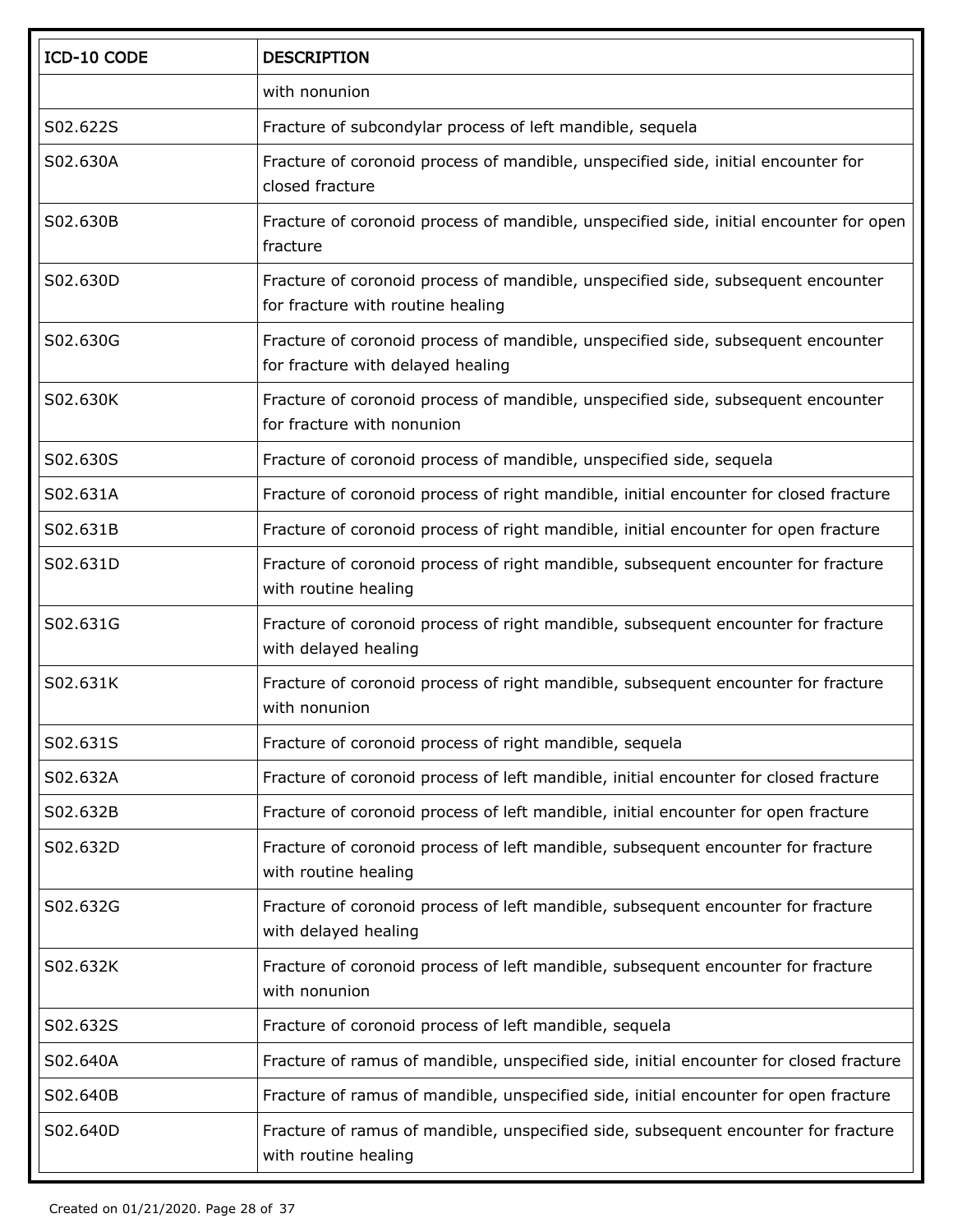| ICD-10 CODE | <b>DESCRIPTION</b>                                                                                         |
|-------------|------------------------------------------------------------------------------------------------------------|
| S02.640G    | Fracture of ramus of mandible, unspecified side, subsequent encounter for fracture<br>with delayed healing |
| S02.640K    | Fracture of ramus of mandible, unspecified side, subsequent encounter for fracture<br>with nonunion        |
| S02.640S    | Fracture of ramus of mandible, unspecified side, sequela                                                   |
| S02.641A    | Fracture of ramus of right mandible, initial encounter for closed fracture                                 |
| S02.641B    | Fracture of ramus of right mandible, initial encounter for open fracture                                   |
| S02.641D    | Fracture of ramus of right mandible, subsequent encounter for fracture with routine<br>healing             |
| S02.641G    | Fracture of ramus of right mandible, subsequent encounter for fracture with delayed<br>healing             |
| S02.641K    | Fracture of ramus of right mandible, subsequent encounter for fracture with<br>nonunion                    |
| S02.641S    | Fracture of ramus of right mandible, sequela                                                               |
| S02.642A    | Fracture of ramus of left mandible, initial encounter for closed fracture                                  |
| S02.642B    | Fracture of ramus of left mandible, initial encounter for open fracture                                    |
| S02.642D    | Fracture of ramus of left mandible, subsequent encounter for fracture with routine<br>healing              |
| S02.642G    | Fracture of ramus of left mandible, subsequent encounter for fracture with delayed<br>healing              |
| S02.642K    | Fracture of ramus of left mandible, subsequent encounter for fracture with nonunion                        |
| S02.642S    | Fracture of ramus of left mandible, sequela                                                                |
| S02.650A    | Fracture of angle of mandible, unspecified side, initial encounter for closed fracture                     |
| S02.650B    | Fracture of angle of mandible, unspecified side, initial encounter for open fracture                       |
| S02.650D    | Fracture of angle of mandible, unspecified side, subsequent encounter for fracture<br>with routine healing |
| S02.650G    | Fracture of angle of mandible, unspecified side, subsequent encounter for fracture<br>with delayed healing |
| S02.650K    | Fracture of angle of mandible, unspecified side, subsequent encounter for fracture<br>with nonunion        |
| S02.650S    | Fracture of angle of mandible, unspecified side, sequela                                                   |
| S02.651A    | Fracture of angle of right mandible, initial encounter for closed fracture                                 |
| S02.651B    | Fracture of angle of right mandible, initial encounter for open fracture                                   |
| S02.651D    | Fracture of angle of right mandible, subsequent encounter for fracture with routine<br>healing             |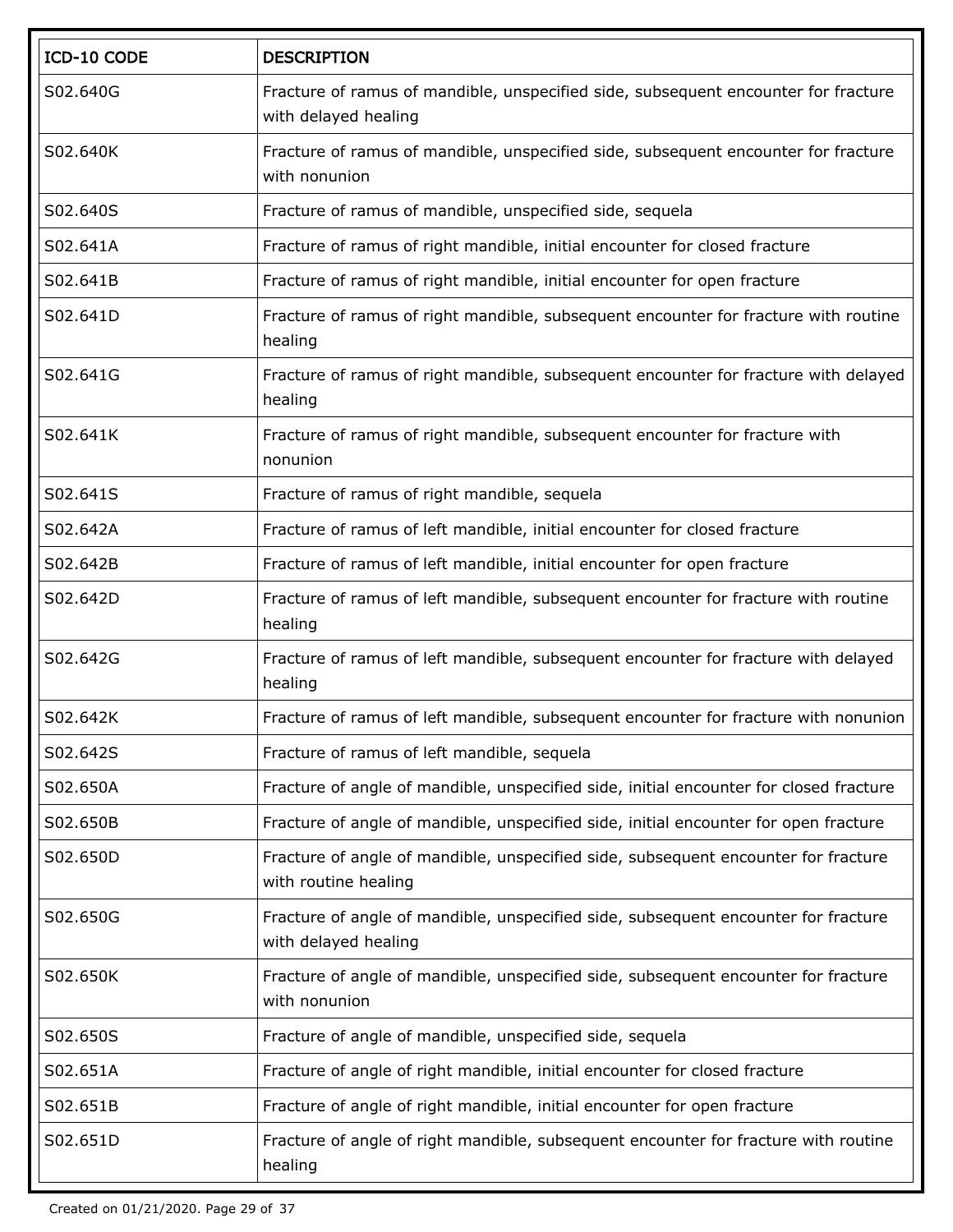| ICD-10 CODE | <b>DESCRIPTION</b>                                                                                            |
|-------------|---------------------------------------------------------------------------------------------------------------|
| S02.651G    | Fracture of angle of right mandible, subsequent encounter for fracture with delayed<br>healing                |
| S02.651K    | Fracture of angle of right mandible, subsequent encounter for fracture with<br>nonunion                       |
| S02.651S    | Fracture of angle of right mandible, sequela                                                                  |
| S02.652A    | Fracture of angle of left mandible, initial encounter for closed fracture                                     |
| S02.652B    | Fracture of angle of left mandible, initial encounter for open fracture                                       |
| S02.652D    | Fracture of angle of left mandible, subsequent encounter for fracture with routine<br>healing                 |
| S02.652G    | Fracture of angle of left mandible, subsequent encounter for fracture with delayed<br>healing                 |
| S02.652K    | Fracture of angle of left mandible, subsequent encounter for fracture with nonunion                           |
| S02.652S    | Fracture of angle of left mandible, sequela                                                                   |
| S02.670A    | Fracture of alveolus of mandible, unspecified side, initial encounter for closed<br>fracture                  |
| S02.670B    | Fracture of alveolus of mandible, unspecified side, initial encounter for open fracture                       |
| S02.670D    | Fracture of alveolus of mandible, unspecified side, subsequent encounter for<br>fracture with routine healing |
| S02.670G    | Fracture of alveolus of mandible, unspecified side, subsequent encounter for<br>fracture with delayed healing |
| S02.670K    | Fracture of alveolus of mandible, unspecified side, subsequent encounter for<br>fracture with nonunion        |
| S02.670S    | Fracture of alveolus of mandible, unspecified side, sequela                                                   |
| S02.671A    | Fracture of alveolus of right mandible, initial encounter for closed fracture                                 |
| S02.671B    | Fracture of alveolus of right mandible, initial encounter for open fracture                                   |
| ICD-10 CODE | <b>DESCRIPTION</b>                                                                                            |
| S02.671D    | Fracture of alveolus of right mandible, subsequent encounter for fracture with<br>routine healing             |
| S02.671G    | Fracture of alveolus of right mandible, subsequent encounter for fracture with<br>delayed healing             |
| S02.671K    | Fracture of alveolus of right mandible, subsequent encounter for fracture with<br>nonunion                    |
| S02.671S    | Fracture of alveolus of right mandible, sequela                                                               |
| S02.672A    | Fracture of alveolus of left mandible, initial encounter for closed fracture                                  |
| S02.672B    | Fracture of alveolus of left mandible, initial encounter for open fracture                                    |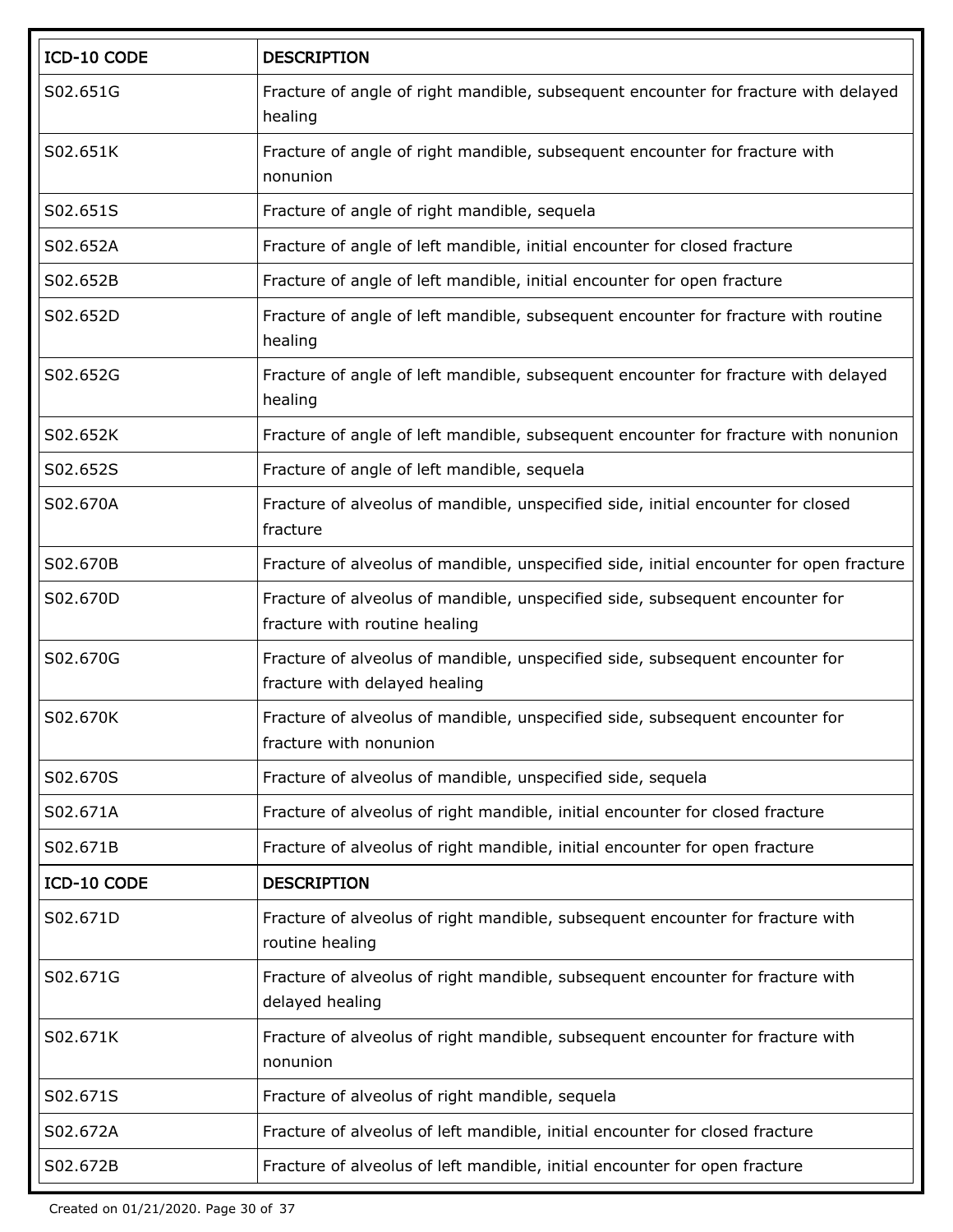| ICD-10 CODE | <b>DESCRIPTION</b>                                                                                                              |
|-------------|---------------------------------------------------------------------------------------------------------------------------------|
| S02.672D    | Fracture of alveolus of left mandible, subsequent encounter for fracture with routine<br>healing                                |
| S02.672G    | Fracture of alveolus of left mandible, subsequent encounter for fracture with<br>delayed healing                                |
| S02.672K    | Fracture of alveolus of left mandible, subsequent encounter for fracture with<br>nonunion                                       |
| S02.672S    | Fracture of alveolus of left mandible, sequela                                                                                  |
| S02.80XA    | Fracture of other specified skull and facial bones, unspecified side, initial encounter<br>for closed fracture                  |
| S02.80XB    | Fracture of other specified skull and facial bones, unspecified side, initial encounter<br>for open fracture                    |
| S02.80XD    | Fracture of other specified skull and facial bones, unspecified side, subsequent<br>encounter for fracture with routine healing |
| S02.80XG    | Fracture of other specified skull and facial bones, unspecified side, subsequent<br>encounter for fracture with delayed healing |
| S02.80XK    | Fracture of other specified skull and facial bones, unspecified side, subsequent<br>encounter for fracture with nonunion        |
| S02.80XS    | Fracture of other specified skull and facial bones, unspecified side, sequela                                                   |
| S02.81XA    | Fracture of other specified skull and facial bones, right side, initial encounter for<br>closed fracture                        |
| S02.81XB    | Fracture of other specified skull and facial bones, right side, initial encounter for<br>open fracture                          |
| S02.81XD    | Fracture of other specified skull and facial bones, right side, subsequent encounter<br>for fracture with routine healing       |
| S02.81XG    | Fracture of other specified skull and facial bones, right side, subsequent encounter<br>for fracture with delayed healing       |
| S02.81XK    | Fracture of other specified skull and facial bones, right side, subsequent encounter<br>for fracture with nonunion              |
| S02.81XS    | Fracture of other specified skull and facial bones, right side, sequela                                                         |
| S02.82XA    | Fracture of other specified skull and facial bones, left side, initial encounter for<br>closed fracture                         |
| S02.82XB    | Fracture of other specified skull and facial bones, left side, initial encounter for open<br>fracture                           |
| S02.82XD    | Fracture of other specified skull and facial bones, left side, subsequent encounter for<br>fracture with routine healing        |
| S02.82XG    | Fracture of other specified skull and facial bones, left side, subsequent encounter for<br>fracture with delayed healing        |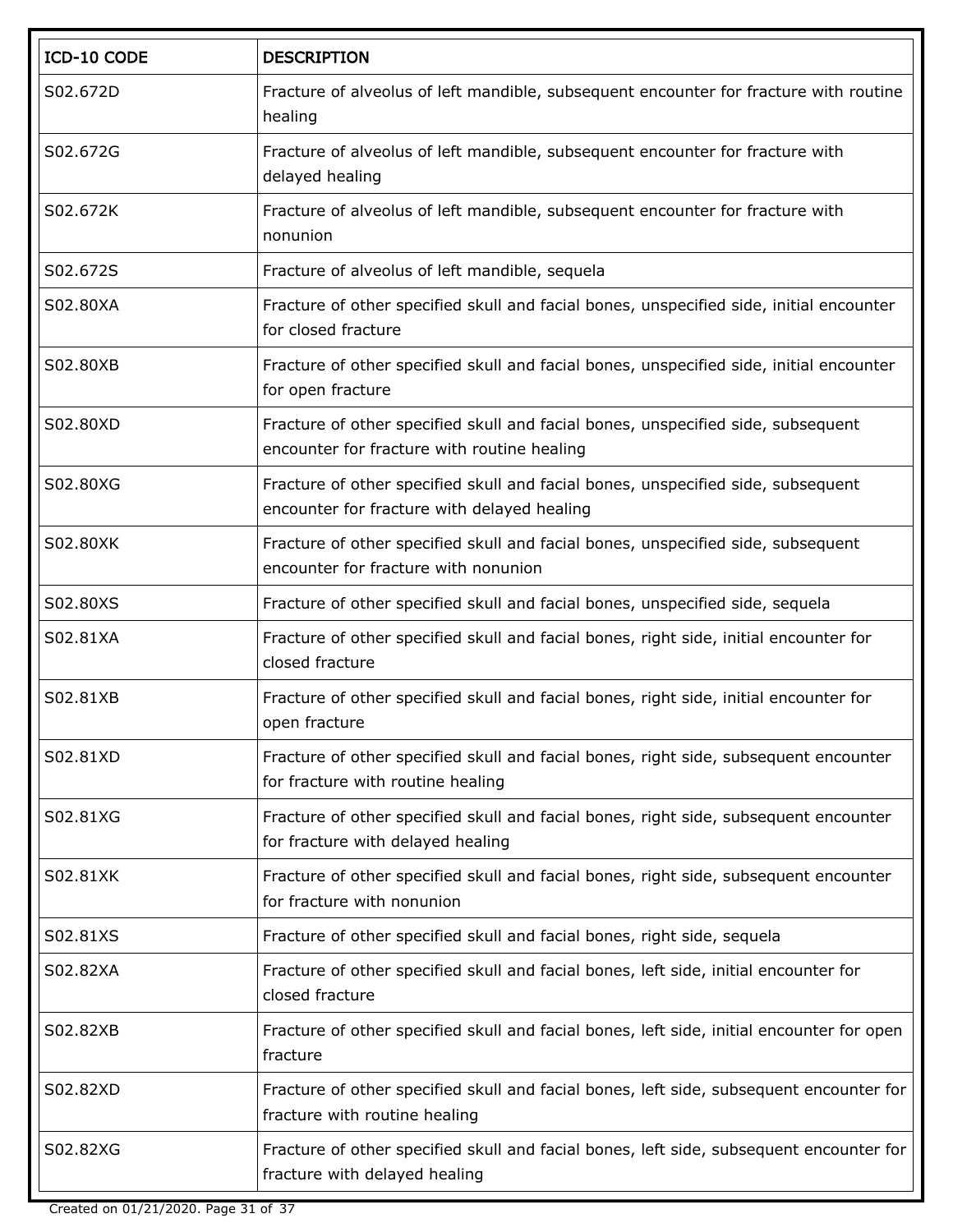| ICD-10 CODE | <b>DESCRIPTION</b>                                                                                                |
|-------------|-------------------------------------------------------------------------------------------------------------------|
| S02.82XK    | Fracture of other specified skull and facial bones, left side, subsequent encounter for<br>fracture with nonunion |
| S02.82XS    | Fracture of other specified skull and facial bones, left side, sequela                                            |
| S02.831A    | Fracture of medial orbital wall, right side, initial encounter for closed fracture                                |
| S02.831B    | Fracture of medial orbital wall, right side, initial encounter for open fracture                                  |
| S02.831D    | Fracture of medial orbital wall, right side, subsequent encounter for fracture with<br>routine healing            |
| S02.831G    | Fracture of medial orbital wall, right side, subsequent encounter for fracture with<br>delayed healing            |
| S02.831K    | Fracture of medial orbital wall, right side, subsequent encounter for fracture with<br>nonunion                   |
| S02.831S    | Fracture of medial orbital wall, right side, sequela                                                              |
| S02.832A    | Fracture of medial orbital wall, left side, initial encounter for closed fracture                                 |
| S02.832B    | Fracture of medial orbital wall, left side, initial encounter for open fracture                                   |
| S02.832D    | Fracture of medial orbital wall, left side, subsequent encounter for fracture with<br>routine healing             |
| S02.832G    | Fracture of medial orbital wall, left side, subsequent encounter for fracture with<br>delayed healing             |
| S02.832K    | Fracture of medial orbital wall, left side, subsequent encounter for fracture with<br>nonunion                    |
| S02.832S    | Fracture of medial orbital wall, left side, sequela                                                               |
| S02.839A    | Fracture of medial orbital wall, unspecified side, initial encounter for closed fracture                          |
| S02.839B    | Fracture of medial orbital wall, unspecified side, initial encounter for open fracture                            |
| S02.839D    | Fracture of medial orbital wall, unspecified side, subsequent encounter for fracture<br>with routine healing      |
| S02.839G    | Fracture of medial orbital wall, unspecified side, subsequent encounter for fracture<br>with delayed healing      |
| S02.839K    | Fracture of medial orbital wall, unspecified side, subsequent encounter for fracture<br>with nonunion             |
| S02.839S    | Fracture of medial orbital wall, unspecified side, sequela                                                        |
| S02.841A    | Fracture of lateral orbital wall, right side, initial encounter for closed fracture                               |
| S02.841B    | Fracture of lateral orbital wall, right side, initial encounter for open fracture                                 |
| S02.841D    | Fracture of lateral orbital wall, right side, subsequent encounter for fracture with<br>routine healing           |
| S02.841G    | Fracture of lateral orbital wall, right side, subsequent encounter for fracture with                              |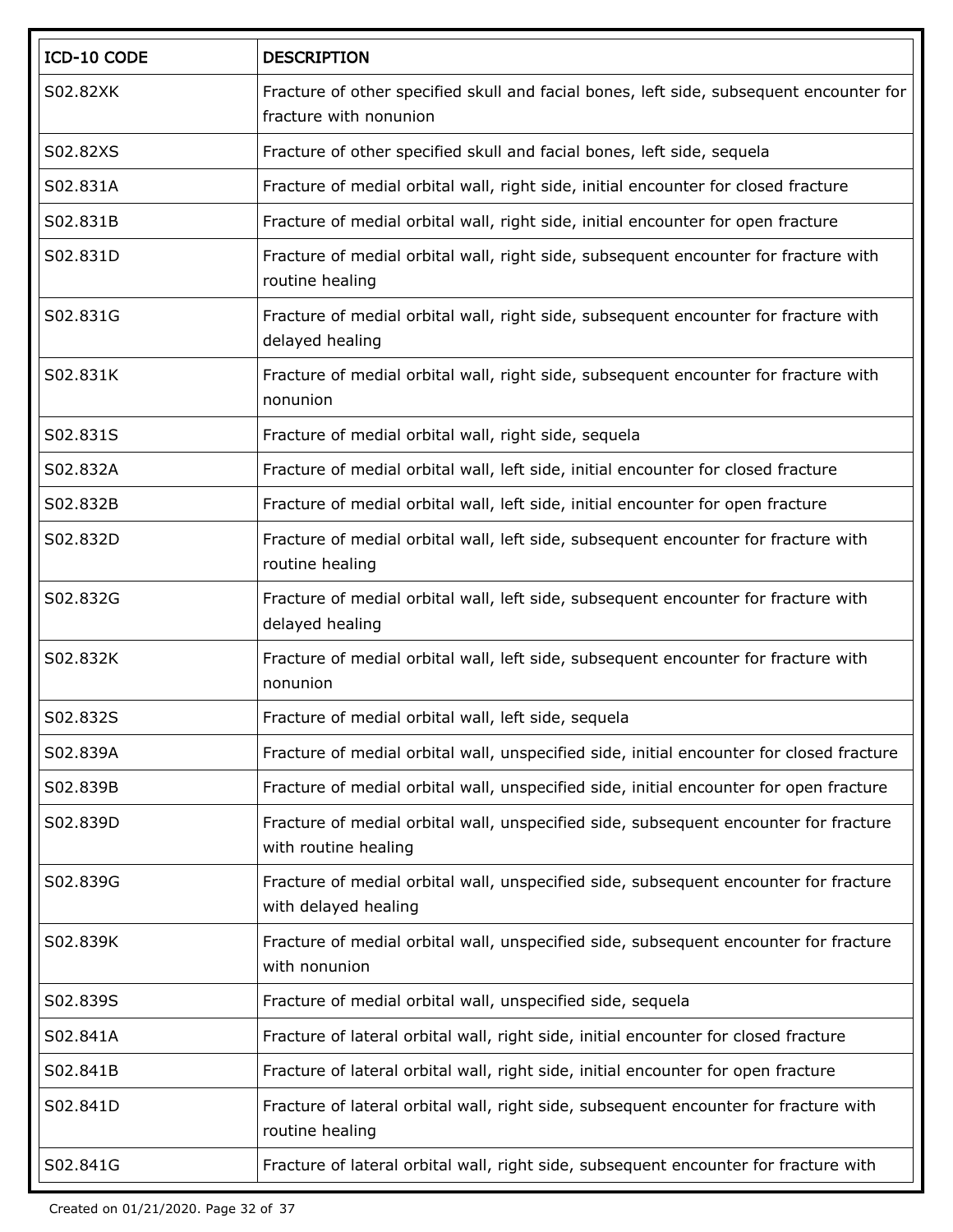| ICD-10 CODE | <b>DESCRIPTION</b>                                                                                            |
|-------------|---------------------------------------------------------------------------------------------------------------|
|             | delayed healing                                                                                               |
| S02.841K    | Fracture of lateral orbital wall, right side, subsequent encounter for fracture with<br>nonunion              |
| S02.841S    | Fracture of lateral orbital wall, right side, sequela                                                         |
| S02.842A    | Fracture of lateral orbital wall, left side, initial encounter for closed fracture                            |
| S02.842B    | Fracture of lateral orbital wall, left side, initial encounter for open fracture                              |
| S02.842D    | Fracture of lateral orbital wall, left side, subsequent encounter for fracture with<br>routine healing        |
| S02.842G    | Fracture of lateral orbital wall, left side, subsequent encounter for fracture with<br>delayed healing        |
| S02.842K    | Fracture of lateral orbital wall, left side, subsequent encounter for fracture with<br>nonunion               |
| S02.842S    | Fracture of lateral orbital wall, left side, sequela                                                          |
| S02.849A    | Fracture of lateral orbital wall, unspecified side, initial encounter for closed fracture                     |
| S02.849B    | Fracture of lateral orbital wall, unspecified side, initial encounter for open fracture                       |
| S02.849D    | Fracture of lateral orbital wall, unspecified side, subsequent encounter for fracture<br>with routine healing |
| S02.849G    | Fracture of lateral orbital wall, unspecified side, subsequent encounter for fracture<br>with delayed healing |
| S02.849K    | Fracture of lateral orbital wall, unspecified side, subsequent encounter for fracture<br>with nonunion        |
| S02.849S    | Fracture of lateral orbital wall, unspecified side, sequela                                                   |
| S02.85XA    | Fracture of orbit, unspecified, initial encounter for closed fracture                                         |
| S02.85XB    | Fracture of orbit, unspecified, initial encounter for open fracture                                           |
| S02.85XD    | Fracture of orbit, unspecified, subsequent encounter for fracture with routine<br>healing                     |
| S02.85XG    | Fracture of orbit, unspecified, subsequent encounter for fracture with delayed<br>healing                     |
| S02.85XK    | Fracture of orbit, unspecified, subsequent encounter for fracture with nonunion                               |
| S02.85XS    | Fracture of orbit, unspecified, sequela                                                                       |
| S03.00XA    | Dislocation of jaw, unspecified side, initial encounter                                                       |
| S03.00XD    | Dislocation of jaw, unspecified side, subsequent encounter                                                    |
| S03.00XS    | Dislocation of jaw, unspecified side, sequela                                                                 |
| S03.01XA    | Dislocation of jaw, right side, initial encounter                                                             |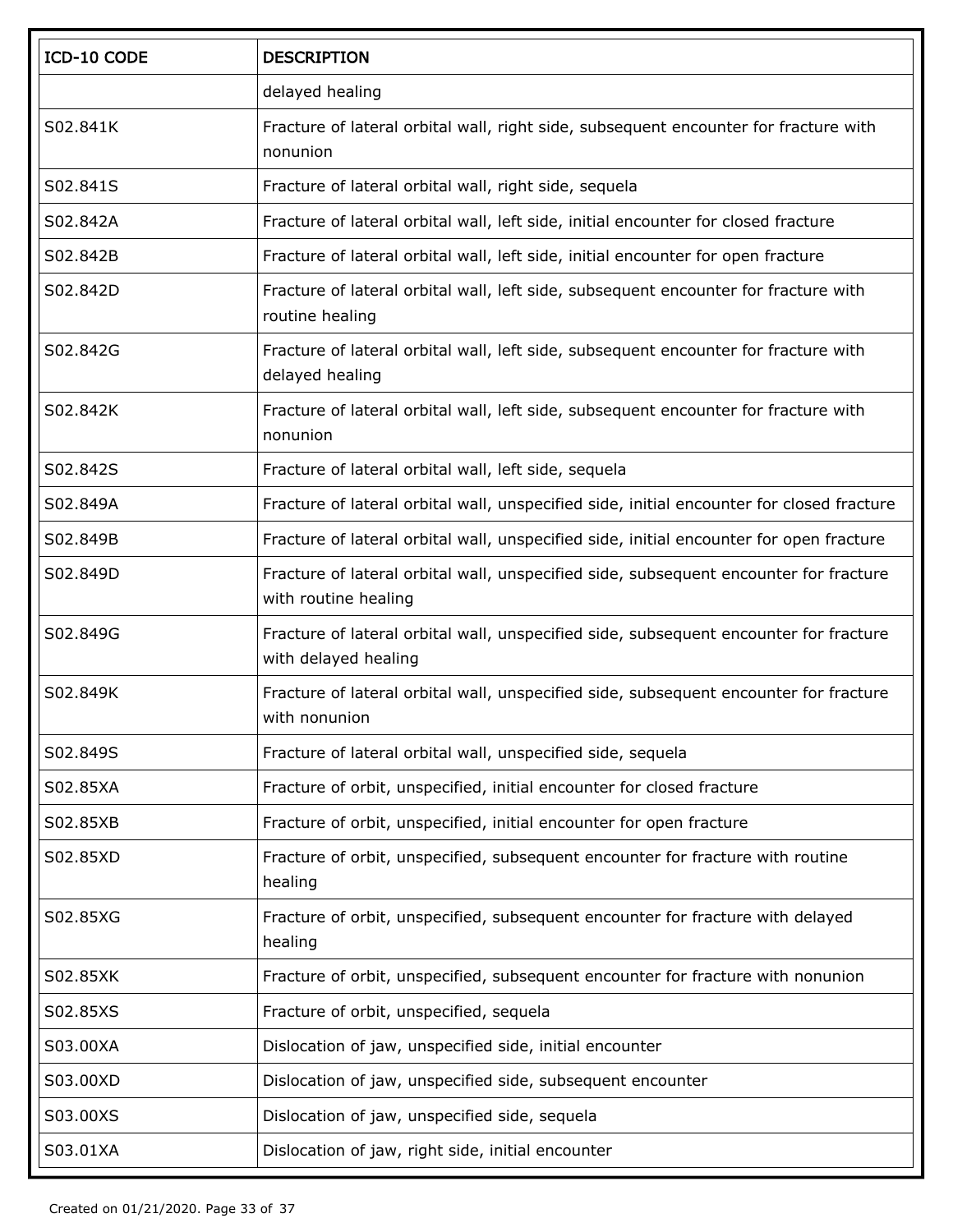| ICD-10 CODE | <b>DESCRIPTION</b>                                                                                                 |
|-------------|--------------------------------------------------------------------------------------------------------------------|
| S03.01XD    | Dislocation of jaw, right side, subsequent encounter                                                               |
| S03.01XS    | Dislocation of jaw, right side, sequela                                                                            |
| S03.02XA    | Dislocation of jaw, left side, initial encounter                                                                   |
| S03.02XD    | Dislocation of jaw, left side, subsequent encounter                                                                |
| S03.02XS    | Dislocation of jaw, left side, sequela                                                                             |
| S03.03XA    | Dislocation of jaw, bilateral, initial encounter                                                                   |
| S03.03XD    | Dislocation of jaw, bilateral, subsequent encounter                                                                |
| S03.03XS    | Dislocation of jaw, bilateral, sequela                                                                             |
| S03.40XA    | Sprain of jaw, unspecified side, initial encounter                                                                 |
| S03.40XD    | Sprain of jaw, unspecified side, subsequent encounter                                                              |
| S03.40XS    | Sprain of jaw, unspecified side, sequela                                                                           |
| S03.41XA    | Sprain of jaw, right side, initial encounter                                                                       |
| S03.41XD    | Sprain of jaw, right side, subsequent encounter                                                                    |
| S03.41XS    | Sprain of jaw, right side, sequela                                                                                 |
| S03.42XA    | Sprain of jaw, left side, initial encounter                                                                        |
| S03.42XD    | Sprain of jaw, left side, subsequent encounter                                                                     |
| S03.42XS    | Sprain of jaw, left side, sequela                                                                                  |
| S03.43XA    | Sprain of jaw, bilateral, initial encounter                                                                        |
| S03.43XD    | Sprain of jaw, bilateral, subsequent encounter                                                                     |
| S03.43XS    | Sprain of jaw, bilateral, sequela                                                                                  |
| S05.41XA    | Penetrating wound of orbit with or without foreign body, right eye, initial encounter                              |
| S05.41XD    | Penetrating wound of orbit with or without foreign body, right eye, subsequent<br>encounter                        |
| S05.41XS    | Penetrating wound of orbit with or without foreign body, right eye, sequela                                        |
| S05.42XA    | Penetrating wound of orbit with or without foreign body, left eye, initial encounter                               |
| S05.42XD    | Penetrating wound of orbit with or without foreign body, left eye, subsequent<br>encounter                         |
| S05.42XS    | Penetrating wound of orbit with or without foreign body, left eye, sequela                                         |
| ICD-10 CODE | <b>DESCRIPTION</b>                                                                                                 |
| T85.730A    | Infection and inflammatory reaction due to ventricular intracranial (communicating)<br>shunt, initial encounter    |
| T85.730D    | Infection and inflammatory reaction due to ventricular intracranial (communicating)<br>shunt, subsequent encounter |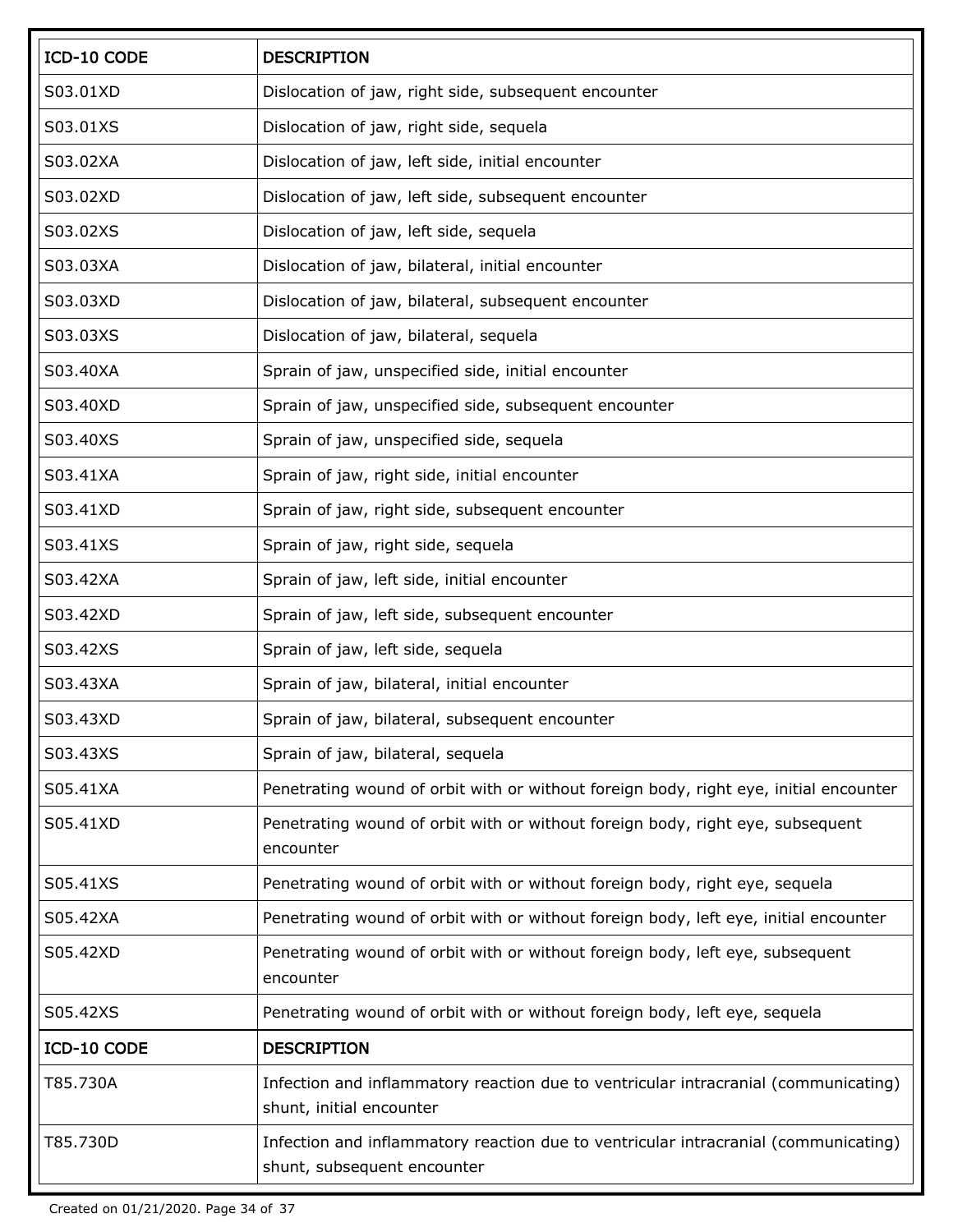| ICD-10 CODE | <b>DESCRIPTION</b>                                                                                    |
|-------------|-------------------------------------------------------------------------------------------------------|
| T85.730S    | Infection and inflammatory reaction due to ventricular intracranial (communicating)<br>shunt, sequela |
| Z77.012     | Contact with and (suspected) exposure to uranium                                                      |
| Z85.21      | Personal history of malignant neoplasm of larynx                                                      |
| Z85.22      | Personal history of malignant neoplasm of nasal cavities, middle ear, and accessory<br>sinuses        |
| Z85.818     | Personal history of malignant neoplasm of other sites of lip, oral cavity, and pharynx                |
| Z85.819     | Personal history of malignant neoplasm of unspecified site of lip, oral cavity, and<br>pharynx        |

#### **ICD-10 Codes that DO NOT Support Medical Necessity**

N/A

#### **Additional ICD-10 Information**

N/A

#### **Bill Type Codes:**

Contractors may specify Bill Types to help providers identify those Bill Types typically used to report this service. Absence of a Bill Type does not guarantee that the policy does not apply to that Bill Type.Complete absence of all Bill Types indicates that coverage is not influenced by Bill Type and the policy should be assumed to apply equally to all claims.

N/A

#### **Revenue Codes:**

Contractors may specify Revenue Codes to help providers identify those Revenue Codes typically used to report this service. In most instances Revenue Codes are purely advisory. Unless specified in the policy, services reported under other Revenue Codes are equally subject to this coverage determination. Complete absence of all Revenue Codes indicates that coverage is not influenced by Revenue Code and the policy should be assumed to apply equally to all Revenue Codes.

N/A

#### **Other Coding Information**

N/A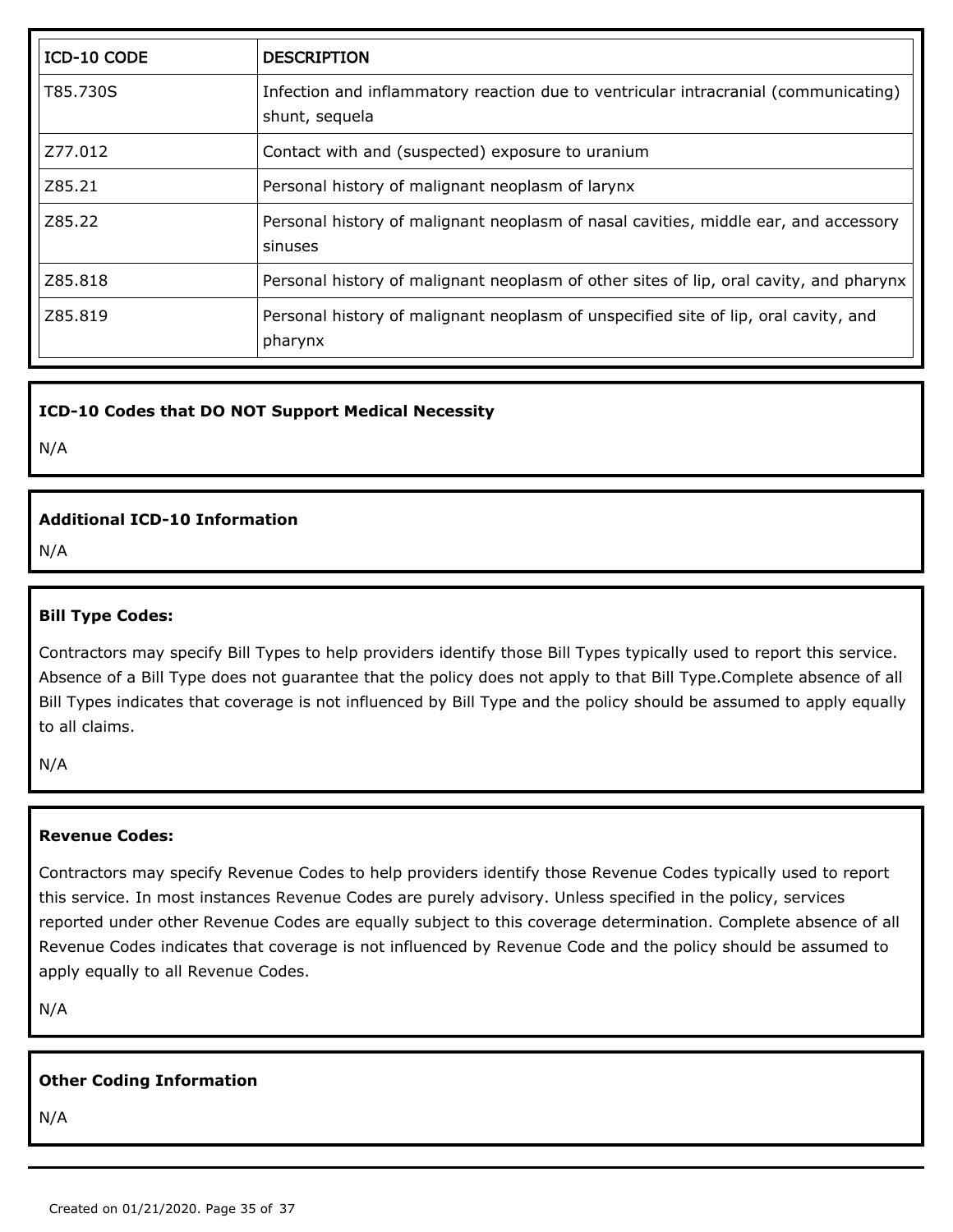## **Revision History Information**

| <b>REVISION</b><br><b>HISTORY</b><br><b>DATE</b> | <b>REVISION</b><br><b>HISTORY</b><br><b>NUMBER</b> | <b>REVISION HISTORY EXPLANATION</b>                                                                                                                                                                                                                                                                                                                                                                                                                                                                                                                                                                                 |
|--------------------------------------------------|----------------------------------------------------|---------------------------------------------------------------------------------------------------------------------------------------------------------------------------------------------------------------------------------------------------------------------------------------------------------------------------------------------------------------------------------------------------------------------------------------------------------------------------------------------------------------------------------------------------------------------------------------------------------------------|
| 10/24/2019                                       | R <sub>3</sub>                                     | This article is being revised in order to adhere to CMS requirements per chapter 13,<br>section 13.5.1 of the Program Integrity Manual, to remove all coding from LCDs and<br>incorporate into related Billing and Coding Articles. Regulations regarding billing and<br>coding were removed from the CMS National Coverage Policy section of the related<br>Magnetic Resonance Imaging of the Orbit, Face, and/or Neck L34425 LCD and placed in<br>this article.                                                                                                                                                   |
| 10/01/2019                                       | R <sub>2</sub>                                     | Under Covered ICD-10 Codes Group 1: Codes added ICD-10 Codes S02.831A,<br>S02.831B, S02.831D, S02.831G, S02.831K, S02.831S, S02.832A, S02.832B,<br>S02.832D, S02.832G, S02.832K, S02.832S, S02.839A, S02.839B, S02.839D,<br>S02.839G, S02.839K, S02.839S, S02.841A, S02.841B, S02.841D, S02.841G,<br>S02.841K, S02.841S, S02.842A, S02.842B, S02.842D, S02.842G, S02.842K,<br>S02.842S, S02.849A, S02.849B, S02.849D, S02.849G, S02.849K, S02.849S,<br>S02.85XA, S02.85XB, S02.85XD, S02.85XG, S02.85XK, and S02.85XS. This revision is<br>due to the Annual ICD-10 Code Update and becomes effective on 10/1/2019. |
| 07/25/2019                                       | R1                                                 | All coding located in the <b>Coding Information</b> section has been removed from the<br>related Magnetic Resonance Imaging of the Orbit, Face, and/or Neck L34425 LCD and<br>added to this article.                                                                                                                                                                                                                                                                                                                                                                                                                |

## **Associated Documents**

### **Related Local Coverage Document(s)**

```
LCD(s)
```
L34425 - Magnetic Resonance Imaging of the Orbit, Face, and/or Neck

#### **Related National Coverage Document(s)**

```
N/A
```
#### **Statutory Requirements URL(s)**

N/A

#### **Rules and Regulations URL(s)**

N/A

#### **CMS Manual Explanations URL(s)**

N/A

#### **Other URL(s)**

N/A

#### **Public Version(s)**

Created on 01/21/2020. Page 36 of 37